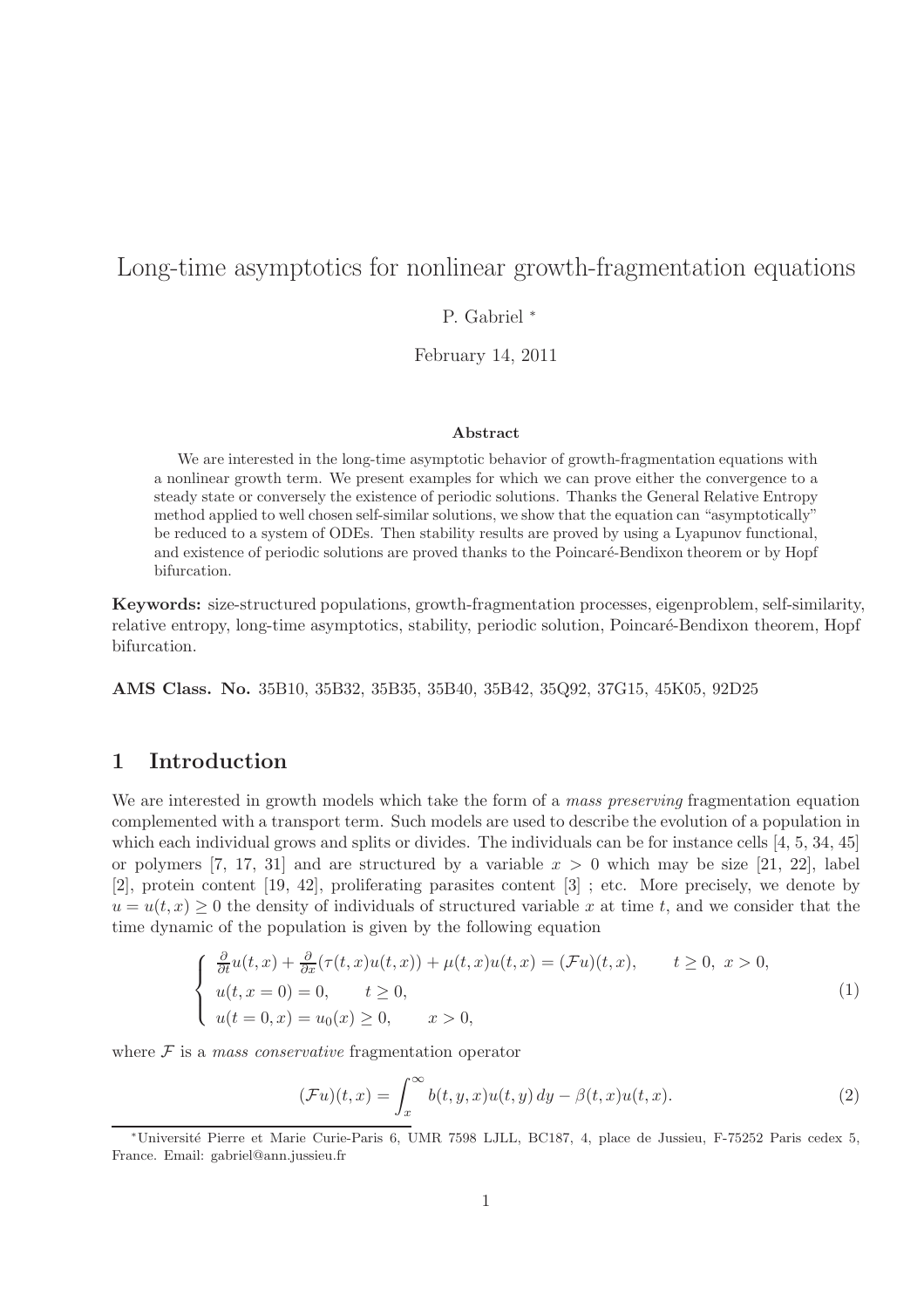The mass conservation for the fragmentation operator requires the relation

$$
\beta(t,x) = \int_0^x \frac{y}{x} b(t,x,y) \, dy. \tag{3}
$$

The coefficient  $\beta(t, y) \geq 0$  represents the rate of splitting for a particule of size y at time t and  $b(t, y, x) \geq 0$  represents the formation rate of a particule of size  $x \leq y$  after the fragmentation. The velocity  $\tau(t, x) > 0$  in the transport term represents the growth rate of each individual, and  $\mu(t, x) \geq 0$ is a degradation or death term.

We consider that the time dependency of  $\tau$  and  $\mu$  is of the form

$$
\tau(t, x) = V(t)\tau(x) \quad \text{and} \quad \mu(t, x) = R(t)\mu(x) \tag{4}
$$

and moreover that the size dependency is a powerlaw

$$
\tau(x) = \tau x^{\nu} \qquad \text{and} \qquad \mu(x) \equiv \mu. \tag{5}
$$

The choice of the coefficients  $V(t)$  and  $R(t)$  depends on the cases we want to analyse. We give below four examples in which they are nonlinear terms or periodic controls. The fragmentation coefficients are assumed to be time-independent and of self-similar form

$$
b(t, x, y) = \frac{\beta(x)}{x} \kappa \left(\frac{y}{x}\right)
$$
 (6)

with  $\kappa$  a nonnegative measure on [0, 1]. For b under this form, the quantity

$$
n_0 := \int_0^1 \kappa(z) \, dz
$$

represents the mean number of fragments produced by the fragmentation of an individual. We remark that under Assumption (6), relation (3) becomes  $\int_0^1 z \kappa(z) dz = 1$  and then it enforces  $n_0 > 1$ . If  $\kappa$ is symmetric  $(\kappa(z) = \kappa(1-z))$ , we have necessarily  $n_0 = 2$ . We also assume that  $\beta$  is a powerlaw coefficient

$$
\beta(x) = \beta x^{\gamma} \tag{7}
$$

and we denote by  $\mathcal{F}_{\gamma}$  the fragmentation operator associated to coefficients satisfying Assumptions (6) and (7).

Now we state our main results concerning different choices for  $V(t)$  and  $R(t)$ . First we investigate the nonlinear growth-fragmentation equations corresponding to the case when  $V$  or/and  $R$  are functions of the solution  $u(t, x)$  itself. We also consider a model of *polymerization* in which the transport term depends on u and on a solution to an ODE coupled to the growth-fragmentation equation. The longtime asymptotic behavior of these equations is investigated under the assumption that  $\tau(x)$  is linear (*i.e.*  $\nu = 1$ ) and  $\beta$  increasing (*i.e.*  $\gamma > 0$ ). We finish with a study of the long-time asymptotics in the case when V and R are known periodic controls.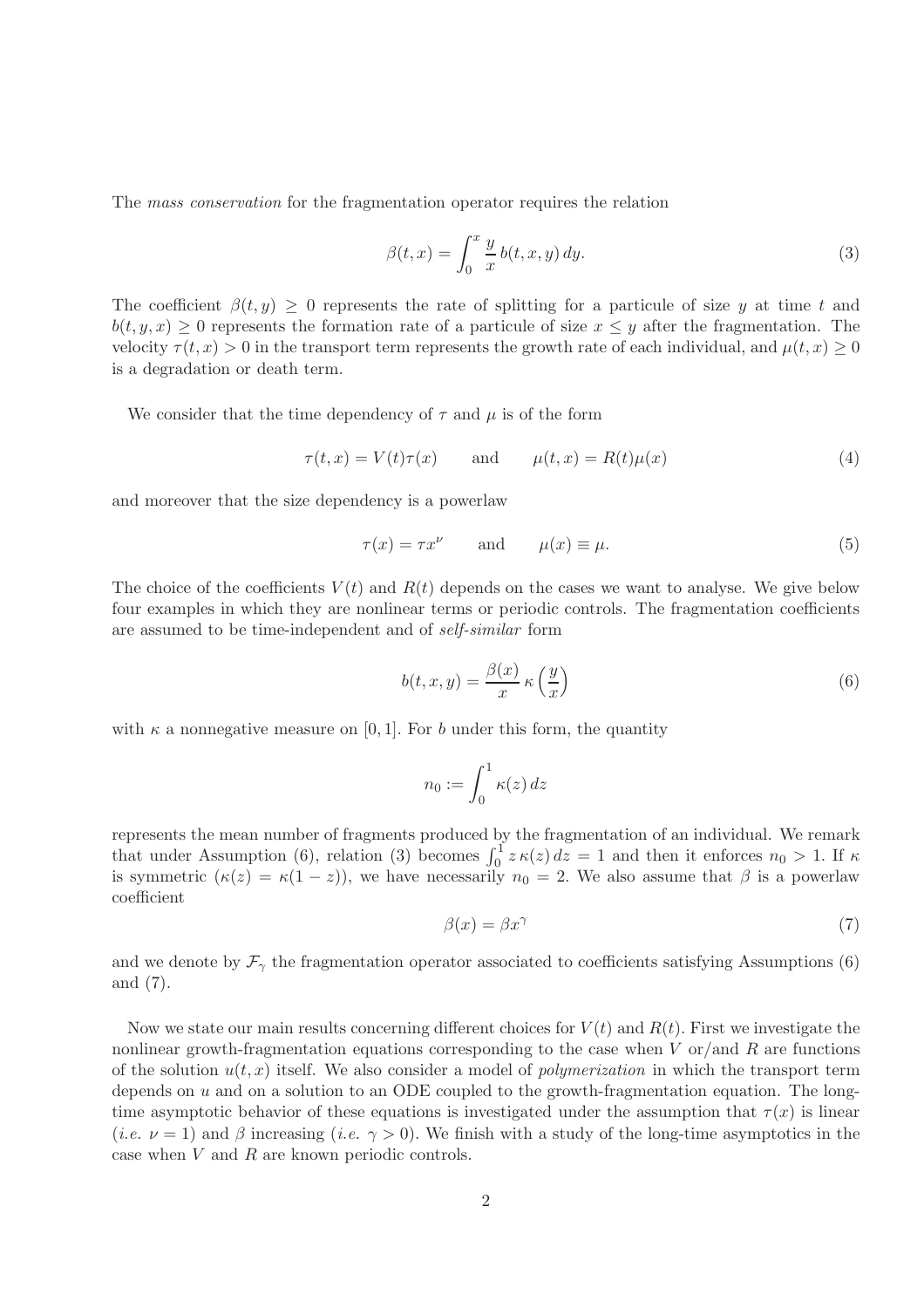**Example 1. Nonlinear drift-term.** We consider that the death rate is time independent  $(R \equiv 1)$ and that the transport term depends on the solution itself through the nonlinearity

$$
\frac{\partial}{\partial t}u(t,x) = -f\left(\int x^p u(t,x) dx\right) \frac{\partial}{\partial x} \left(x u(t,x)\right) - \mu u(t,x) + \mathcal{F}_\gamma u(t,x) \tag{8}
$$

where  $f : \mathbb{R}^+ \to \mathbb{R}^+$  is a continuous function which represents the influence of the wheighted total population  $\int x^p u(t, x) dx$  ( $p \ge 0$ ) on the growth process. Such weak nonlinearities are common in structured populations (see [36, 37, 60] for instance). The stability of the steady states for related models has already been investigated (see [18, 26, 27, 28, 50]) but never for the growth-fragmentation equation with the nonlinearities considered here. We prove in Section 3 convergence and nonlinear stability results for Equation (8) in the functional space  $\mathcal{H} := L^2((x+x^r)dx)$  for r large enough, or more precisely in its positive cone denoted by  $\mathcal{H}^+$ . These results are stated in the two following theorems. They require that  $f$  is continuous and satisfies

$$
\mathcal{N} := \{I; f(I) = \mu\} \text{ is a finite set} \qquad and \qquad \limsup_{I \to \infty} f(I) < \mu. \tag{9}
$$

**Theorem 1.1** (Convergence). Assume that f satisfies Assumption (9), that  $\gamma \in (0, 2]$  and that the fragmentation kernel  $\kappa$  satisfies Assumption (32). Then the number of positive steady states of Equation (8) is equal to  $\sharp\mathcal{N}$  and any solution with an initial distribution  $u_0 \in \mathcal{H}^+$  either converges to one of these steady states or vanishes.

**Theorem 1.2** (Local stability). Assume that  $f \in C^1(\mathbb{R}_+)$  satisfies Assumption (9), that  $\gamma \in (0,2]$ and that the fragmentation kernel  $\kappa$  satisfies Assumption (32). Then the trivial steady state is locally exponentially stable if  $f(0) < \mu$  and  $p \ge 1$ , and unstable if  $f(0) > \mu$ . Any nontrivial steady state  $u_{\infty}$  is locally asymptotically stable if  $f'(\int x^p u_\infty(x) dx) < 0$ , locally exponentially stable if additionally  $\kappa \equiv 2$ , and unstable if  $f'(\int x^p u_\infty(x) dx) > 0$ .

As an immediate consequence of these two theorems, we have the following corollary.

**Corollary 1.3** (Global stability). For  $\gamma \in (0,2]$  and under Assumption (32), if  $f \in C^1(\mathbb{R}_+)$  satisfies (9) with N a singleton, then there is a unique nontrivial steady state  $u_{\infty}$ , and if additionally  $f'(\int x^p u_\infty(x) dx) < 0$ , then it is globally asymptotically stable in  $\mathcal{H}^+ \setminus \{0\}.$ 

The method combines several arguments. First it uses the General Relative Entropy principle introduced by [48, 49, 51] for the linear case. Secondly it reduces the system to a set of ODEs which has the same asymptotic behavior than Equation (8). Then we build a Lyapunov functional for this reduced system. Therefore our result extends to the case of the growth-fragmentation equation several satability results proved for the nonlinear renewal equation in [47, 53].

Example 2. Nonlinear drift and death terms. We can also treat several nonlinearities as in

$$
\frac{\partial}{\partial t}u(t,x) = -f\left(\int x^p u(t,x) \, dx\right) \frac{\partial}{\partial x} \left(x u(t,x)\right) - g\left(\int x^q u(t,x) \, dx\right) u(t,x) + \mathcal{F}_{\gamma}u(t,x). \tag{10}
$$

In this case, we show that oscillating behaviors can appear. The existence of non-trivial periodic solution for structured population models is a very interesting and difficult problem. It has been mainly investigated for age structured models with nonlinear renewal and/or death terms, but there are very few results  $[1, 6, 16, 38, 43, 44, 54, 57, 58]$ . Taking advantage of the Poincaré-Bendixon theorem, we prove the existence of oscillating solutions for Equation (10) and the "stability" of this behavior in a sense specified in the following theorem.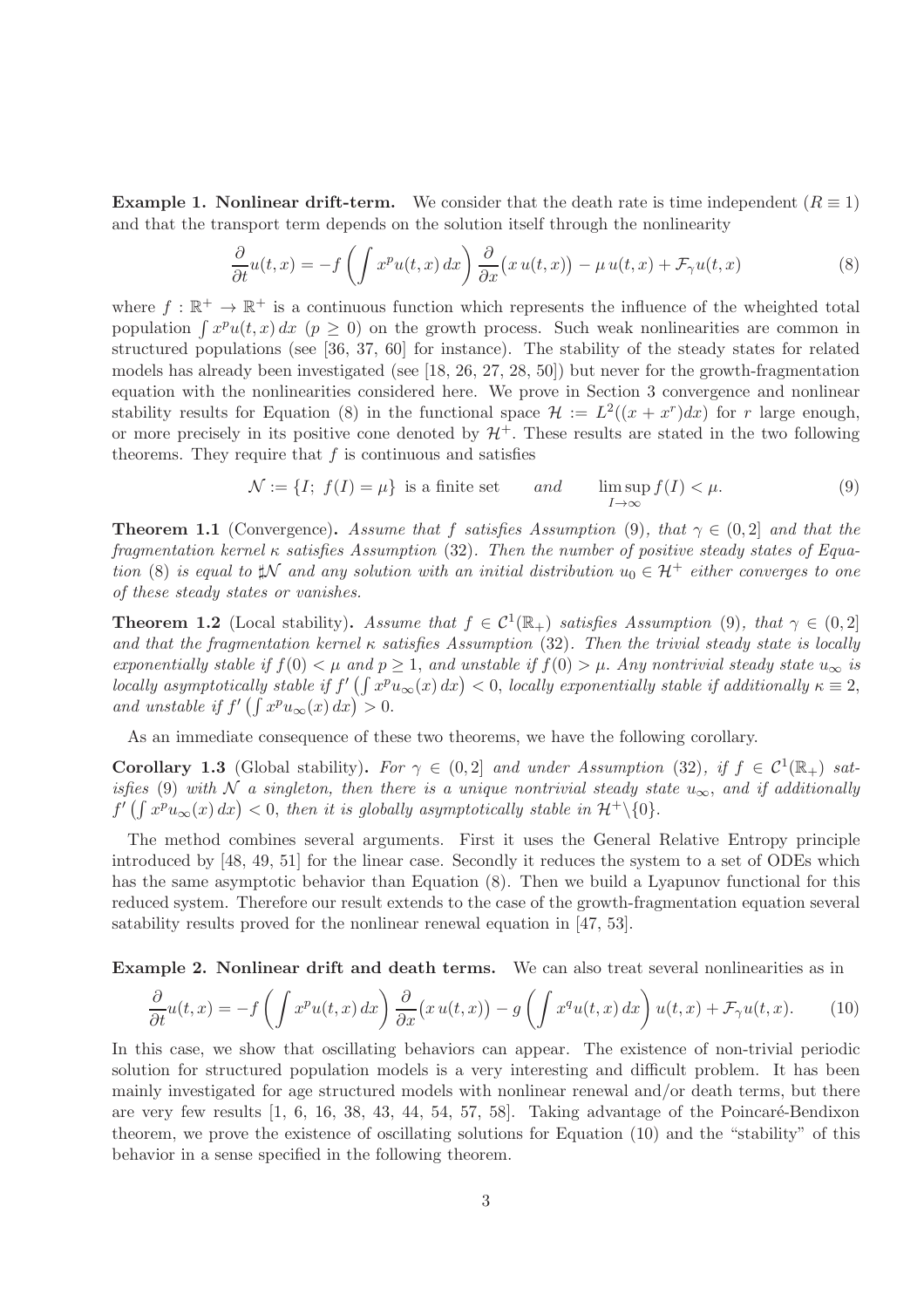**Theorem 1.4.** For  $\gamma \in (0, 2]$  and under Assumption (32), there exist functions f and g and parameters p and q for which we can find an open set  $V \subset \mathcal{H}^+$  with the property that any solution to Equation (10) with an initial distribution  $u_0 \in V$  converges to a periodic solution.

The proof of this result is given in Section 4.

Example 3. The prion equation. In Section 5, we are interested in a general so-called prion equation

$$
\begin{cases}\n\frac{dV(t)}{dt} = -V(t)f\left(\int x^p u\right) \int_0^\infty xu(t,x) \, dx - \delta V(t) + \lambda, \\
\frac{\partial}{\partial t}u(t,x) = -V(t)f\left(\int x^p u\right) \frac{\partial}{\partial x}(xu(t,x)) - \mu u(t,x) + \mathcal{F}_\gamma u(t,x).\n\end{cases} (11)
$$

In this equation, the growth term depend on the quantity  $V(t)$  of another population (monomers for the prion proliferation model). We prove for this system the existence of periodic solutions under some conditions on f. In age structured models, such solutions are usually built using bifurcation theory, particularly by Hopf bifurcation (see [41] for a general theorem). Here we consider the power p as a bifurcation parameter and we prove existence of periodic solution by Hopf bifurcation.

Theorem 1.5. There exist a function f and parameters for which Equation (11) admits periodic solutions.

Example 4. Perron vs. Floquet. Our method in Section 2.2 can also be applied to the situation when  $V(t)$  and  $R(t)$  are periodic controls

$$
\frac{\partial}{\partial t}u(t,x) + V(t)\frac{\partial}{\partial x}(\tau x u(t,x)) + R(t)\mu u(t,x) = \mathcal{F}_{\gamma}u(t,x). \tag{12}
$$

In this case, Theorem 2.1 allows to built a particular solution called the Floquet eigenvector, starting from the Perron eigenvector which correspond to constant parameters. Moreover, we can compare the associated Floquet eigenvalue to the Perron eigenvalue. The results about this problem are stated in Section 6.

Before treating the different examples, we explain in Section 2 the general method used to tackle these problems. It is based on the main result in Theorem 2.1 and the use of the eigenelements of the growth-fragmentation operator together with General Relative Entropy techniques. In Sections 3, 4, 5 and 6, we give the proofs of the results in Examples 1, 2, 3 and 4 respectively.

## 2 Technical Tools and General Method

### 2.1 Main Theorem

The proofs of the main theorems of this paper are based on the following result which requires to consider that  $\tau(x)$  is linear (*i.e.*  $\nu = 1$ ). In this case, there exists a relation between a solution to Equation (1) with time-dependent parameters  $(V_1(t), R_1(t))$  and a solution to the same equation with parameters  $(V_2(t), R_2(t))$ . More precisely, we can obtain one from the other by an appropriate dilation. The following theorem generalizes the change of variable used in [25] to build self-similar solution to the pure fragmentation equation.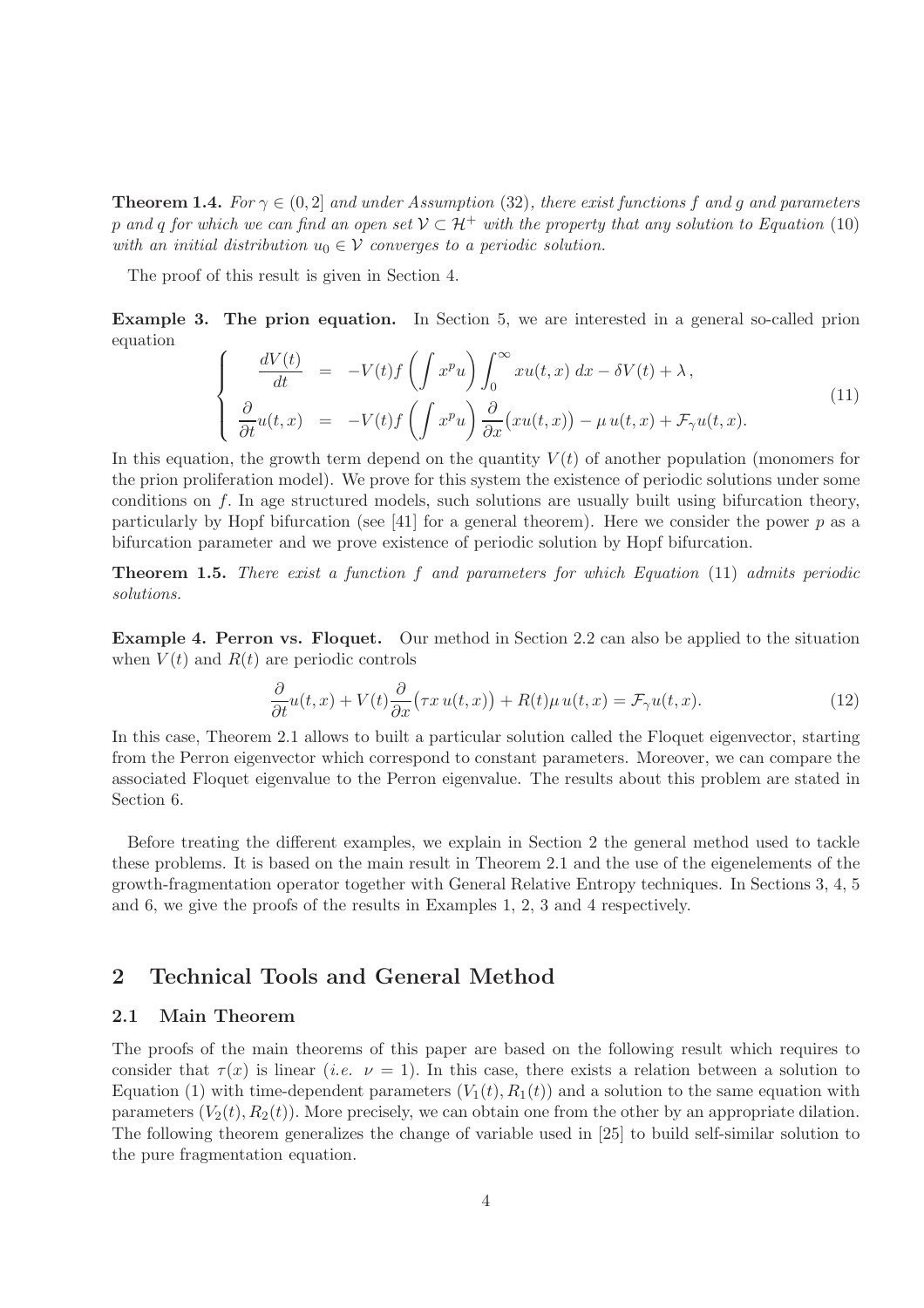**Theorem 2.1.** Consider that Assumptions (4)-(7) are satisfied with  $\nu = 1$  and  $\gamma > 0$ . For  $u_1(t, x)$  a solution to Equation (1) with parameters  $(V_1, R_1)$ , the function  $u_2(t, x)$  defined by

$$
u_2(t,x) = W^{-k}(t)u_1\left(h(t), W^{-k}(t)x\right)e^{\mu \int_0^t (W(s)R_1(s) - R_2(s))ds}
$$
\n(13)

with  $k=\frac{1}{\gamma}$  $\frac{1}{\gamma}$ , is a solution to Equation (1) with  $(V_2, R_2)$  if  $W > 0$  and h satisfy

$$
\dot{W} = \frac{\tau W}{k} (V_2 - V_1 W),
$$
\n
$$
\dot{h} = W.
$$
\n(14)

Conversely, if  $h : \mathbb{R}_+ \to \mathbb{R}_+$  is one to one and if  $u_2$  is a solution with  $(V_2, R_2)$ , then  $u_1$  defined by (13) is a solution with  $(V_1, R_1)$ .

The proof of this result is nothing but easy calculation that we leave to the reader.

Remark 2.2. To check that h is one to one, we can take advantage that ODE (14) is a Bernoulli equation which can be integrated in

$$
W(t) = \frac{W_0 e^{\frac{\tau}{k} \int_0^t V_2(s)ds}}{1 + W_0 \frac{\tau}{k} \int_0^t V_1(s) e^{\frac{\tau}{k} \int_0^s V_2(s')ds'} ds}.
$$
\n(15)

To tackle the different examples, we use Theorem 2.1 together with two techniques appropriate for this type of equations. First we recall the existence of particular solutions to the growth-fragmentation equation in the case of time-independent coefficients. They correspond to eigenvectors to the growthfragmentation operator and we can give their self-similar dependency on parameters in the case of powerlaw coefficients (see [30, 9]). This dependency is the starting point which leads to Theorem 2.1 and it allows to built an invariant manifold for Equation (1) in the case  $\nu = 1$ . It also provides interesting properties on the moments of the solutions when  $\nu \neq 1$ . Then we recall results about the General Relative Entropy (GRE) introduced by [48, 49, 51] for the growth-fragmentation model. This method ensures that the particular solutions built from eigenvectors are attractive for suitable norms.

#### 2.2 Eigenvectors and Self-similarity: Existence of an Invariant Manifold

When the coefficients of Equation (1) do not depend on time, one can build solutions  $(t, x) \mapsto \mathcal{U}(x)e^{\Lambda t}$ by solving the Perron eigenvalue problem

$$
\begin{cases}\n\Lambda \mathcal{U}(x) = -\frac{\partial}{\partial x} (\tau(x) \mathcal{U}(x)) - \mu(x) \mathcal{U}(x) + (\mathcal{F}\mathcal{U})(x), & x \ge 0, \\
\tau \mathcal{U}(x = 0) = 0, & \mathcal{U}(x) \ge 0, \qquad \int_0^\infty \mathcal{U}(x) dx = 1.\n\end{cases}
$$
\n(16)

The existence of such elements  $\Lambda$  and  $\mathcal U$  has been first studied by [46, 52] and is proved for general coefficients in [23]. The dependency of these elements on parameters is of interest to investigate the existence of steady states for nonlinear problems (see [12, 9]). In the case of powerlaw coefficients, we can work out this dependency on frozen transport parameter V and death parameter R (see [30]). Under Assumptions  $(5)-(7)$ , the necessary condition which appears in [23, 46] to ensure the existence of eigenelements is  $\gamma + 1 - \nu > 0$ . Then we define a *dilation parameter* 

$$
k := \frac{1}{\gamma + 1 - \nu} > 0
$$
\n(17)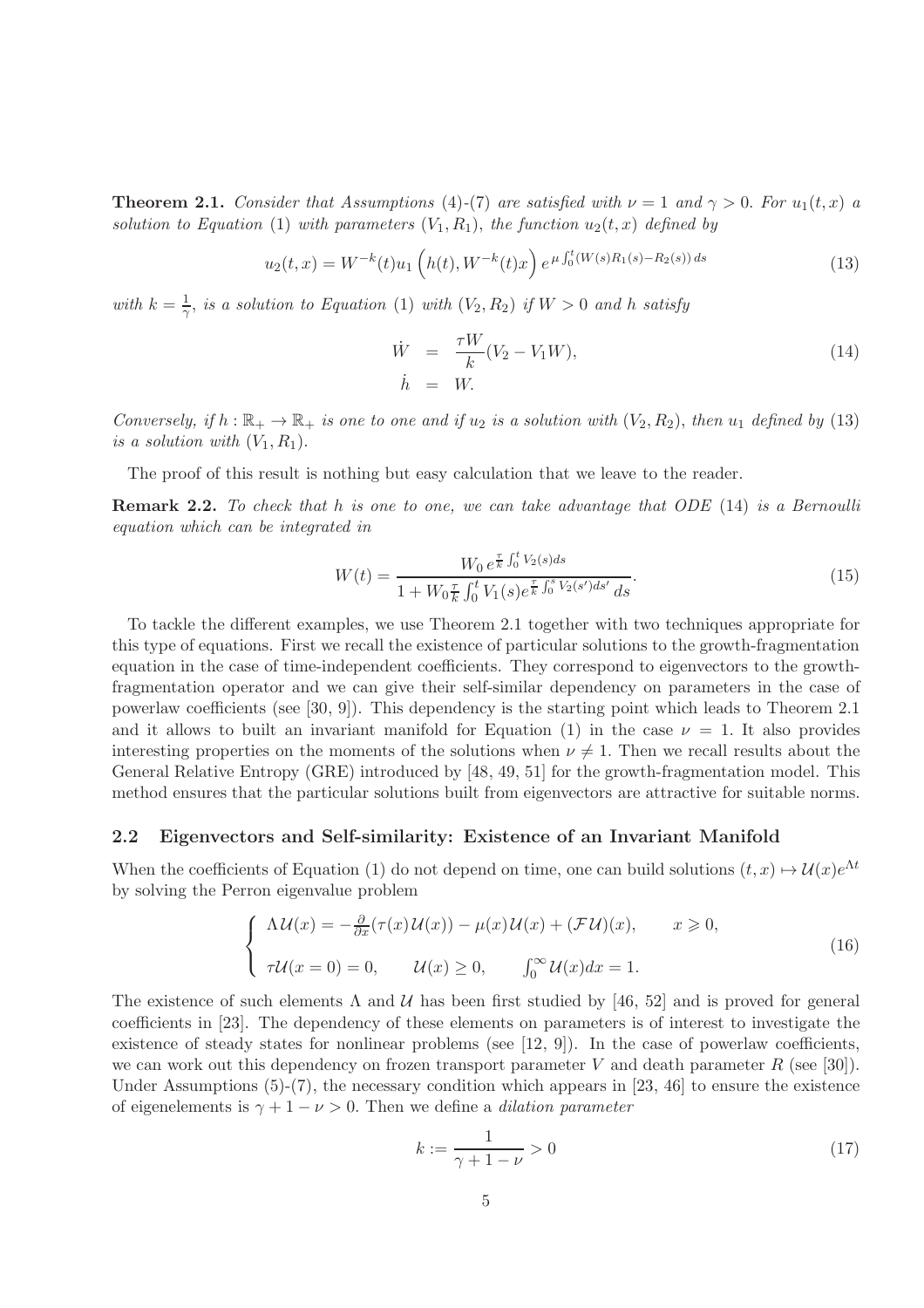and we have explicit self-similar dependencies

$$
\Lambda(V,R) = V^{k\gamma}\Lambda(1,0) - R\mu \quad \text{and} \quad \mathcal{U}(V;x) = V^{-k}\mathcal{U}(1;V^{-k}x). \tag{18}
$$

The eigenvector U does not depend on R, that is why we do not label it. Thereafter  $\Lambda(1,0)$  and  $U(1; \cdot)$  are denoted by  $\Lambda$  and  $U$  for the sake of clarity. The result of Theorem 2.1 is based on the idea to use these dependencies to tackle time-dependent parameters. An intermediate result between the formula (13) and the dependencies (18) is given by the following corollary.

**Corollary 2.3.** Under the assumptions of Theorem 2.1, if  $W$  is a solution to

$$
\dot{W} = \frac{\Lambda(W,0)}{k}(V - W) \tag{19}
$$

then

$$
u(t,x) = \mathcal{U}(W(t);x)e^{\int_0^t \Lambda(W(s),R(s))ds}
$$
\n(20)

is a solution to Equation (1).

*Proof.* For  $\nu = 1$ , we can compute  $\Lambda = \Lambda(1,0)$  by integrating Equation (16) with  $\mu \equiv 0$  against x dx. We obtain thanks to the mass preservation of  $\mathcal F$ 

$$
\Lambda \int_0^\infty x \, \mathcal{U}(x) \, dx = \tau \int_0^\infty x \, \mathcal{U}(x) \, dx
$$

and so  $\Lambda(1,0) = \tau$ . Thus using the dependency (18) we find that  $\Lambda(W,0) = \tau W$  and Equation (19) is nothing but a rewriting of Equation (14). We use this formulation (19) here to highlight the link with eigenelements, and because it allows after to obtain results in the cases when  $\nu \neq 1$ . Now we apply Theorem 2.1 for  $V_1 \equiv 1$ ,  $R_1 \equiv 0$  and  $V_2 \equiv V$ ,  $R_2 \equiv R$  and we obtain that

$$
u_2(t,x) = W^{-k} \mathcal{U}(W^{-k}x) e^{\Lambda h(t) - \int_0^t R(s) ds} = \mathcal{U}(W(t);x) e^{\int_0^t \Lambda(W(s),R(s)) ds}
$$

is a solution to Equation (1).

This corollary provides a very intuitive explicit solution in the spirit of dependencies (18). At each time t, the solution is an eigenvector associated to a parameter  $W(t)$  with an instantaneous fitness  $\Lambda(W(t), R(t))$  associated to the same parameter  $W(t)$ . The function  $t \mapsto W(t)$  thus defined follows  $V(t)$  with a delay explicitely given by ODE (19).

A very useful consequence for the different applications is the existence of an invariant manifold for the growth-fragmentation equation with time-dependent parameters of the form (4). Let define the eigenmanifold

$$
\mathcal{E} := \left\{ Q \mathcal{U}(W; \cdot), \ (W, Q) \in (\mathbb{R}_+^*)^2 \right\} \tag{21}
$$

 $\Box$ 

which is the union of all the positive eigenlines associated to a transport parameter W. Then Corollary 2.3 ensures that, under the assumptions of Theorem 2.1, any solution to Equation (1) with an initial distribution  $u_0 \in \mathcal{E}$  remains in  $\mathcal{E}$  for all time. Moreover the dynamics of such a solution reduces to the ODE (19) and this is the key point we use to tackle nonlinear problems.

For  $\nu \neq 1$ , the technique fails and we cannot obtain explicit solution with the method of Theorem 2.1. Nevertheless, we can still define  $W$  as the solution to ODE (19) and give properties of the functions defined as dilations of the eigenvector by (20). We obtain that the moments of these functions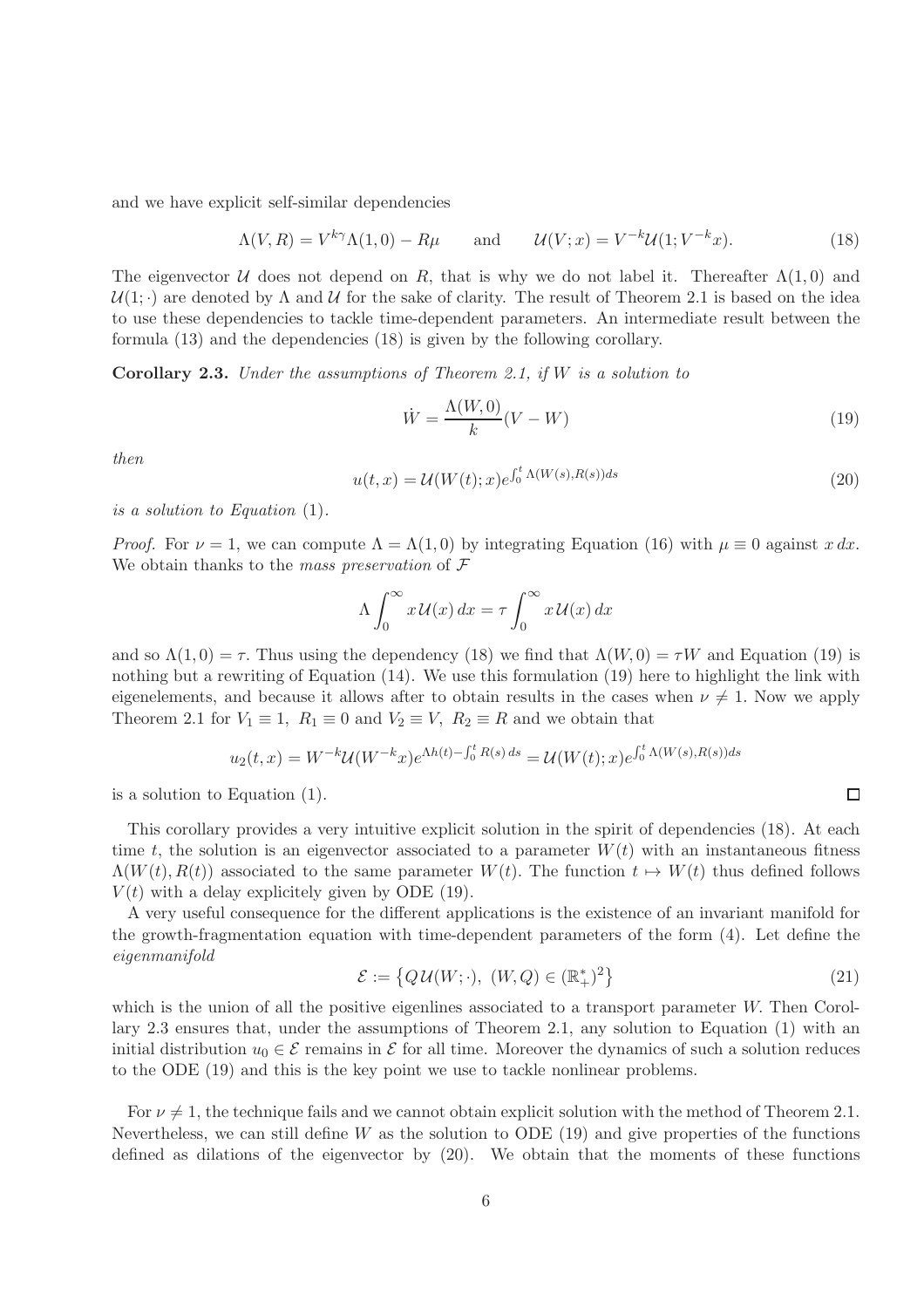satisfy equations that are similar to the ones verified by the moments of the solution to the growthfragmentation equation. In the special case  $\nu = 0$ , and  $\gamma = 1$ , we even obtain the same equation. More precisely, if we denote, for  $\alpha \geq 0$ ,

$$
\mathcal{M}_{\alpha}[W](t) := \int_0^\infty x^{\alpha} \mathcal{U}(W(t);x) e^{\int_0^t \Lambda(W(s), R(s)) ds} dx,
$$
\n(22)

and

$$
M_{\alpha}[u](t) := \int_0^{\infty} x^{\alpha} u(t, x) dx,
$$
\n(23)

then we have the following result.

**Lemma 2.4.** On the one hand, if W is a solution to Equation (19), then the moments  $\mathcal{M}_{\alpha}$  satisfy

$$
\dot{\mathcal{M}}_{\alpha} = \alpha \Lambda a_{\alpha} V \mathcal{M}_{\alpha+\nu-1} + (1-\alpha) \Lambda b_{\alpha} \mathcal{M}_{\alpha+\gamma} - \mu R \mathcal{M}_{\alpha} \tag{24}
$$

with

$$
a_{\alpha} := \frac{M_{\alpha}[\mathcal{U}]}{M_{\alpha+\nu-1}[\mathcal{U}]} \quad \text{and} \quad b_{\alpha} := \frac{M_{\alpha}[\mathcal{U}]}{M_{\alpha+\gamma}[\mathcal{U}]}.
$$

On the other hand, if u is a solution to the fragentation-drift equation, then the moments  $M_{\alpha}$  satisfy

$$
\dot{M}_{\alpha} = \alpha \tau V M_{\alpha + \nu - 1} + (c_{\alpha} - 1)\beta M_{\alpha + \gamma} - \mu R M_{\alpha}
$$
\n(25)

with

$$
c_{\alpha} := \int_0^1 z^{\alpha} \kappa(z) \, dz.
$$

*Proof.* Thanks to a change of variable we can compute for all  $\alpha \geq 0$ 

$$
\mathcal{M}_{\alpha}[W] = M_{\alpha}[U]W^{k\alpha}e^{\int_0^t \Lambda(W(s), R(s)) ds}
$$

so we have

$$
\dot{M}_{\alpha} = k\alpha \frac{\dot{W}}{W} \mathcal{M}_{\alpha} + \Lambda(W, R) \mathcal{M}_{\alpha}
$$
\n
$$
= \alpha \Lambda W^{k\gamma - 1} (V - W) \mathcal{M}_{\alpha} + \Lambda W^{k\gamma} \mathcal{M}_{\alpha} - \mu R \mathcal{M}_{\alpha}
$$
\n
$$
= \alpha \Lambda V W^{k(\nu - 1)} \mathcal{M}_{\alpha} + (1 - \alpha) \Lambda W^{k\gamma} \mathcal{M}_{\alpha} - \mu R \mathcal{M}_{\alpha}
$$
\n
$$
= \alpha \Lambda V a_{\alpha} \mathcal{M}_{\alpha + \nu - 1} + (1 - \alpha) \Lambda b_{\alpha} \mathcal{M}_{\alpha + \gamma} - \mu R \mathcal{M}_{\alpha}.
$$

Integrating Equation (1) against  $x^{\alpha}dx$  we obtain by integration by part and thanks to the Fubini theorem

$$
\frac{d}{dt} \int x^{\alpha} u(t, x) dx = \tau V \int x^{\alpha} \partial_x (x^{\nu} u(t, x)) dx - \mu R \int x^{\alpha} u(t, x) dx
$$

$$
- \beta \int x^{\alpha + \gamma} u(t, x) dx + \beta \int_0^{\infty} x^{\alpha} \int_x^{\infty} y^{\gamma - 1} \kappa \left(\frac{x}{y}\right) dy dx
$$

$$
= \alpha \tau V \int x^{\alpha + \nu - 1} u(t, x) dx - \mu R \int x^{\alpha} u(t, x) dx
$$

$$
- \beta \int x^{\alpha + \gamma} u(t, x) dx + \beta \int_0^{\infty} y^{\alpha + \gamma} \int_0^y \frac{x^{\alpha}}{y^{\alpha}} \kappa \left(\frac{x}{y}\right) \frac{dx}{y} dy
$$

$$
= \alpha \tau V M_{\alpha + \nu - 1} + (c_{\alpha} - 1) \beta M_{\alpha + \gamma} - \mu R M_{\alpha}.
$$

 $\Box$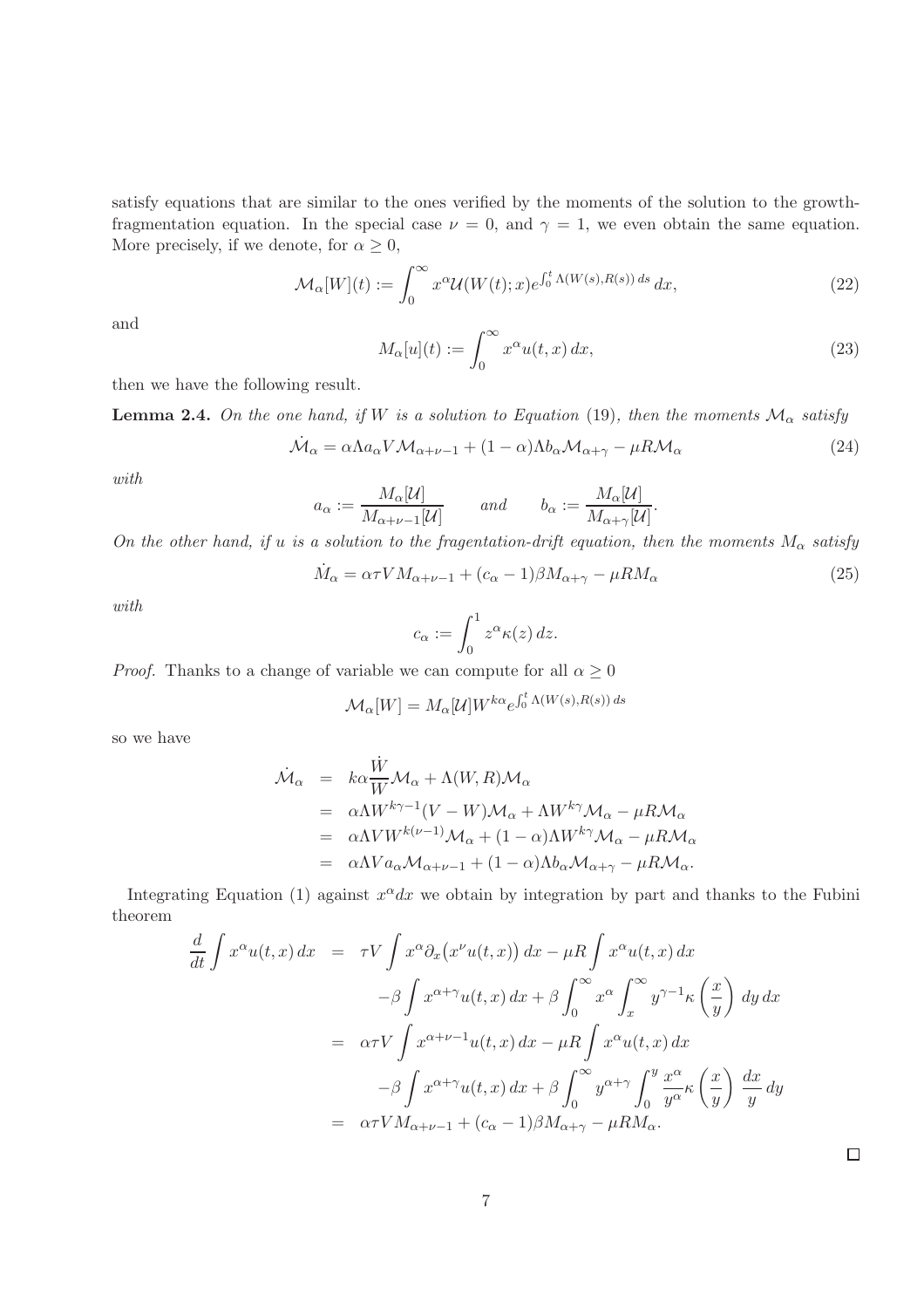In the particular case  $\nu = 0$ ,  $\gamma = 1$  and  $\kappa$  symmetric, we can compute the constants  $a_{\alpha}$ ,  $b_{\alpha}$  and  $c_{\alpha}$ for  $\alpha = 1$  or  $\alpha = 2$ . A consequence is the useful result given in the following corollary.

**Corollary 2.5.** In the case when  $\nu = 0$ ,  $\gamma = 1$  and  $\kappa$  symmetric, the zero and first moments  $(\mathcal{M}_0, \mathcal{M}_1)$ and  $(M_0, M_1)$  are both solution to

$$
\begin{pmatrix}\n\dot{U} \\
\dot{P}\n\end{pmatrix} = \begin{pmatrix}\n-\mu R & \beta \\
\tau V & -\mu R\n\end{pmatrix} \begin{pmatrix}\nU \\
P\n\end{pmatrix}.
$$
\n(26)

 $\Box$ 

This Corollary allows in Section 6 to compare the Perron and Floquet eigenvalues not only for  $\nu = 1$ but also for  $\nu = 0$ ,  $\gamma = 1$ . We do not have in this case a particular solution to the growth-fragmentation equation as in Corollary 2.3, but a particular solution of the reduced ODE system (26).

*Proof.* For  $\kappa$  symmetric, we have already seen that  $c_0 = n_0 = 2$ . Together with Assumption (3) which gives  $c_1 = 1$ , we conclude that  $(M_0, M_1)$  is solution to Equation (26).

Integrating Equation (16) against  $dx$  and  $x dx$  we obtain

$$
\Lambda = \beta \int x \, \mathcal{U}(x) \, dx \qquad \text{and} \qquad \Lambda \int x \, \mathcal{U}(x) \, dx = \tau.
$$

It allows to compute

$$
\int x \, \mathcal{U}(x) \, dx = \sqrt{\frac{\tau}{\beta}}
$$
 and  $\Lambda = \sqrt{\tau \beta}$ .

Thus  $a_1 = \sqrt{\frac{7}{6}}$  $\frac{\tau}{\beta}$  and  $b_0 = \sqrt{\frac{\beta}{\tau}}$  $\frac{\beta}{\tau}$ , and  $(\mathcal{M}_0, \mathcal{M}_1)$  satisfies Equation (26) thanks to Lemma 2.4.

### 2.3 General Relative Entropy: Attractivity of the Invariant Manifold

The existence of the invariant manifold  $\mathcal E$  is useful to obtain particular solutions to nonlinear growthfragmentation equations. But what happens when the initial distribution  $u_0$  does not belong to this manifold ? The GRE method ensures that  $\mathcal E$  is attractive in a sense to be defined.

The GRE method requires to consider the adjoint growth-fragmentation equation

$$
-\frac{\partial}{\partial t}\psi(t,x) = \tau(t,x)\frac{\partial}{\partial x}\psi(t,x) - \mu(t,x)\psi(t,x) + (\mathcal{F}^*\psi)(t,x)
$$
\n(27)

where  $\mathcal{F}^*$  is the adjoint fragmentation operator

$$
(\mathcal{F}^*\psi)(t,x) := \int_0^x b(t,x,y)\psi(t,y) \,dy - \beta(t,x)\psi(t,x).
$$

If u and v are two solutions to Equation (1) and  $\psi$  is a solution to Equation (27), then we have for any function  $H : \mathbb{R} \to \mathbb{R}$ 

$$
\frac{d}{dt} \int_0^\infty \psi(t,x)v(t,x) H\left(\frac{u(t,x)}{v(t,x)}\right) dx = -\int_0^\infty \int_y^\infty b(t,y,x)\psi(t,x)v(t,y) \times \left[H\left(\frac{u(t,x)}{v(t,x)}\right) - H\left(\frac{u(t,y)}{v(t,y)}\right) + H'\left(\frac{u(t,x)}{v(t,x)}\right) \left(\frac{u(t,y)}{v(t,y)} - \frac{u(t,x)}{v(t,x)}\right)\right] dx dy.
$$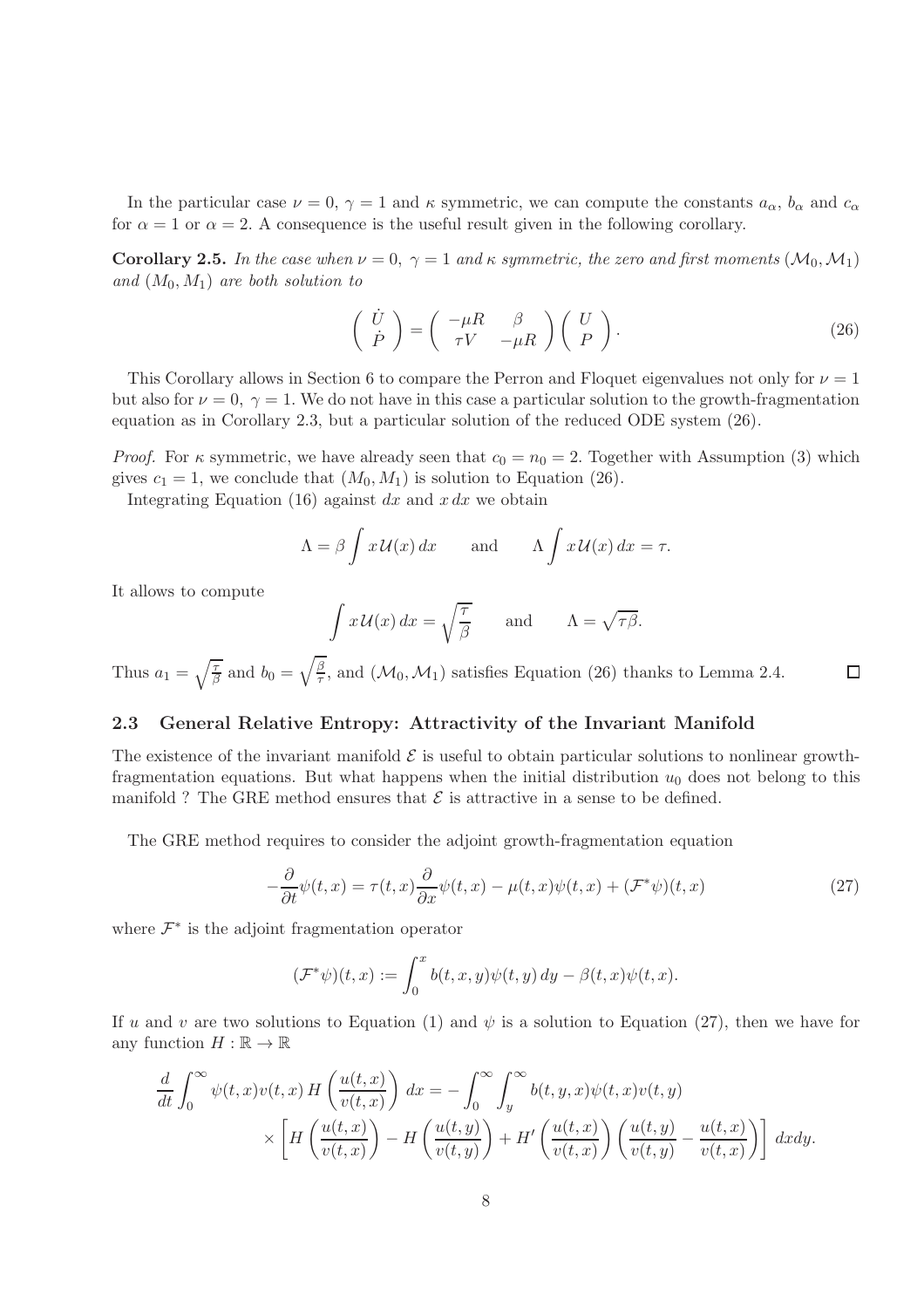When H is convex, the right hand side is nonpositive and we obtain a nonincreasing quantity called GRE.

In the case of time-independent coefficients, we can chose for v a solution of the form  $\mathcal{U}(x)e^{\Lambda t}$ . Then, to apply the GRE method, we need a solution to the adjoint equation and such solutions are given by solving the adjoint Perron eigenvalue problem

$$
\begin{cases}\n\Lambda \phi(x) = \tau(x) \frac{\partial}{\partial x} (\phi(x)) - \mu(x) \phi(x) + (\mathcal{F}^* \phi)(x), & x \geq 0, \\
\phi(x) \geq 0, & \int_0^\infty \phi(x) \mathcal{U}(x) dx = 1.\n\end{cases}
$$
\n(28)

Such a problem is usually solved together with the direct problem (16) and the first eigenvalue Λ is the same for the two ones (see [23, 46, 51]). Then the GRE ensures that any solution  $u$  to the growth-fragmentation equation behaves asymptotically like  $\mathcal{U}(x)e^{\Lambda t}$ . More precisely it is proved in [49, 51] under general assumptions that

$$
\lim_{t \to \infty} \|\varrho_0^{-1} u(t, \cdot) e^{-\Lambda t} - \mathcal{U}\|_{L^p(\mathcal{U}^{1-p} \phi \, dx)} = 0, \qquad \forall p \ge 1.
$$
\n(29)

where  $\varrho_0 = \int u_0(y) \phi(y) \, dy$  with  $u_0(x) = u(t = 0, x)$ .

Under the assumptions of Theorem 2.1 and for  $p = 1$ , this convergence result can be interpreted as the attractivity of the invariant manifold  $\mathcal E$  in  $L^1(\phi dx)$  with the distance

$$
d(u, \mathcal{E}) := \inf_{\mathcal{U} \in \mathcal{E}} ||\varrho^{-1}u - \mathcal{U}||_{L^1(\phi(x) dx)}
$$

where  $\varrho := \int u(y)\phi(y) dy$ . Consider, for  $V(t) \geq 0$ , a solution W to

$$
\dot{W} = \frac{W}{k}(\tau - W)
$$

with  $W(0) = 1$ . First we have  $\dot{W} \ge -\frac{1}{k}W^2$ , so  $W \ge \frac{1}{1+\frac{t}{k}}$  and  $h \ge k \ln(1+\frac{t}{k})$ . Thus  $h : \mathbb{R}_+ \to \mathbb{R}_+$  is one to one and we can define from a solution  $u(t, x)$  the function

$$
v(h(t),x) := W^{k}(t) u(t, W^{k}(t)x) e^{-\int_0^t (W(s) - \mu R(s)) ds}
$$
\n(30)

which satisfies  $v(0, x) = u(0, x) = u_0(x)$ . Then, using Theorem 2.1,  $v(t, x)$  is a solution to

$$
\frac{\partial}{\partial t}v(t,x) = -\frac{\partial}{\partial x}(xv(t,x)) - v(t,x) + (\mathcal{F}_{\gamma}v)(t,x)
$$

so we have

$$
\int_0^\infty v(t,x)\phi(x)\,dx = \int_0^\infty v(t=0,x)\phi(x)\,dx = \varrho_0
$$

and

$$
\lim_{t \to \infty} ||\varrho_0^{-1} v(t, \cdot) - \mathcal{U}||_{L^1(\phi(x) dx)} = 0.
$$

For  $\nu = 1$ ,  $\phi$  is linear (see examples in [23]), so we can compute from (30)

$$
\varrho(t) = \int u(t, y)\phi(y) dy = \varrho_0 W^k(t) e^{\int_0^t (W(s) - \mu R(s)) ds}
$$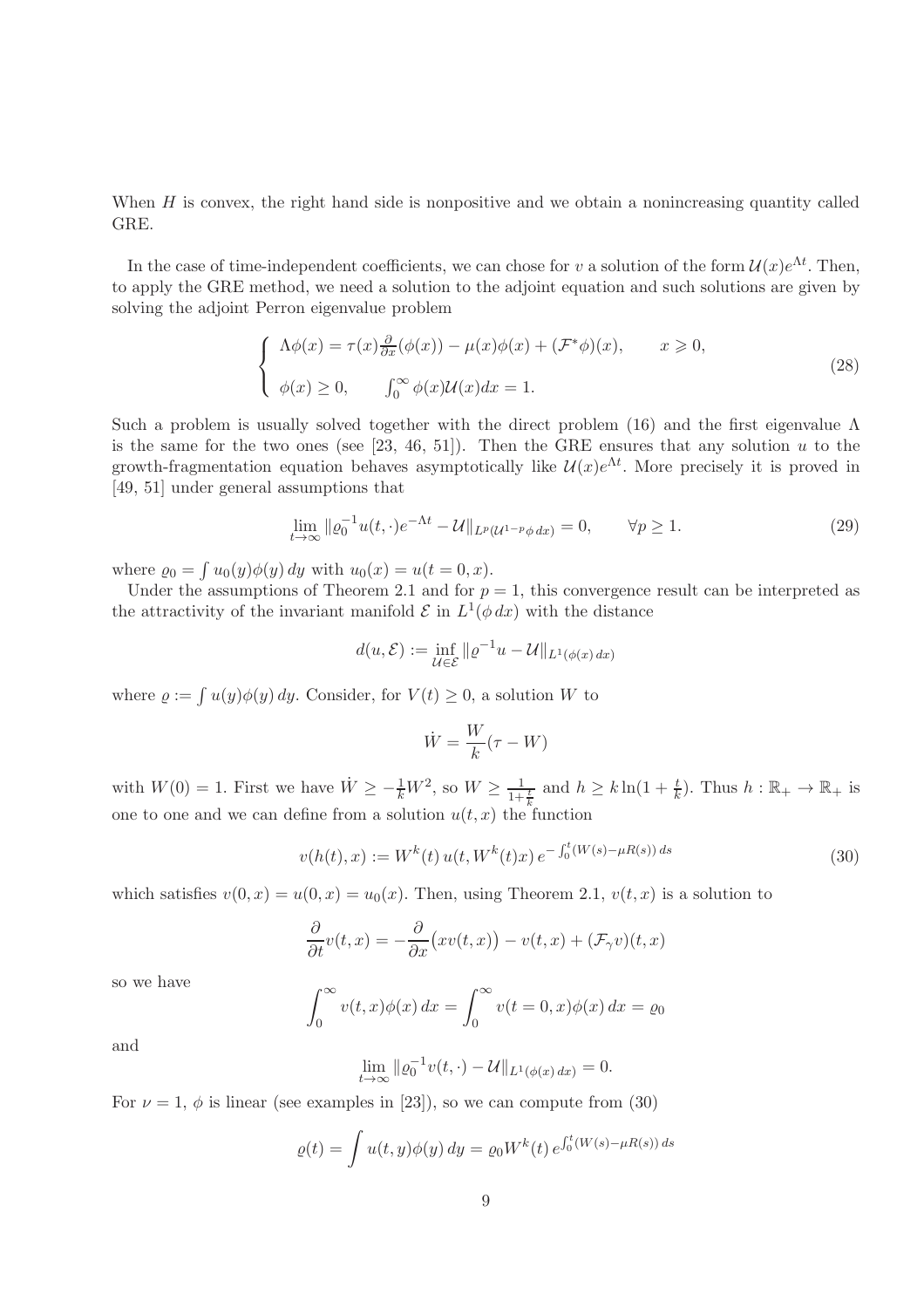and

$$
d(u(t, \cdot), \mathcal{E}) \le ||\varrho^{-1}(t)u(t, \cdot) - \mathcal{U}|| = ||\varrho_0^{-1}v(t, \cdot) - \mathcal{U}|| \to 0.
$$
\n(31)

The exponential decay in (29) is proved in [52, 39] for  $p = 1$  and for a constant fragmentation rate  $\beta(x) = \beta$ . It is also proved in [8] for powerlaw parameters in the norm corresponding to  $p = 2$  and this is the case we are interested in. Assume that the coefficients satisfy  $(5)$ ,  $(6)$  and  $(7)$  and assume also that the fragmentation kernel is upper and lower bounded

$$
\exists \underline{\kappa}, \overline{\kappa} > 0, \quad \forall z \in [0, 1], \quad \underline{\kappa} \le \kappa(z) \le \overline{\kappa}.\tag{32}
$$

Then a spectral gap result is proved in [8] for  $\nu = 1$  in  $L^2(\mathcal{U}^{-1}\phi \, dx)$  and then the result is extended to bigger spaces thanks to a general method for spectral gap.

**Theorem [8].** Under Assumption (5) with  $\nu = 1$ , Assumptions (6) and (32), and Assumption (7) with  $\gamma \in (0, 2]$ , there exists  $\bar{r} \geq 3$  and for any  $a \in (0, \gamma)$  and any  $r \geq \bar{r}$  there exists  $C_{a,r}$  such that for any  $u_0 \in \mathcal{H} := L^2(\theta)$ ,  $\theta(x) = x + x^r$ , there holds

$$
\forall t > 0, \qquad \|\varrho_0^{-1}u(t, \cdot)e^{-\Lambda t} - \mathcal{U}\|_{\mathcal{H}} \le C_{a,r} \|\varrho_0^{-1}u_0 - \mathcal{U}\|_{\mathcal{H}} e^{-at}.
$$
\n(33)

This result is very useful for Applications 1 and 2 because  $L^2(\theta) \subset L^1(x^p)$  for  $r \geq 2p + 1$ . Moreover the exponential decay allows to prove exponential stability results for Equation (8) when  $\kappa$  is constant (see Section 3).

## 3 Nonlinear Drift Term: Convergence and Stability

Consider the nonlinear growth-fragmentation equation (8) where the transport term depends on the p-moment of the solution itself. This dependency may represent the influence of the total population of individuals on the growth process of each individual. We study the long-time asymptotic behavior of the solutions in the positive cone  $\mathcal{H}^+$  with the weight  $\theta(x) = x + x^r$  for

$$
r \ge \max(\bar{r}, 2p+1). \tag{34}
$$

We prove that there is always convergence to a steady state, provided that the function f is less than  $\mu$ at the infinity. This result is precised in Theorem 3.1 which immediately leads to Theorem 1.1 and the stability of the steady states is given in Theorem 1.2. We use the notation  $M_p$  for  $M_p[\mathcal{U}] = \int x^p \mathcal{U}(x) dx$ .

**Theorem 3.1.** Assume that f is a continuous function on  $[0, +\infty)$  which satisfies Assumption (9), that  $\gamma \in (0, 2]$  and that the fragmentation kernel  $\kappa$  satisfies Assumption (32). Then the nontrivial steady states of Equation (8) write

$$
\frac{I_{\infty}}{M_p}\mu^{-kp}\mathcal{U}(\mu;\cdot)\quad with\quad I_{\infty}\in\mathcal{N},
$$

and for any solution u, there exists  $I_{\infty} \in \mathcal{N} \cup \{0\}$  such that

$$
\lim_{t \to \infty} \left\| u(t, \cdot) - \frac{I_{\infty}}{M_p} \mu^{-kp} \mathcal{U}(\mu; \cdot) \right\|_{\mathcal{H}} = 0.
$$
\n(35)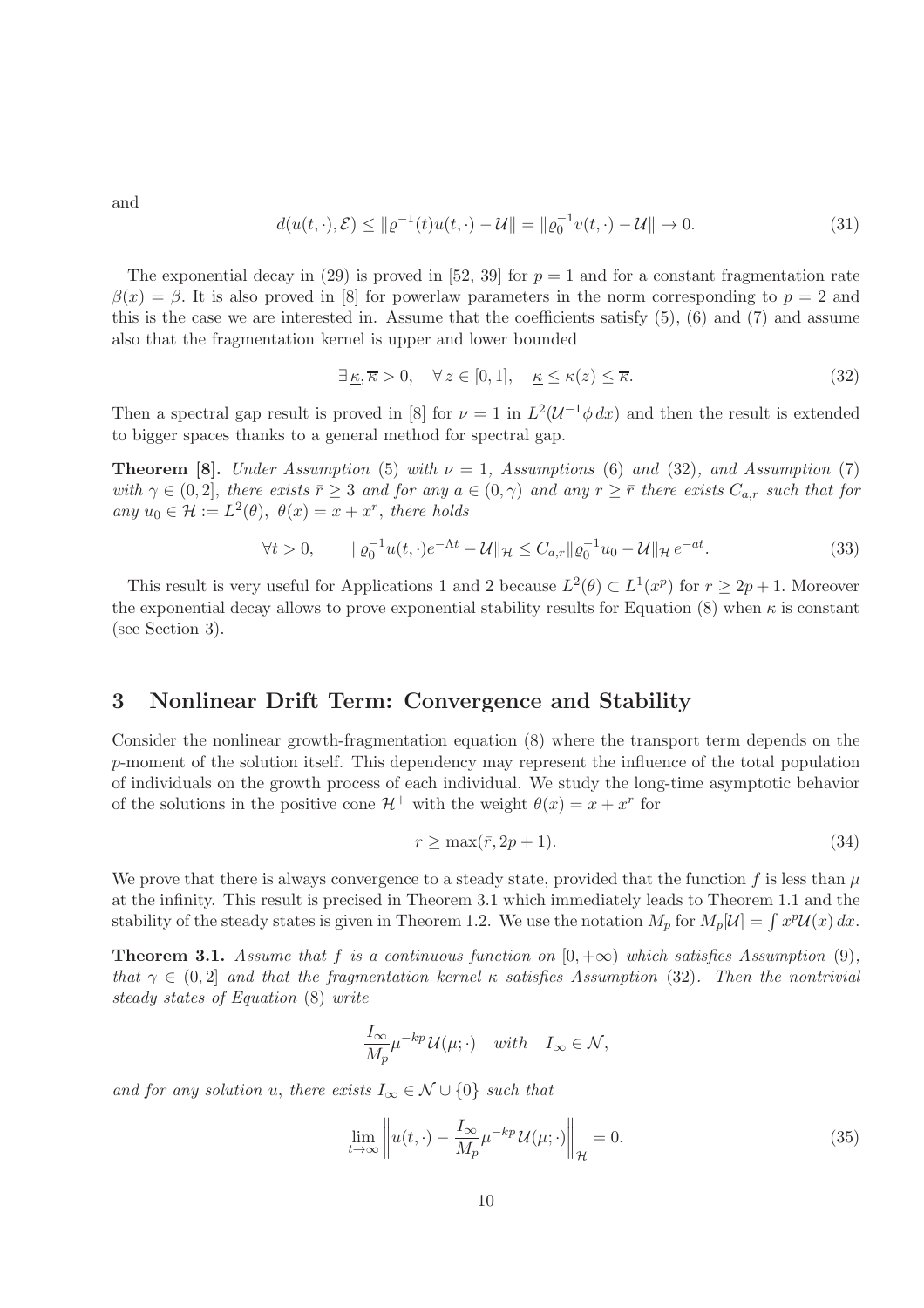*Proof of Theorem 3.1.* First step:  $u_0 \in \mathcal{E}$ .

Consider an initial distribution  $u_0 \in \mathcal{E}$  defined in (21), then there exist  $W_0 > 0$  and  $Q_0 \ge 0$  such that

$$
u_0(x) = Q_0 \mathcal{U}(W_0 \mu; x).
$$

Let  $u(t, x)$  be the solution to Equation (8) and define W as the solution to

$$
\begin{cases}\n\dot{W} = \frac{W}{k} \left( f \left( \int x^p u(t, x) dx \right) - \mu W \right), \\
\dot{W}(0) = W_0.\n\end{cases}
$$
\n(36)

Then Corollary (2.3) ensures that

$$
\forall t, x \ge 0, \quad u(t, x) = Q_0 \mathcal{U}(W(t)\mu; x) e^{\mu \int_0^t (W(s) - 1) ds}
$$

and so we have

$$
\int_0^\infty x^p u(t,x) dx = Q_0 W^{kp} \mu^{kp} \left( \int_0^\infty x^p \mathcal{U}(x) dx \right) e^{\mu \int_0^t (W(s)-1) ds}.
$$

Now defining

$$
Q(t) := Q_0 e^{\mu \int_0^t (W(s) - 1) \, ds},
$$

we obtain a system of ODEs equivalent to Equation  $(8)$  in  $\mathcal E$ 

$$
\begin{cases}\n\dot{W} = \frac{W}{k} \left( f_p \left( W^{kp} Q \right) - \mu W \right), \\
\dot{Q} = \mu Q (W - 1),\n\end{cases} \tag{37}
$$

with the notation

$$
f_p(I) := f\left(I\mu^{kp} \int_0^\infty x^p \mathcal{U}(x) \, dx\right),\,
$$

and proving convergence of u is equivalent to prove convergence of  $(W, Q)$ . To study System (37), we change the unknown to  $Z := W^{kp}Q$ . Then  $(W, Z)$  is solution to

$$
\begin{cases}\n\dot{W} = \frac{W}{k} (f_p(Z) - \mu W), \\
\dot{Z} = pZ (f_p(Z) - \mu W) + \mu Z (W - 1),\n\end{cases}
$$
\n(38)

and the positive steady states satisfy  $W_{\infty} = \mu^{-1} f_p(Z_{\infty}) = 1$ . If  $p = 1, Z$  is solution to  $\dot{Z} = Z(f_1(Z) - \mu)$ so for  $Z_0 \geq 0$ , Z converges to  $Z_{\infty} = \frac{I_{\infty}}{\mu^{kp} M_p}$  with  $I_{\infty} \in \mathcal{N} \cup \{0\}$ . When  $Z_{\infty} > 0$ , then  $W \to 1$  because  $f_1(Z) \to \mu$ .

In the case when  $p \neq 1$ , we write System (38) as

$$
\begin{cases}\n\dot{W} = -\frac{1}{k}W(\mu - f_p(Z)) - \frac{\mu}{k}W(W - 1) \\
\dot{Z} = -pZ(\mu - f_p(Z)) - (p - 1)\mu Z(W - 1),\n\end{cases}
$$
\n(39)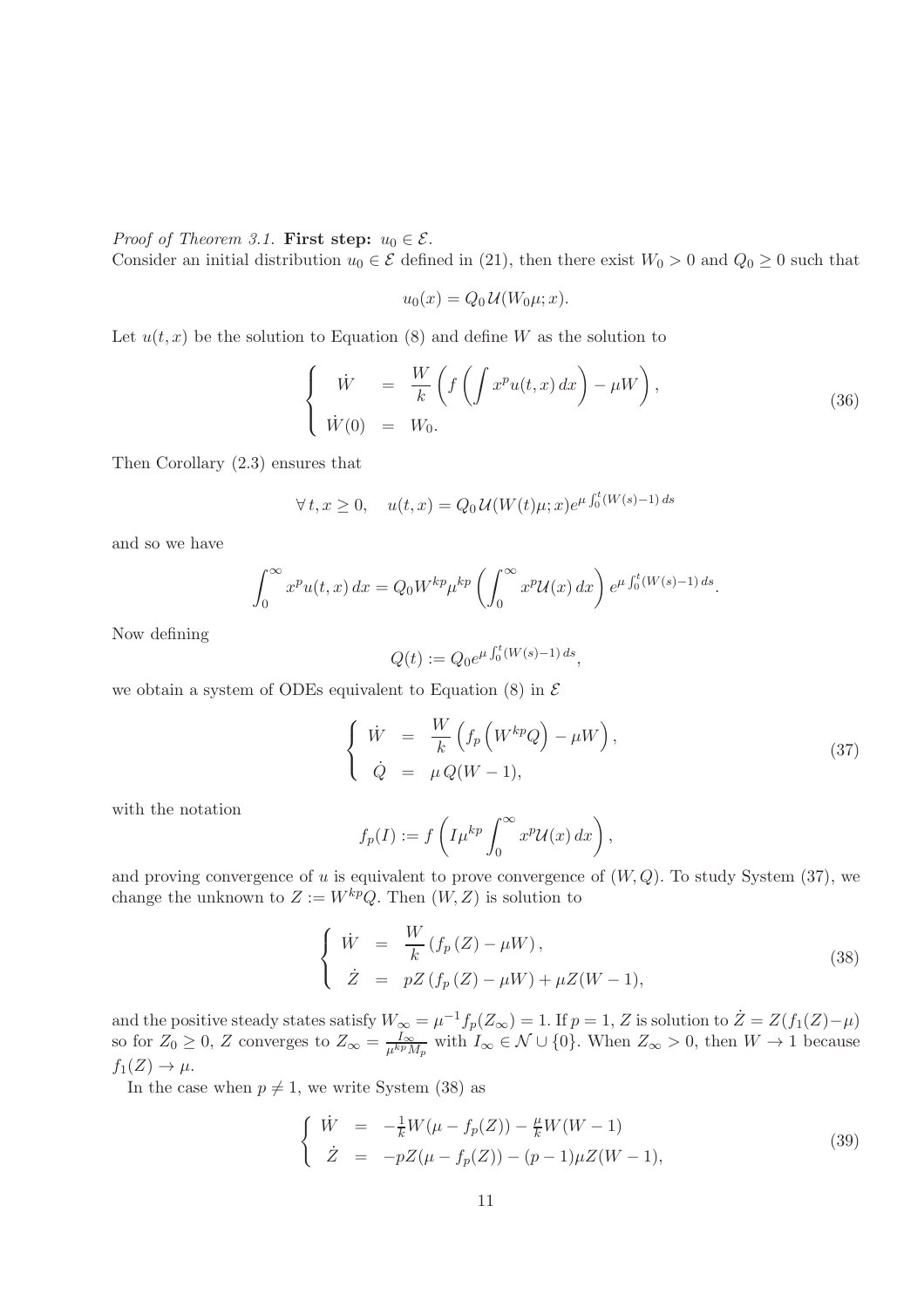and we exhibit a Lyapunov functional for this equation. We define

$$
G(W) := W - 1 - \ln(W)
$$

and

$$
F(Z) := \int_1^Z (\mu - f_p(z)) \frac{dz}{z},
$$

then we look for a parameter  $\alpha$  such that  $k\mu G(W) + \alpha^2 F(Z)$  is a Lyapunov functional for Equation (39). We have

$$
\frac{d}{dt} \left( k\mu G(W) + \alpha^2 F(Z) \right) = -\mu^2 (W - 1)^2 - \alpha^2 p(\mu - f_p(Z))^2 - \mu (1 + \alpha^2 (p - 1))(W - 1)(\mu - f_p(Z))
$$

so, if we find  $\alpha$  such that  $1 + \alpha^2(p-1) = 2\alpha\sqrt{p}$ , we will have

$$
\frac{d}{dt} \left( k\mu \, G(W) + \alpha^2 F(Z) \right) = -\left( \mu(W - 1) + \alpha \sqrt{p} (\mu - f_p(Z)) \right)^2 \le 0.
$$

For  $p \neq 1$ , there are two roots to the binomial

$$
(p-1)\alpha^2 - 2\sqrt{p}\alpha + 1 = 0
$$

which are

$$
\alpha = \frac{\sqrt{p} \pm 1}{p - 1} = \frac{1}{\sqrt{p} \pm 1}.
$$

For these two values, the dissipation is nonpositive but we want to have negativity outside of the steady states in order to conclude to convergence. We use a combination of this two values and the following lemma.

**Lemma 3.2.** For any  $\alpha \neq 1$ , there exists  $\omega > 0$  such that

$$
\forall a, b, \quad (a+b)^2 + (a+\alpha b)^2 \ge \omega(a^2 + b^2). \tag{40}
$$

Proof. We prove the inequality

$$
(a+b)^2 + (a+\alpha b)^2 \ge f(\alpha-1)(a^2+b^2)
$$
\n(41)

.

,

where

$$
f(x) = \frac{4 - 2\sqrt{4 + x^2} + x^2}{2 + \frac{x}{2}\sqrt{4 + x^2} + \frac{x^2}{2}}.
$$

This function is positive except at  $x = 0$  where  $f(0) = 0$ . Its maximum is  $f(-2) = 2$ . To prove (41), we define  $\beta := \frac{a}{b}$  and we prove that

$$
f(1 - \alpha) = \min_{\beta} \left( \frac{(\beta + 1)^2 + (\beta + \alpha)^2}{\beta^2 + 1} \right)
$$

Define

$$
g_{\alpha}(\beta) := \frac{(\beta + 1)^2 + (\beta + \alpha)^2}{\beta^2 + 1}
$$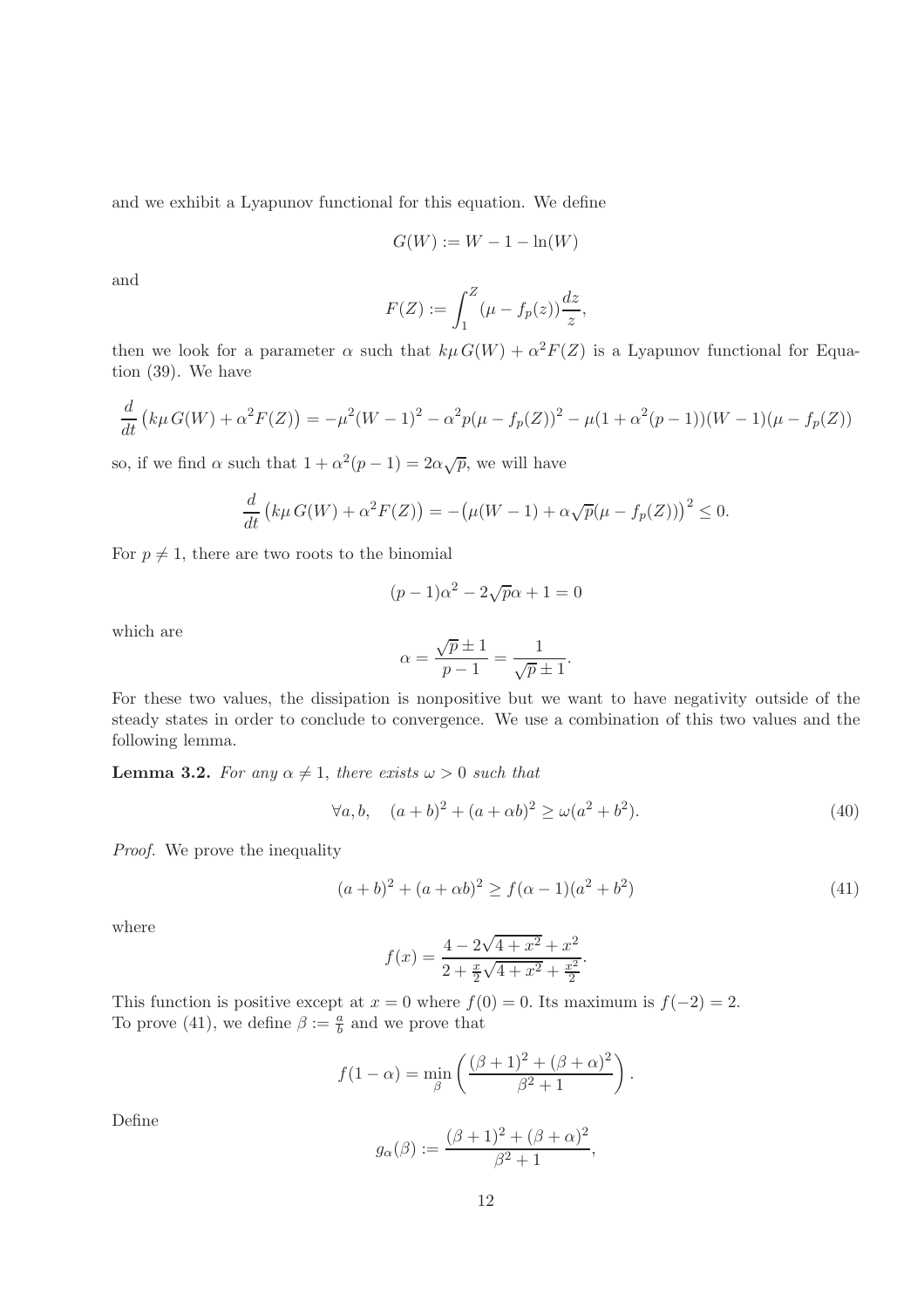compute

$$
g'_{\alpha}(\beta) = \frac{(1+\alpha) - (\alpha^2 - 1)\beta - (1+\alpha)\beta^2}{(1+\beta^2)^2},
$$

and we find that the minimum of  $q$  is reached for

$$
\beta_{\alpha} = -\frac{1}{2} \left( \alpha - 1 + \sqrt{4 + (\alpha - 1)^2} \right).
$$

As a consequence, for all  $a \in \mathbb{R}$  and  $b \neq 0$ , we have

$$
(a+b)^2 + (a+\alpha b)^2 \ge g_\alpha(\beta_\alpha)(a^2 + b^2)
$$

and  $g_{\alpha}(\beta_{\alpha}) = f(1-\alpha)$ . This is still true for  $b = 0$  by passing to the limit.

Denoting  $\alpha_+ = \frac{1}{\sqrt{p+1}}$  and  $\alpha_- = \frac{1}{\sqrt{p+1}}$  $\frac{1}{\overline{p}-1}$ , we define  $L(W,Z) := 2k\mu G(W) + (\alpha_+^2 + \alpha_-^2)F(Z)$ . Then Lemma 3.2 ensures the existence of  $\omega > 0$  such that

$$
\frac{d}{dt}L(W(t), Z(t)) = -(\mu(W - 1) + \alpha_+\sqrt{p}(\mu - f_p(Z)))^2 - (\mu(W - 1) + \alpha_-\sqrt{p}(\mu - f_p(Z)))^2
$$
\n
$$
\leq -\omega \left(\mu^2(W - 1)^2 + \alpha_+^2 p(\mu - f_p(Z))^2\right) := -D(W, Z),
$$
\n(42)

and  $D(W, Z)$  is positive outside of the steady states. Moreover Assumption (9) ensures that L and D are coercive in the sense that  $L(W, Z) \to +\infty$  and  $D(W, Z) \to +\infty$  when  $||(W, Z)|| \to +\infty$ . So L is a Lyapunov functional for System (39) and we can conclude to the convergence of the solution to a steady state. If  $f(0) > \mu$ ,  $L(W, Z) \to +\infty$  if W or Z tends to 0, so for any  $(W_0 > 0, Z_0 > 0)$  the solution  $(W, Z)$  converges to a critical point of L, namely  $(1, \frac{I_{\infty}}{\mu^{kp}M_p})$  with  $I_{\infty} \in \mathcal{N}$ . If  $f(0) < \mu$ , then for any  $\bar{W} > 0$  we have that  $L(W, Z) \xrightarrow{(W, Z) \to (\bar{W}, 0)} -\infty$ . So either  $(W, Z)$  converges to  $(1, \frac{I_{\infty}}{\mu^{kp} M_p})$  with  $I_{\infty} \in \mathcal{N}$ , or  $Z \to 0$ . To conclude to the convergence in  $\mathcal{H}$ , we write

$$
||u(t,\cdot)-Z_{\infty}\mathcal{U}(\mu;\cdot)|| = \int_0^{\infty} (Q(t)\mathcal{U}(W(t)\mu;x) - Z_{\infty}\mathcal{U}(\mu;x))^2 (x+x^r) dx
$$

and we use dominated convergence. We know by Theorem 1 in [23] that under Assumption (32) and for  $\nu = 1$ ,  $x^{\alpha}U(x)$  is bounded in  $\mathbb{R}^+$  for all  $\alpha \geq 0$ , so it ensures that the integrand is dominated by an integrable function. Then the ponctual convergence is given by the convergence of  $(W, Z)$ , so convergence (35) occurs.

#### Second step: general initial distribution  $u_0$ .

Departing from u a solution to this Equation (8) not necessarily in  $\mathcal{E}$ , we define as in Section 2.3

$$
v(h(t),x) := W(t)^k u(t, W(t)^k x) e^{\mu(t - h(t))}
$$

with

$$
\dot{W} = \frac{W}{k} \left( f \left( \int x^p u \right) - \mu W \right)
$$

and

$$
\dot{h} = W.
$$
  
13

$$
\Box
$$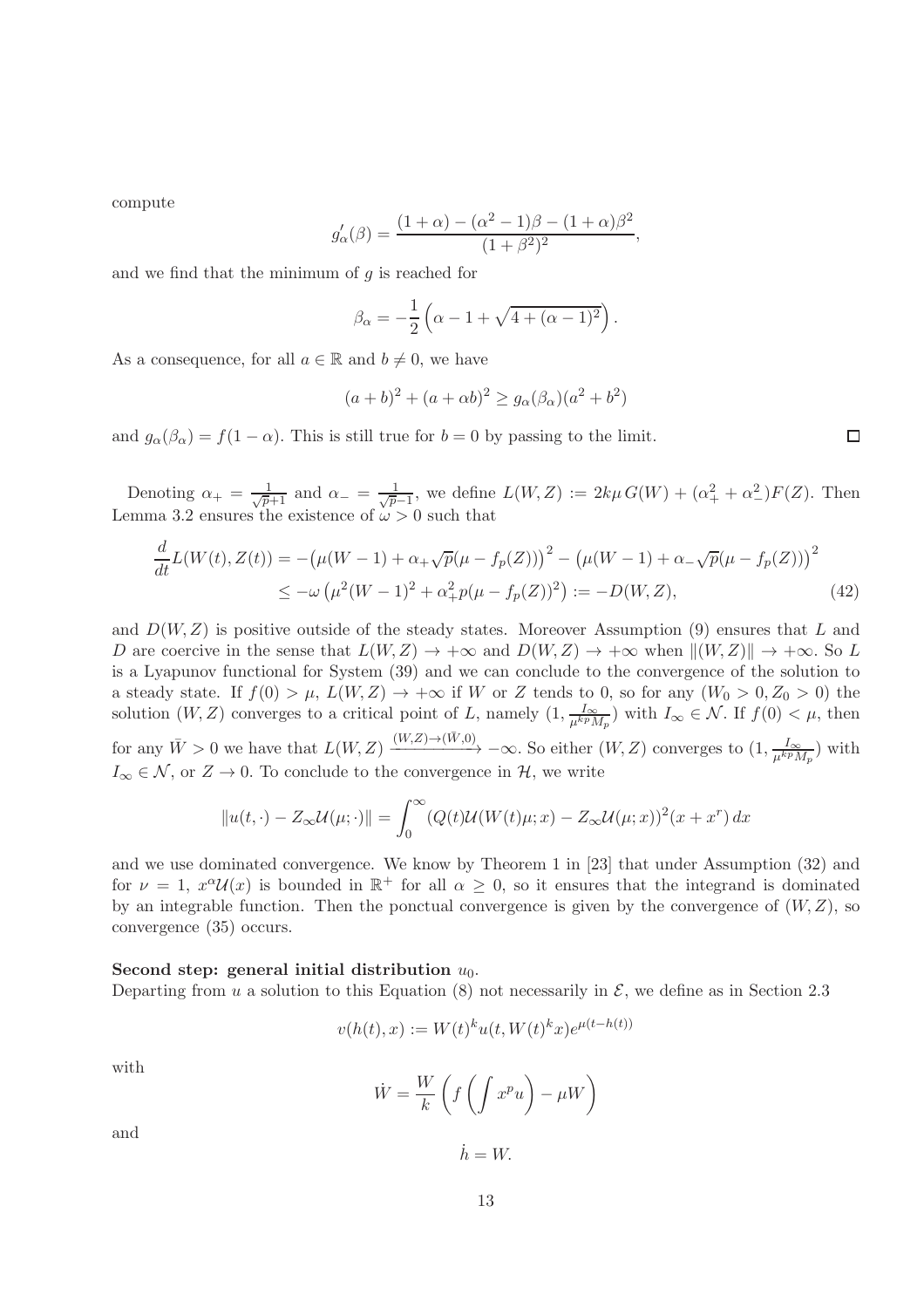We recall that in this case  $h : \mathbb{R}_+ \to \mathbb{R}_+$  is one to one. We choose the initial values  $W(0) = 1$  and  $h(0) = 0$  to have  $v(0, x) = u(0, x) = u_0(x)$ . Then  $v(t, x)$  is a solution to

$$
\frac{\partial}{\partial t}v(t,x) = -\mu \frac{\partial}{\partial x}(xv(t,x)) - \mu v(t,x) + \mathcal{F}_{\gamma}v(t,x)
$$
\n(43)

and, thanks to the GRE, we conclude that

$$
v(t,x) \xrightarrow[t \to \infty]{} \varrho_0 \mathcal{U}(\mu;x)
$$

where

$$
\varrho_0 = \int_0^\infty \phi(\mu; x) v_0(x) dx = \int_0^\infty \phi(\mu; x) u_0(x) dx
$$

and so

$$
\int x^p u(t,x) dx \underset{t \to \infty}{\sim} \varrho_0 \mu^{kp} \left( \int x^p \mathcal{U}(x) dx \right) W(t)^{kp} e^{\mu(h(t)-t)} dx.
$$

As a consequence it holds

$$
\dot{W}(t) \underset{t \to \infty}{\sim} \frac{W}{k} \left( f_p \left( W^{kp} Q \right) - \mu W \right)
$$

with  $Q(t) = \varrho_0 e^{\mu(h(t)-t)}$  which satisfies the equation

$$
\dot{Q} = \mu Q(W - 1).
$$

The interpretation of this is that System (36) represents asymptotically the dynamics of the solutions to Equation (8). More rigorously, define

$$
\varepsilon(t) := \frac{\int x^p u(t, x) dx}{\mu^{kp} M_p Q(t) W^{kp}(t)} - 1.
$$
\n(44)

Then we have

$$
\dot{W}(t) = \frac{W}{k} \left( f_p \left( W^{kp} Q(1 + \varepsilon(t)) \right) - \mu W \right)
$$

and, using the Cauchy-Schwarz inequality and the exponential decay theorem of [8],

$$
\begin{split}\n|\varepsilon(t)| &= \frac{W^{-kp}e^{\mu(t-h(t))}}{\mu^{kp}M_p} \left| \int (\varrho_0^{-1}u(t,x) - \mathcal{U}(\mu;x)W^{kp}e^{\mu(h(t)-t)})x^p \,dx \right| \\
&= \frac{1}{\mu^{kp}M_p} \left| \int (\varrho_0^{-1}v(h(t),x) - \mathcal{U}(\mu;x))x^p \,dx \right| \\
&\leq \frac{1}{\mu^{kp}M_p} \left( \int |\varrho_0^{-1}v(h(t),x) - \mathcal{U}(\mu;x)|^2(\phi(x) + x^r) \,dx \right)^{\frac{1}{2}} \left( \int \frac{x^{2p}}{\phi(x) + x^r} dx \right)^{\frac{1}{2}} \\
&\leq \frac{C_p}{\mu^{kp}M_p} \|\varrho_0^{-1}u_0 - \mathcal{U}(\mu;\cdot)\|e^{-ah(t)}.\n\end{split} \tag{45}
$$

The function  $\frac{x^{2p}}{x+x^r}$  is integrable under Assumption (34). Finally the dynamics of the solution u to Equation (8) is given by

$$
\begin{cases}\n\dot{W} = -\frac{1}{k}W(\mu - f_p((1+\varepsilon)Z)) - \frac{\mu}{k}W(W-1) \\
\dot{Z} = -pZ(\mu - f_p((1+\varepsilon)Z)) - (p-1)\mu Z(W-1),\n\end{cases}
$$
\n(46)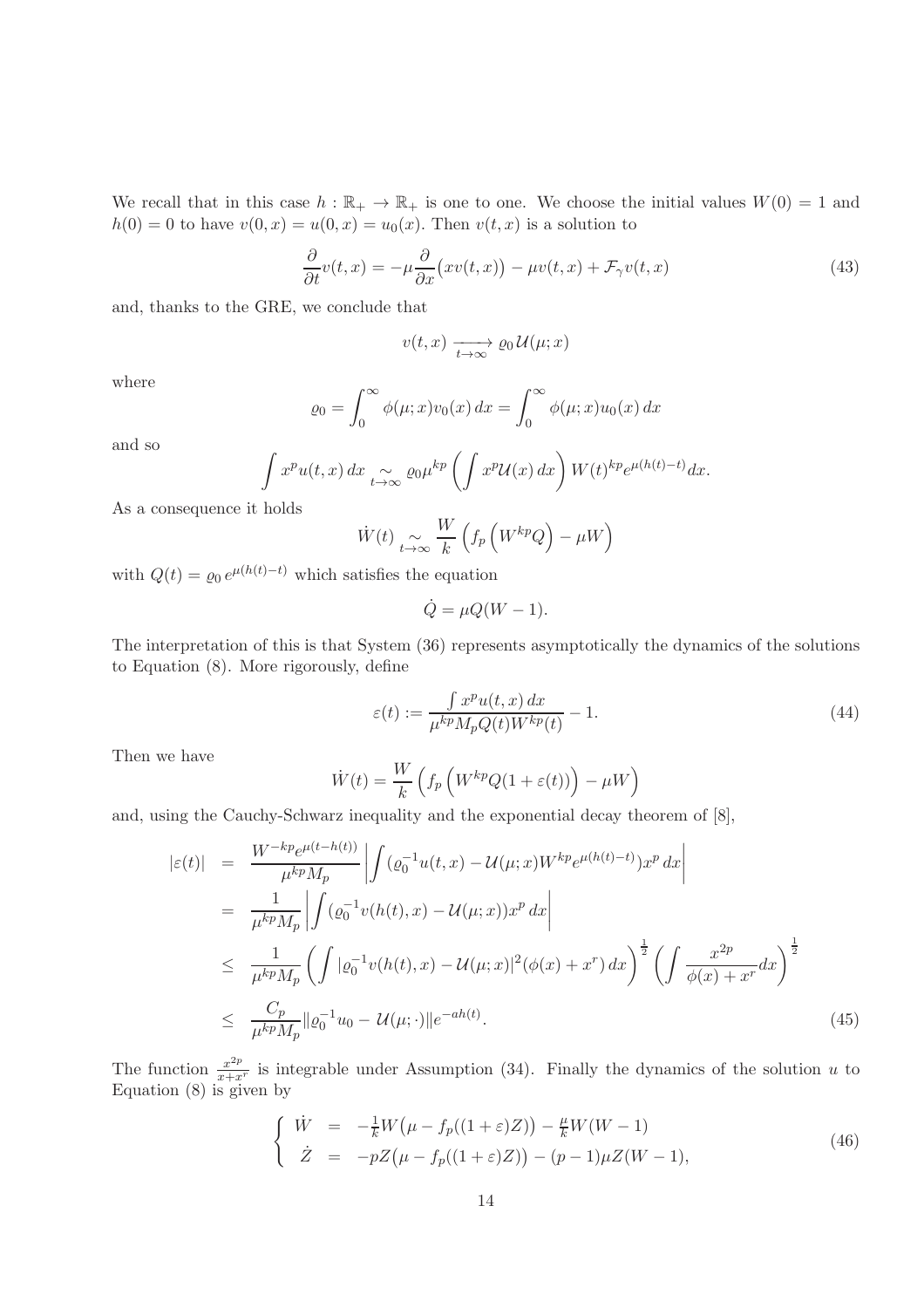where  $Z = W^{kp}Q$ , and  $\varepsilon(t) \longrightarrow$ 0. Now we look what becomes the Lyapunov functional of the first step for this system and we obtain

$$
\frac{d}{dt}L(W,Z) \le -D(W,Z) + \underbrace{\left(\mu(W-1) + (\alpha_+^2 + \alpha_-^2)p(\mu - f_p(Z))\right)(f_p((1+\varepsilon)Z) - f_p(Z))}_{:=E(W,Z,\varepsilon)}.
$$
\n(47)

Thanks to Assumption (9), we know that  $f_p$  is bounded, so W which is solution to

$$
\dot{W} = \frac{W}{k} \big( f_p((1+\varepsilon)Z) - \mu W \big)
$$

is also bounded. Thus  $E(W, Z, \varepsilon)$  is bounded and, because L and D are coercive, the trajectory  $(W, Z)$ is bounded. Moreover  $E(W(t), Z(t), \varepsilon(t)) \longrightarrow 0$  because  $\varepsilon(t) \to 0$ , so  $(W, Z)$  converges to a steady state  $(1, Z_{\infty})$ . Finally we write

$$
||u(t,\cdot)-Z_{\infty}\mathcal{U}(\mu;\cdot)|| \leq ||u(t,\cdot)-Q(t)\mathcal{U}(W(t)\mu;\cdot)|| + ||Q(t)\mathcal{U}(W(t)\mu;\cdot)-Z_{\infty}\mathcal{U}(\mu;\cdot)||
$$

and we know from the first step that  $||Q(t)U(W(t)\mu; \cdot) - Z_{\infty}U(\mu; \cdot)|| \to 0$ . We treat the other term thanks to the spectral gap theorem of [8]

$$
\|u(t,\cdot) - Q(t)U(W(t)\mu;\cdot)\|_{\mathcal{H}} = Q\left(\int |\varrho_0^{-1}v(h(t),x) - U(\mu;x)|^2(x + W^{(r-1)k}x^r) dx\right)^{\frac{1}{2}}
$$
  
\n
$$
\leq C\|\varrho_0^{-1}v(h(t),\cdot) - U(\mu;\cdot)\|
$$
  
\n
$$
\leq C\|\varrho_0^{-1}u_0 - U(\mu;\cdot)\|e^{-ah(t)}.
$$
\n(48)

 $\Box$ 

So  $||u(t, \cdot) - Q(t)U(W(t)\mu; \cdot)|| \to 0$  because  $h(t) \to +\infty$ , and the proof is complete.

### Proof of Theorem 1.2. Stability of the trivial steady state.

We start with the stability of the zero steady state when  $f(0) < \mu$  and  $p \ge 1$ . For this we integrate Equation (8) against  $x^p$  and find

$$
\frac{d}{dt}\left(\int x^p u(t,x)\,dx\right) \le \left(f\left(\int x^p u(t,x)\,dx\right) - \mu\right)\left(\int x^p u(t,x)\,dx\right)
$$

thanks to the mass conservation assumption (3). Thus  $\int x^p u(t, x) dx$  is a decreasing function if  $f(M_p[u_0]) < \mu$ . Then we integrate against  $x + x^r$  for any  $r \ge 1$  and we obtain

$$
\frac{d}{dt}\left(\int u(t,x)(x+x^r)dx\right) \le \left(f\left(\int x^p u(t=0,x)\,dx\right) - \mu\right)\left(\int u(t,x)(x+x^r)dx\right)
$$

which ensures the exponential convergence

$$
||u(t,\cdot)||_{\mathcal{H}} \leq ||u_0||_{\mathcal{H}} e^{(f(M_p[u_0])-\mu)t}.
$$

For  $r \geq p$ , we have  $M_p[u_0] \leq C ||u_0||_{\mathcal{H}}$ , so for  $||u_0||$  small enough, we have  $f(M_p[u_0]) < \mu$  and the exponential convergence occurs.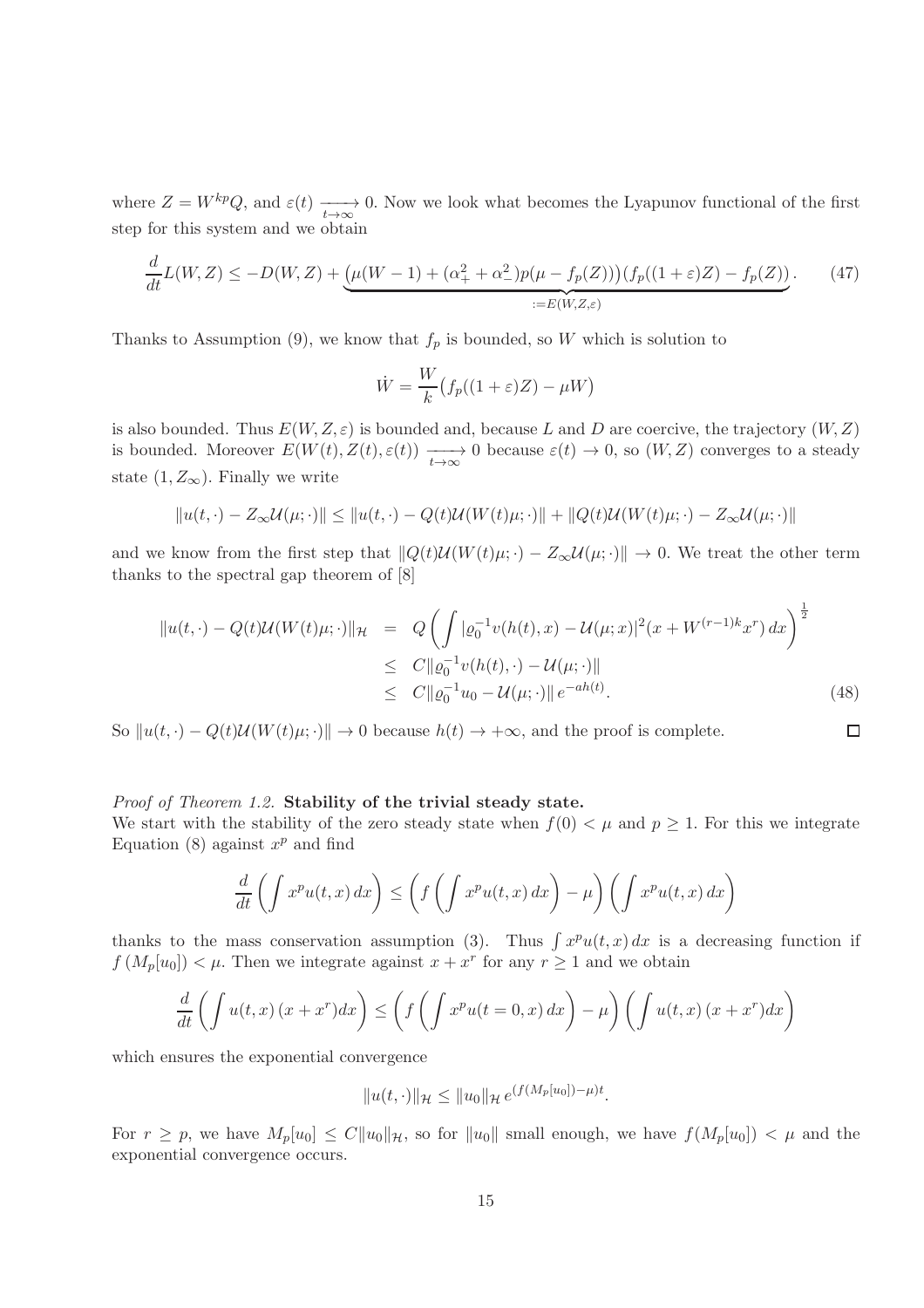When  $f(0) > \mu$ , we have seen in the proof of Theorem 3.1 that  $L(W, Z) \to +\infty$  when W or Z tends to zero. So the trivial steady state is unstable.

### Stability of nontrivial steady states.

Let  $(W_{\infty}, Z_{\infty})$  be a positive steady state to System (39). We want to prove that  $Z_{\infty} \mathcal{U}(\mu; \cdot)$  is locally asymptotically stable. Since Theorem 3.1 ensures the convergence of any solution to Equation (8) toward a steady state, it only remains to prove the local stability of  $Z_{\infty} \mathcal{U}(\mu; \cdot)$ , namely

 $\forall \rho_1 > 0, \exists \rho_2 > 0, \quad ||u_0 - Z_{\infty} \mathcal{U}(\mu; \cdot)|| < \rho_2 \Rightarrow \forall t > 0, \ ||u(t, \cdot) - Z_{\infty} \mathcal{U}(\mu; \cdot)|| < \rho_1.$ 

We have already seen that

$$
||u(t,\cdot)-Z_{\infty}\mathcal{U}(\mu;\cdot)|| \leq C||\varrho_0^{-1}u_0 - \mathcal{U}(\mu;\cdot)|| + ||Q(t)\mathcal{U}(W(t)\mu;\cdot) - Z_{\infty}\mathcal{U}(\mu;\cdot)||
$$

with  $||Q\mathcal{U}(W\mu;\cdot) - Z_{\infty}\mathcal{U}(\mu;\cdot)|| \to 0$  when  $(W, Z) \to (W_{\infty}, Z_{\infty})$ . Let first treat the term  $||\varrho_0^{-1}u_0 - \mathcal{U}(\mu; \cdot)||$ . We have

$$
| \varrho_0 - Z_{\infty} | = \left| \int (u_0 - Z_{\infty} \mathcal{U}(\mu; x)) \phi(\mu; x) dx \right|
$$
  
\n
$$
\leq \mu^{-k} \left( \int (u_0 - Z_{\infty} \mathcal{U}(\mu; x))^2 (x + x^r) dx \right)^{\frac{1}{2}} \left( \int \frac{x^2}{x + x^r} dx \right)^{\frac{1}{2}}
$$
  
\n
$$
= C \| u_0 - Z_{\infty} \mathcal{U}(\mu; \cdot) \|
$$
\n(49)

and then

$$
\| \varrho_0^{-1} u_0 - \mathcal{U}(\mu; \cdot) \| \leq \varrho_0^{-1} \| u_0 - \frac{I_{\infty}}{\mu^{kp} M_p} \mathcal{U}(\mu; \cdot) \| + \varrho_0^{-1} |\varrho_0 - Z_{\infty}| \| \mathcal{U}(\mu; \cdot) \|
$$
  
\n
$$
\leq \frac{C}{\varrho_0} \| u_0 - Z_{\infty} \mathcal{U}(\mu; \cdot) \|
$$
  
\n
$$
\leq \frac{C}{Z_{\infty} - |\varrho_0 - Z_{\infty}|} \| u_0 - Z_{\infty} \mathcal{U}(\mu; \cdot) \|
$$
  
\n
$$
\leq \frac{C \| u_0 - Z_{\infty} \mathcal{U}(\mu; \cdot) \|}{Z_{\infty} - C \| u_0 - Z_{\infty} \mathcal{U}(\mu; \cdot) \|}
$$
 (50)

so  $\|\varrho_0^{-1}u_0 - \mathcal{U}(\mu;\cdot)\|$  is small for  $\|u_0 - Z_{\infty}\mathcal{U}(\mu;\cdot)\|$  small enough.

Now let turn to the term  $\|Q\mathcal{U}(W\mu;\cdot) - Z_{\infty}\mathcal{U}(\mu;\cdot)\|$ . Since it tends to zero when  $(W, Z)$  tends to  $(W_{\infty}, Z_{\infty})$ , it is sufficient to prove that  $(W_{\infty}, Z_{\infty})$  is stable for System (46). For  $\eta > 0$ , denote by  $\mathcal{V}_\eta(W_\infty, Z_\infty)$  the connex component of  $\{(W, Z), L(W, Z) < L(W_\infty, Z_\infty) + \eta\}$  which contains  $(W_{\infty}, Z_{\infty})$ . Since  $f'(I_{\infty}) < 0$ ,  $(W_{\infty}, Z_{\infty})$  is a strict local minimum of L so we have, denoting  $B(X, \rho) =$  ${Y \in \mathbb{R}^2, \|X - Y\| < \rho},$ 

 $\forall \rho > 0, \exists \eta > 0, \quad \mathcal{V}_n(W_\infty, Z_\infty) \subset B((W_\infty, Z_\infty), \rho)$ 

and reciprocally

$$
\forall \eta > 0, \ \exists \rho > 0, \quad B((W_{\infty}, Z_{\infty}), \rho) \subset \mathcal{V}_{\eta}(W_{\infty}, Z_{\infty}).
$$

So it is sufficient to have the local stability of  $(W_{\infty}, Z_{\infty})$  to prove that  $\mathcal{V}_n(W_{\infty}, Z_{\infty})$  is stable. This is true for System  $(39)$  since in this case L is a Lyapunov functional. Then, by continuity of f, there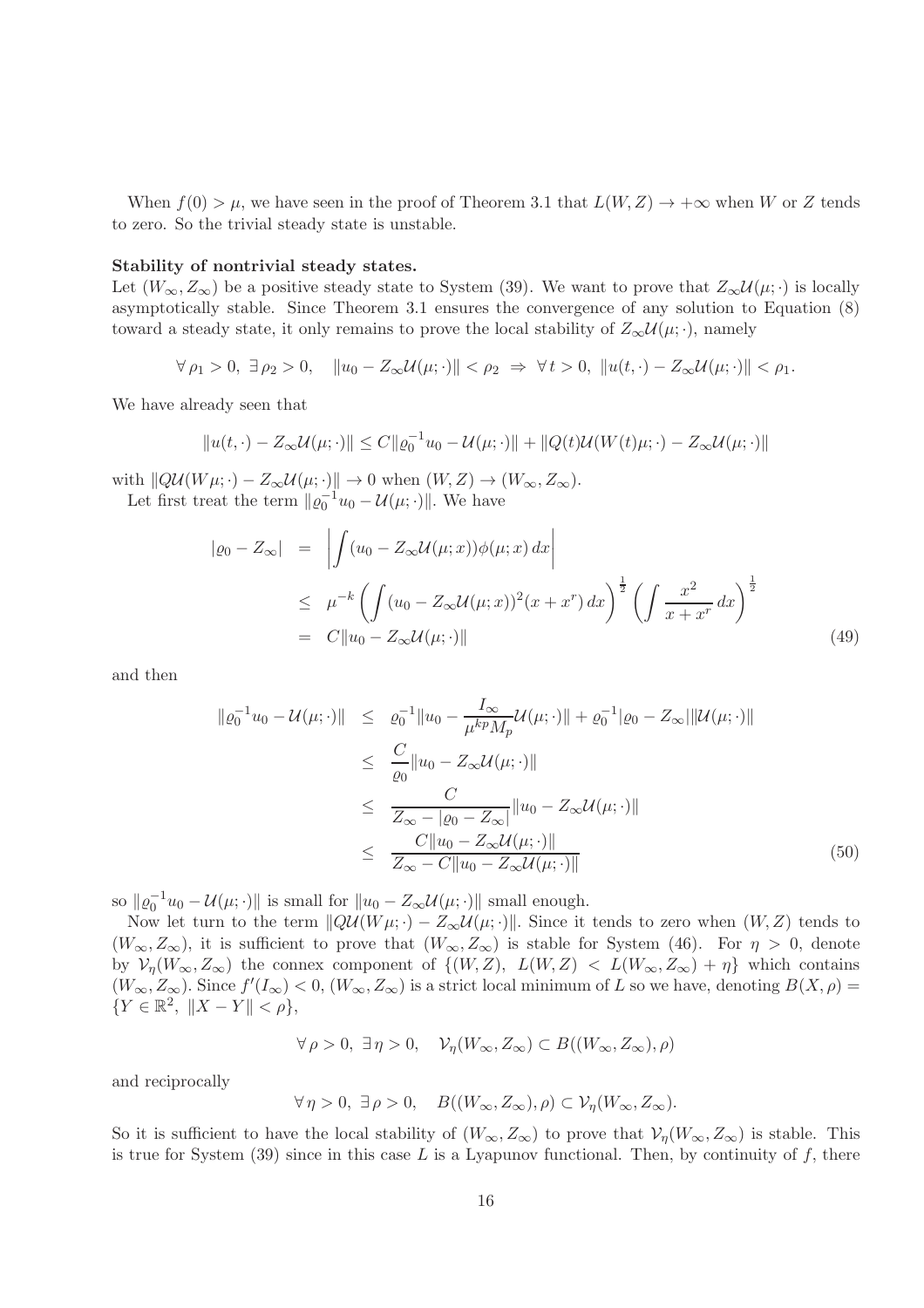exists  $\varepsilon_{\eta}$  such that  $V_{\eta}(W_{\infty}, Z_{\infty})$  remains stable for System (46) if  $|\varepsilon(t)| < \varepsilon_{\eta}$  for all  $t > 0$ . But we know from (45) that  $|\varepsilon(t)| \leq C ||\varrho_0^{-1} u_0 - \mathcal{U}(\mu; \cdot)||$  and from (50) that  $||\varrho_0^{-1} u_0 - \mathcal{U}(\mu; \cdot)||$  is small for  $\|u_0 - Z_\infty \mathcal{U}(\mu; \cdot)\|$  small enough. Finally  $\|\mathcal{QU}(W\mu; \cdot) - Z_\infty \mathcal{U}(\mu; \cdot)\|$  is small for  $\|u_0 - Z_\infty \mathcal{U}(\mu; \cdot)\|$  small enough and the local asymptotical stability of the nontrivial steady states is proved.

Now assume that  $\kappa \equiv 2$  and prove the local exponential stability of  $Z_{\infty} \mathcal{U}(\mu;\cdot)$ . In this case we have (see examples in [23]) the explicit formula

$$
\mathcal{U}(x) = C e^{-\frac{\beta}{\gamma}x^{\gamma}}
$$
\n(51)

and thanks to this we can estimate the quantity  $\|Q\mathcal{U}(W\mu;\cdot) - Z_{\infty}\mathcal{U}(\mu;\cdot)\|$ . We have

$$
\|Q\mathcal{U}(W\mu;\cdot) - Z_{\infty}\mathcal{U}(\mu;\cdot)\|^2 = \int |Q\mathcal{U}(W^k\mu;x) - Z_{\infty}\mathcal{U}(\mu;x)|^2(x+x^r) dx
$$
  
\n
$$
\leq |Z - Z_{\infty}|^2 W^{-2kp} \int \mathcal{U}(W^k\mu;x)^2(x+x^r) dx
$$
 (i)  
\n
$$
W^{-k(n+1)} = 12\pi^2 \int \mathcal{U}(W^{k-1}x^r) dx
$$

$$
+|W^{-k(p+1)} - 1|^2 Z_{\infty}^2 \int \mathcal{U}(W^{-k} \mu^{-k} x)^2 (x + x^r) dx \qquad (ii)
$$

$$
+Z_{\infty}^2 \int |\mathcal{U}(W^{-k}\mu^{-k}x) - \mathcal{U}(\mu^{-k}x)|^2(x+x^r) dx \qquad (iii)
$$

and we prove exponential decay of (i), (ii) and (iii) in a neighbourhood of  $(W_{\infty}, Z_{\infty})$ . We have thanks to the L'Hôpital rule

$$
F(Z) \underset{Z \to Z_{\infty}}{\sim} \frac{1}{-2Z_{\infty}f'(Z_{\infty})} (\mu - f(Z))^2
$$
 (52)

and

$$
G(W) \underset{W \to W_{\infty}}{\sim} \frac{1}{2W_{\infty}} (W - 1)^2,
$$
\n
$$
(53)
$$

so the following local "entropy - entropy dissipation" inequality holds

$$
\exists C > 0, \ \rho > 0, \quad \forall (W, Z) \in B((W_{\infty}, Z_{\infty}), \rho), \quad L(W, Z) \le CD(W, Z). \tag{54}
$$

Fix such a  $\rho$  and fix  $\eta > 0$  such that  $\mathcal{V}_{\eta}(W_{\infty}, Z_{\infty}) \subset B((W_{\infty}, Z_{\infty}, \rho)$ . Consider  $||u_0 - Z_{\infty}\mathcal{U}(\mu;\cdot)||$ small enough so that  $|\varepsilon(t)|$  remains smaller than  $\varepsilon_{\eta}$  for all time. Then  $\mathcal{V}_{\eta}(W_{\infty}, Z_{\infty})$  is stable for the dynamics of System (46). Now look at the term  $E(W(t), Z(t), \varepsilon(t))$  for  $(W, Z)$  solution to System (46) in this stable neighbourhood. It satisfies

$$
E = \mu(W - 1)(f_p((1 + \varepsilon)Z) - f_p(Z)) + (\alpha_+^2 + \alpha_-^2)p(\mu - f_p(Z))(f_p((1 + \varepsilon)Z) - f_p(Z))
$$
  
\n
$$
\leq \frac{\omega}{2}\mu^2(W - 1)^2 + \frac{\omega}{2}\alpha_+^2p(\mu - f_p(Z)))^2 + \frac{1}{2\omega}\left(1 + \left(\frac{\alpha_+^2 + \alpha_-^2}{\alpha_+}\right)^2p\right)(f_p((1 + \varepsilon)Z) - f_p(Z))^2
$$
  
\n
$$
= \frac{1}{2}D(W, Z) + C\left(f_p((1 + \varepsilon)Z) - f_p(Z)\right)^2
$$
  
\n
$$
\leq \frac{1}{2}D(W, Z) + C\sup_{J}|f'|\varepsilon^2
$$

where  $J = [Z_{\infty} - \rho - \varepsilon_{\eta}, Z_{\infty} + \rho + \varepsilon_{\eta}]$ . As a consequence we have

$$
\frac{d}{dt}L(W,Z) \leq -\frac{1}{2}D(W,Z) + C\varepsilon^2
$$
\n
$$
\leq -CL(W,Z) + C||\varrho_0^{-1}u_0 - \mathcal{U}(\mu;\cdot)||^2 e^{-2ah(t)}
$$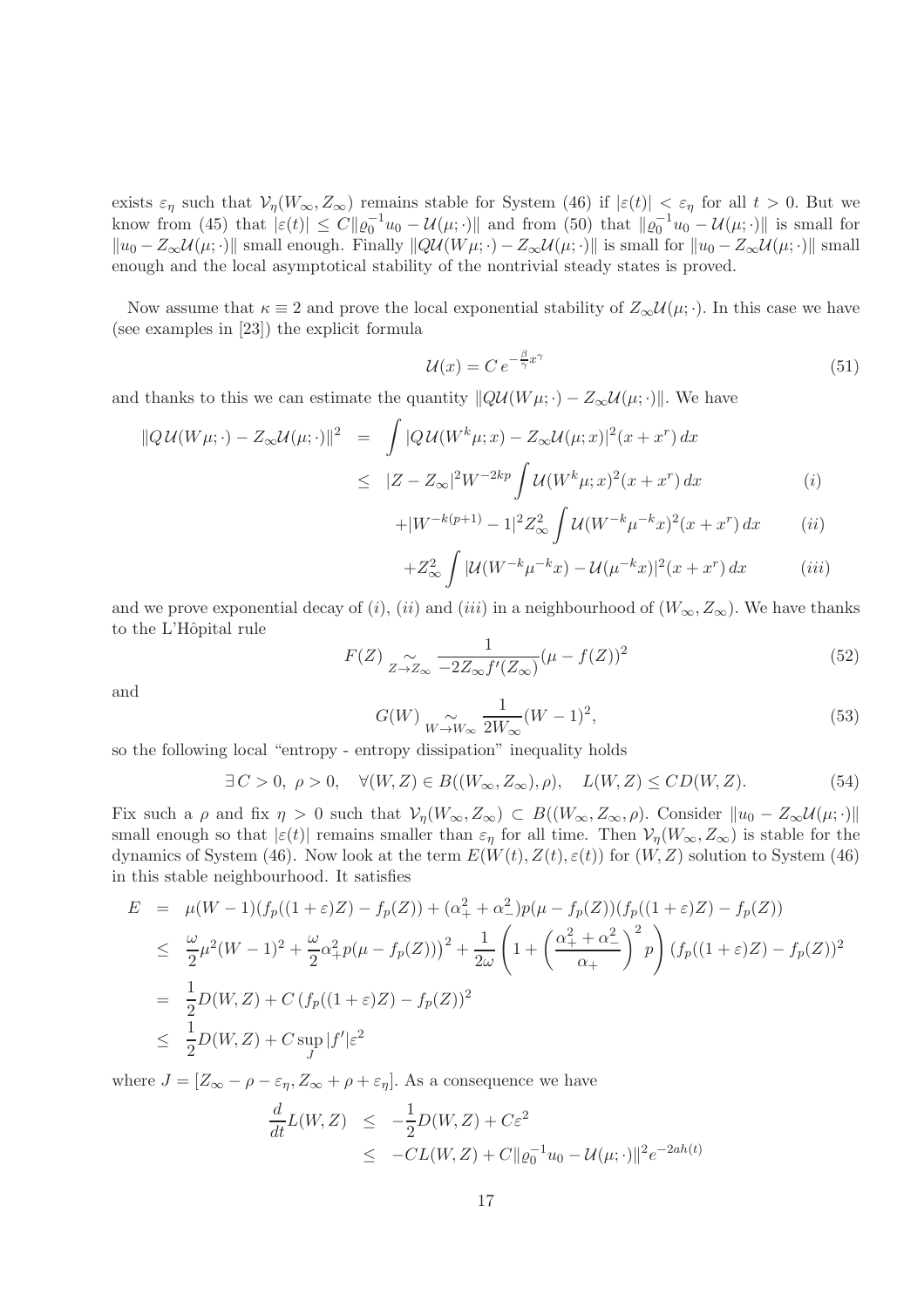and so

$$
L(W, Z) \le L(W_0, Z_0)e^{-Ct} + C||\varrho_0^{-1}u_0 - \mathcal{U}(\mu; \cdot)||^2 e^{-2ah(t)}
$$

.

.

 $\Box$ 

Then, thanks to the equivalences (52) and (53) and because  $h(t) \sim t$  when  $t \to \infty$ , there are  $b > 0$ and  $C > 0$  such that

$$
(W-1)^2 + (\mu - f_p(Z))^2 \le C(\mu - f_p(Z_0))^2 e^{-2bt} + C||\varrho_0^{-1}u_0 - \mathcal{U}(\mu; \cdot)||^2 e^{-2bt}
$$

and, because  $f'(I_{\infty}) \neq 0$ , it holds

$$
(W-1)^{2} + (Z - Z_{\infty})^{2} \leq C(Z_{0} - Z_{\infty})^{2} e^{-2bt} + C \|u_{0} - Z_{\infty} \mathcal{U}(\mu; \cdot)\|^{2} e^{-2bt}.
$$

Using the Cauchy-Schwarz inequality as in (49), we find that

$$
(Z_0 - Z_{\infty})^2 \leq C \|u_0 - Z_{\infty} \mathcal{U}(\mu; \cdot)\|^2,
$$

so

$$
(W-1)^{2} + (Z - Z_{\infty})^{2} \leq C \|u_{0} - Z_{\infty} \mathcal{U}(\mu; \cdot)\|^{2} e^{-2bt}.
$$

This inequality ensures that the terms  $(i)$  and  $(ii)$  decrease to zero exponentially fast. It only remains to prove the same result for  $(iii)$ , and for this we use the explicit formula (51). We obtain

$$
\int_0^\infty \left(\mathcal{U}(W^{-k}\mu^{-k}x) - \mathcal{U}(\mu^{-k}x)\right)^2 (\phi(x) + x^r) dx = C \int \left(e^{-\frac{\beta}{\gamma\mu}(W^{-k}x)^{\gamma}} - e^{-\frac{\beta}{\gamma\mu}x^{\gamma}}\right)^2 (x + x^r) dx
$$
  
\n
$$
= C \int \left(e^{-\frac{2\beta}{\gamma\mu}(W^{-k}x)^{\gamma}} + e^{-\frac{2\beta}{\gamma\mu}x^{\gamma}} - 2e^{-\frac{\beta}{\gamma\mu}(1+W^{-1})x^{\gamma}}\right)^2 (x + x^r) dx
$$
  
\n
$$
= C \int e^{-\frac{2\beta}{\gamma\mu}y^{\gamma}} (W^k y + W^{rk} y^r) W^k dy + \int e^{-\frac{2\beta}{\gamma\mu}x^{\gamma}} (x + x^r) dx
$$
  
\n
$$
- 2 \int e^{-\frac{2\beta}{\gamma\mu}z^{\gamma}} \left(\left(\frac{1+W^{-1}}{2}\right)^{-k} z + \left(\frac{1+W^{-1}}{2}\right)^{-rk} z^r\right) \left(\frac{1+W^{-1}}{2}\right)^{-k} dz
$$
  
\n
$$
= C\psi_1(W) \int e^{-\frac{2\beta}{\gamma\mu}x^{\gamma}} x dx + C\psi_r(W) \int e^{-\frac{2\beta}{\gamma\mu}x^{\gamma}} x^r dx
$$

where

$$
\psi_r(W) := W^{(r+1)k} + 1 - 2\left(\frac{1+W^{-1}}{2}\right)^{-(r+1)k}
$$

Thanks to a Taylor expansion, we find that, locally,

$$
|\psi_r(W)| \le C(W-1)^2
$$

and so

$$
\int_0^{\infty} \left( \mathcal{U}(W^{-k}\mu^{-k}x) - \mathcal{U}(\mu^{-k}x) \right)^2 (x+x^r) \, dx \leq C \|u_0 - Z_{\infty} \mathcal{U}(\mu; \cdot) \|^2 e^{-2bt}.
$$

Finally there exists a consntant  $C > 0$  such that, for  $||u_0 - Z_{\infty} \mathcal{U}(\mu; \cdot)||$  small enough so that  $(W, Z)$ stay in the neighbourhood  $\mathcal{V}_{\eta}(W_{\infty}, Z_{\infty})$ , we have

$$
||u(t,\cdot)-Z_{\infty}\mathcal{U}(\mu;\cdot)|| \leq ||u(t,\cdot)-Q\mathcal{U}(W\mu;\cdot)|| + ||Q\mathcal{U}(W\mu;\cdot)-Z_{\infty}\mathcal{U}(\mu;\cdot)||
$$
  

$$
\leq C||u_0 - Z_{\infty}\mathcal{U}(\mu;\cdot)||e^{-bt}
$$

and it is the local exponential stability of the nontrivial steady states which satisfy  $f'(I_\infty) < 0$  in the case when  $\kappa \equiv 2$ .

When  $f'(I_{\infty}) > 0$ , the steady state  $(W_{\infty}, Z_{\infty})$  is a saddle point of L so it is instable.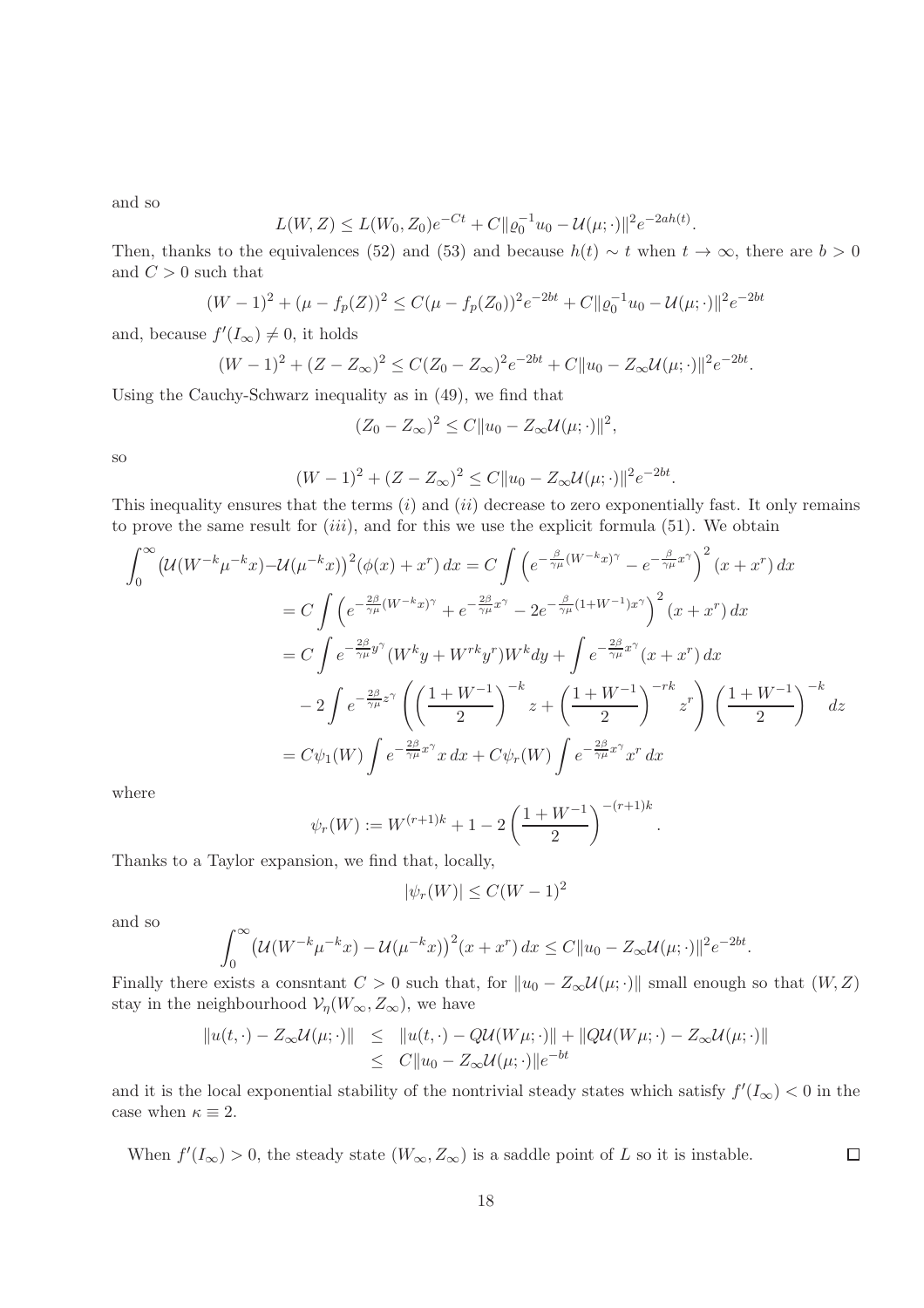We remark that the structure of the reduced system (39) is different for  $p < 1$  and  $p > 1$ . The nontrivial steady states are focuses in the case when  $p < 1$  and nodes for  $p \ge 1$  (see Figure 1 for a numerical illustration in the case of Corollary 1.3).



Figure 1: Solutions to System (39) are plotted in the phase plan  $(W, Z)$  for two different values of parameter p. The other coefficients are  $\gamma = 0.1$ ,  $\mu = 1$  and  $f(x) = 2e^{-x}$ . We can see that the steady state is a focus for  $p < 1$  (left) and a node for  $p > 1$  (right).

## 4 Nonlinear Drift and Death Terms: Stable Persistent Oscillations

We have seen in Theorem 1.1 that any solution to the nonlinear equation (8) converges to a steady state. Can this result be extended to Equation (10) where the death rate is also nonlinear ? The result in Theorem 1.4 answer negatively to this question. Indeed it ensures the existence of functions f and g, and parameters p and q such that Equation (10) admits periodic solutions. Here we give examples of such functions and parameters and more precisely we prove, thanks to the Poincaré-Bendixon theorem, that any solution with an initial distribution in the eigenmanifold  $\mathcal E$  which is not a steady state converges to a periodic solution. Then we extend this result by surrounding this set of initial distributions by an open neighbourhood in  $H$ .

In the proof, we need to know the dependency of some quantities on the parameters  $p$  and  $q$ . Since we do not know the dependencies of  $M_p = \int x^p \mathcal{U}(x) dx$  on p, we consider an equation slightly different from (10), namely

$$
\frac{\partial}{\partial t}u(t,x) = -f\left(\frac{\int x^p u(t,x)}{\int x^p \mathcal{U}(x)}\right)\frac{\partial}{\partial x}\big(xu(t,x)\big) - g\left(\frac{\int x^q u(t,x)}{\int x^q \mathcal{U}(x)}\right)u(t,x) + \mathcal{F}_\gamma u(t,x). \tag{55}
$$

Clearly the existence of functions f and q for which persistent oscillations appear in Equation (55) ensures the same result for Equation (10) (up to a dilation of f and g). Now let set the assumptions on the two function f and g which allow to obtain periodic oscillations. We consider differentiable increasing functions  $f$  and  $g$  such that

$$
f(0) > g(0) = 0 \quad \text{and} \quad f(\infty) < g(\infty) = \infty. \tag{56}
$$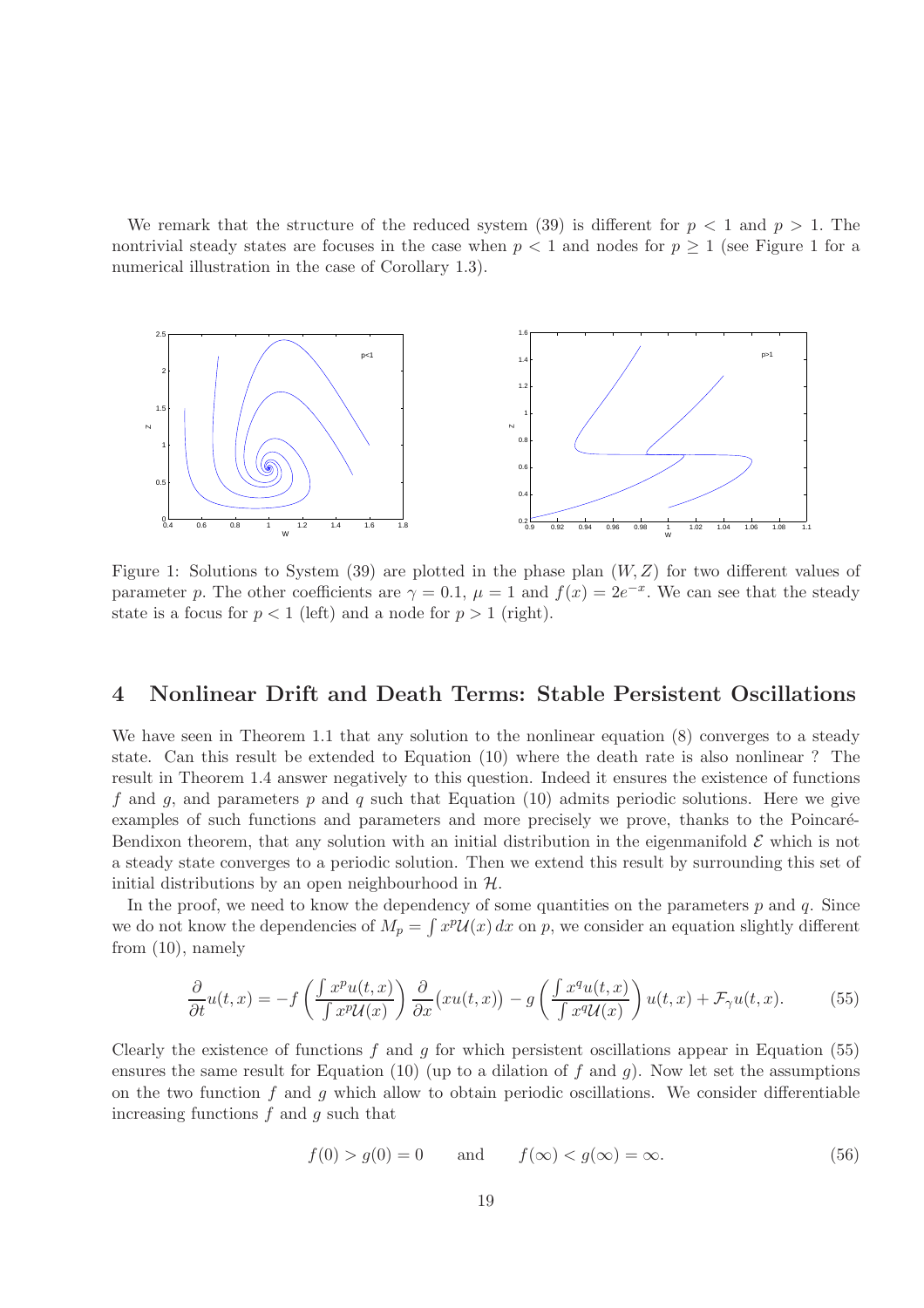Moreover assume that g is invertible and define on  $\mathbb{R}^+$  the function

$$
\psi(W) := f\left(W^{k(p-q)}g^{-1}(W)\right). \tag{57}
$$

To ensure the existence and uniqueness of a nontrivial equilibrium, we assume that

$$
\exists! \, W_{\infty} \ge 0, \quad \psi(W_{\infty}) = W_{\infty} \quad \text{and moreover} \quad \psi'(W_{\infty}) < 1. \tag{58}
$$

This steady state is unstable if, denoting  $Q_{\infty} := W_{\infty}^{-kq} g^{-1}(W_{\infty})$ , we have

$$
Q_{\infty}\left(pW_{\infty}^{kp}f'(W_{\infty}^{kp}Q_{\infty}) - W_{\infty}^{kq}g'(W_{\infty}^{kq}Q_{\infty})\right) - \frac{W_{\infty}}{k} > 0.
$$
\n(59)

Then solutions to Equation (55) with initial distribution close to the set  $\mathcal{E} \setminus \{Q_{\infty} \mathcal{U}(W_{\infty};\cdot)\}\)$  exhibit asymptotically periodic behaviors. More precisely, we have the following result

Theorem 4.1. Consider increasing differentiable functions f and g satisfying conditions (56), (58) and (59), a parameter  $\gamma \in (0, 2]$  and a fragmentation kernel  $\kappa$  which satisfies Assumption (32). Then there exists an open neighbourhood V of  $\mathcal{E} \setminus \{Q_{\infty} \mathcal{U}(W_{\infty};\cdot)\}\$ in H such that, for any initial distribution  $u_0 \in V$ , there exists periodic functions  $W(t)$  and  $Q(t)$  such that

$$
||u(t,\cdot) - Q(t)U(W(t);\cdot)||_{\mathcal{H}} \xrightarrow[t \to \infty]{} 0.
$$
\n(60)

Before proving this theorem, we give examples of functions f and q such that conditions  $(56)$ ,  $(58)$ and (59) are satisfied. These examples, together with Theorem 4.1, give the proof of Theorem 1.4.

**Example 1.** Assume that there exists  $C > 0$  such that for all  $x \ge 0$ ,  $g(x) \le C x g'(x)$ , then  $\psi(W) = W$ has a unique solution for  $k(q - p) > C$ . Indeed, if we compute the derivative of  $\psi$  we find

$$
\psi'(W) = W^{k(p-q)}\left(k(p-q)\frac{g^{-1}(W)}{W} + (g^{-1})'(W)\right)
$$

and  $g(x) \leq C x g'(x)$  implies that  $x(g^{-1})'(x) \leq C g^{-1}(x)$ . So if  $k(q-p) > C$ ,  $\psi$  decreases and Assumption (58) is fulfilled. If moreover  $f(1) = g(1) = 1$ , then the unique nontrivial equilibrium is given by  $W_{\infty} = 1$ . Then condition (59) is satisfied for  $p > \frac{g'(1) + \frac{1}{k}}{f'(1)}$ .

**Example 2.** Consider the case  $q(x) = x$  and  $p = q$ , and assume that  $f(x) - x$  has a unique root  $x_0$ and  $f'(x_0) - 1 < 0$ . Then  $\psi(W) = f(W)$  and Assumption (58) is satisfied. Moreover, condition (59) writes  $pf'(W_{\infty}) > 1 + \frac{1}{k}$  so it is satisfied for p large enough.

Now we give a lemma useful for the proof of Theorem 4.1.

**Lemma 4.2.** Consider a dynamical system in  $\mathbb{R}^n$  with a parameter  $\varepsilon(t)$ 

$$
\dot{X} = F(X; \varepsilon(t))\tag{61}
$$

with  $F \in \mathcal{C}(\mathbb{R}^n \times \mathbb{R}^n)$ . Assume that for any vanishing parameter  $\|\varepsilon(t)\| \xrightarrow{t\to\infty} 0$  the solutions to Equation (61) are bounded. Then for any solution  $X^{\varepsilon}$  associated to  $||\varepsilon(t)|| \xrightarrow{t\to\infty} 0$ , there exists a solution  $X^0$  associated to  $\varepsilon \equiv 0$  such that  $X^{\varepsilon}$  and  $X^0$  have the same  $\omega$ -limit set.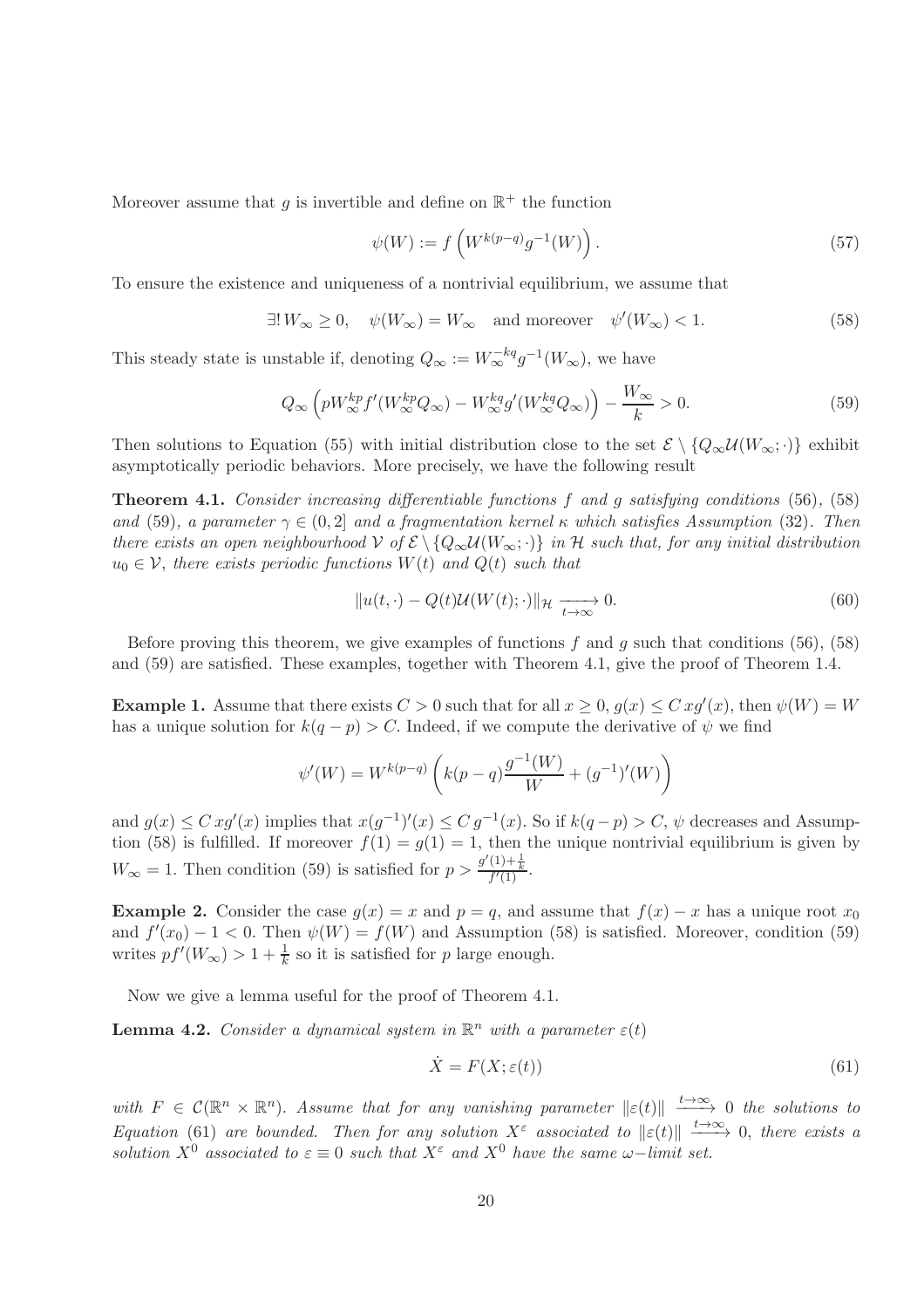*Proof of Lemma 4.2.* Let  $X(t)$  a solution to System (61) with  $\|\varepsilon(t)\| \to 0$ . By assumption,  $X(t)$  is bounded, so  $\dot{X}(t)$  is also bounded since F is continuous. Now consider a sequence  $\{t_k\}_{k\in\mathbb{N}}$  wich tends to the infinity and define the sequence  $\{W_k(\cdot)\}\;$  by  $W_k(t) = W(t + t_k)$ . This sequence is bounded in  $W^{1,\infty}(\mathbb{R}_+)$  so there exists a subsequence which converge to  $W_{\infty}(\cdot)$ . This limit is a solution to Equation (61) with  $\varepsilon \equiv 0$ . We take  $W^0 := W_{\infty}$  that ends the proof of Lemma 4.2. □ Equation (61) with  $\varepsilon \equiv 0$ . We take  $W^0 := W_{\infty}$  that ends the proof of Lemma 4.2.

*Proof of Theorem 4.1.* We divide the proof in two parts: first the result for  $u_0 \in \mathcal{E}$  and then the existence of a neighbourhood  $V$  of  $\mathcal E$  in  $\mathcal H$  where the result persists.

First step:  $u_0 \in \mathcal{E}$ . For  $u_0 \in \mathcal{E} \setminus \{0\}$ , there are  $W_0 > 0$  and  $Q_0 > 0$  such that

$$
u_0(x) = Q_0 \mathcal{U}(W_0; x).
$$

Then, if  $u(t, x)$  is the solution to Equation (55) and W is the solution to

$$
\dot{W} = \frac{W}{k} \left( f \left( \frac{M_p[u](t)}{M_p[\mathcal{U}]} \right) - W \right)
$$

with  $W(0) = W_0$ , the relation holds for all  $t > 0$  and  $x > 0$ 

$$
u(t,x) = Q(t)\mathcal{U}(W(t);x)
$$

where  $Q(t) := Q_0 e^{\int_0^t (W(s) - g(M_q[u](s)/M_q[u])) ds}$ . Then we can compute

$$
M_p[u](t) = \int_0^\infty x^p u(t, x) dx = W^{kp}(t)Q(t) M_p[\mathcal{U}]
$$

and finally we obtain the reduced system of ODEs satisfied by  $(W, Q)$ 

$$
\begin{cases}\n\dot{W} = \frac{W}{k} \left( f \left( W^{kp} Q \right) - W \right), \\
\dot{Q} = Q \left( W - g \left( W^{kq} Q \right) \right).\n\end{cases} \tag{62}
$$

We prove that System  $(62)$  has bounded solutions and a unique positive steady state which is unstable. Then we use the Poincaré-Bendixon theorem to ensure the convergence to a limit cycle.

The fact that  $0 < f(0) \le f \le f(\infty) < \infty$  and that g increases from 0 to the  $\infty$  ensures that the solution remains bounded. Let  $(W_{\infty}, Q_{\infty})$  a positive steady state. It satisfies

$$
W_{\infty} = f\left(W^{kp}Q\right) = g\left(W^{kq}Q\right)
$$

and so, since g is invertible,  $Q_{\infty} = W_{\infty}^{-kq} g^{-1}(W_{\infty})$ . Then  $W_{\infty}$  is solution to the equation

$$
W_{\infty} = f\left(W_{\infty}^{k(p-q)}g^{-1}(W_{\infty})\right) = \psi(W_{\infty})
$$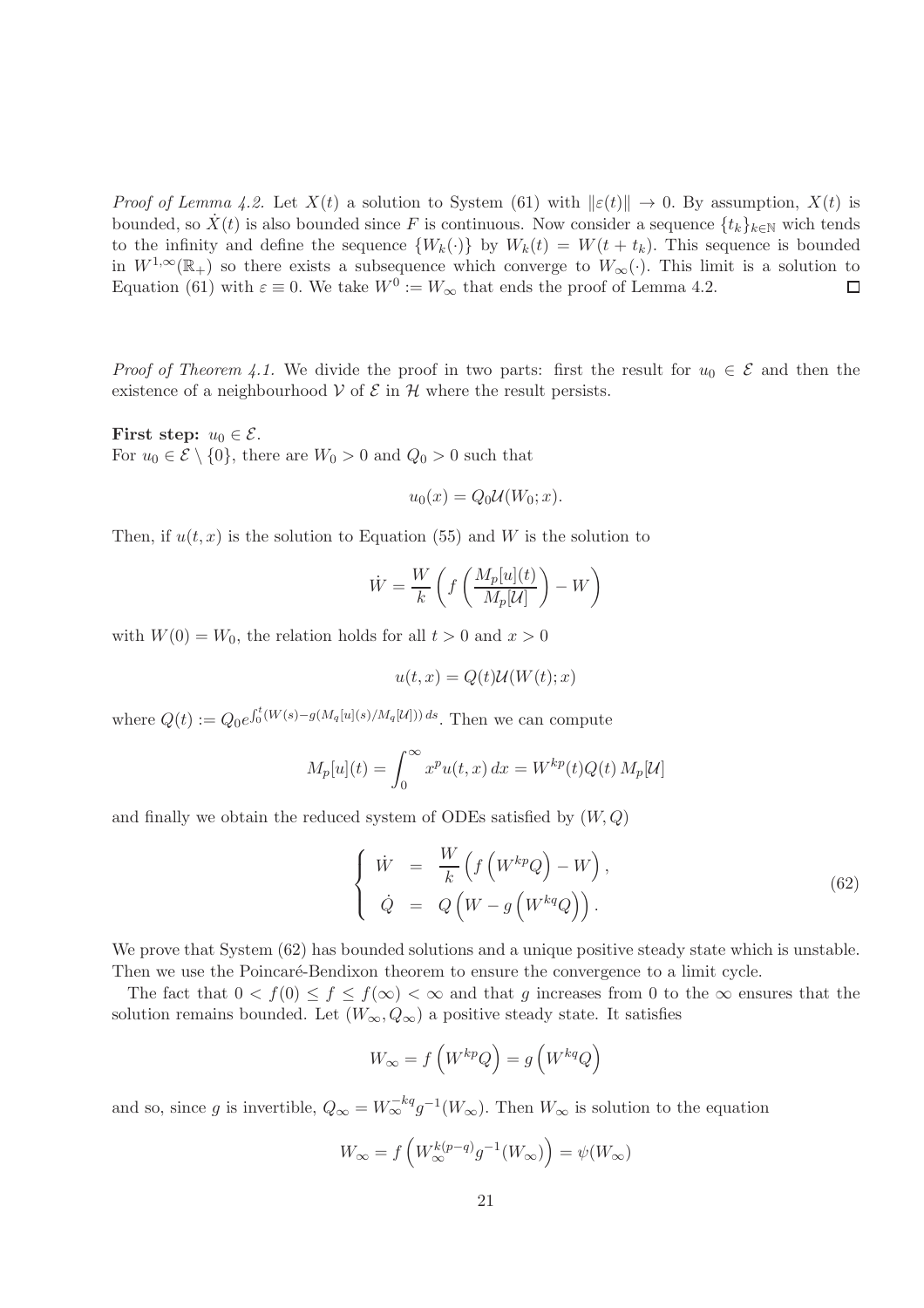but Assumption (58) ensures the uniqueness of such a solution. Now look at the stability of this positive steady state. We write system (62) under the form

$$
\left(\begin{array}{c}\n\dot{W} \\
\dot{Q}\n\end{array}\right) = F\left(\begin{array}{c}W\\Q\end{array}\right),
$$

and we have

$$
Jac(F)_{eq} = \begin{pmatrix} pW_{\infty}^{kp}Q_{\infty}f'(W_{\infty}^{kp}Q_{\infty}) - \frac{1}{k}W_{\infty} & \frac{1}{k}W_{\infty}^{kp+1}f'(W_{\infty}^{kp}Q_{\infty}) \\ Q_{\infty} - kqW_{\infty}^{kq-1}Q_{\infty}^2g'(W_{\infty}^{kq}Q_{\infty}) & -W_{\infty}^{kq}Q_{\infty}g'(W_{\infty}^{kq}Q_{\infty}) \end{pmatrix}.
$$

The trace of this matrix is

$$
T = Q_{\infty} \left( p W_{\infty}^{kp} f'(W_{\infty}^{kp} Q_{\infty}) - W_{\infty}^{kq} g'(W_{\infty}^{kq} Q_{\infty}) \right) - \frac{W_{\infty}}{k}
$$

and the determinant is

$$
D = \frac{W}{k}Q\left(W^{kq}g'(W^{kq}Q) - W^{kp}f'(W^{kp}Q)\right) + (q-p)W^{k(p+q)}Q^2f'(W^{kp}Q)g'(W^{kq}Q).
$$

We know from Assumption (58) that  $\psi'(W_{\infty}) < 1$  and, if we compute  $\psi'(W)$  we find

$$
\psi'(W) = \left[ k(p-q)W^{k(p-q)-1}g^{-1}(W) + \frac{W^{k(p-q)}}{g'(g^{-1}(W))} \right] f'(W^{k(p-q)}g^{-1}(W)).
$$

Since  $g^{-1}(W) = W^{kq}Q$  we finally obtain

$$
D = \frac{1}{k} W_{\infty}^{kq+1} Q_{\infty} g'(W_{\infty}^{kq} Q_{\infty})(1 - \psi'(W_{\infty})) > 0.
$$

Thus when  $T > 0$ , namely when Assumption (59) is satisfied, the two eigenvalues have positive real parts and the positive steady state is unstable. Now we prove that  $(W, Q)$  remains away from the boundaries of  $(\mathbb{R}_{+})^2$ . For this we write that

$$
\forall t > 0, \quad \underline{W} := \min(W_0, f(0)) \le W(t) \le \max(W_0, f(\infty)) := \overline{W}
$$

and then

$$
Q \ge \min(Q_0, \overline{W}^{-kp}g^{-1}(\underline{W})).
$$

Since  $f(0) > 0$ ,  $W > 0$  for  $W_0 > 0$  so any solution with  $W_0 > 0$  and  $Q_0 > 0$  stays at positive distance of the boundaries of  $(\mathbb{R}_{+})^2$ . Then the Poincaré-Bendixon theorem (see [35] for instance) ensures any solution to System (62) with  $W_0 > 0$ ,  $Q_0 > 0$  and  $(W_0, Q_0) \neq (W_\infty, Q_\infty)$  converges to a limit cycle.

#### Second step: Existence of  $V$ .

Let  $u_0 \neq 0$  in H and define from  $u(t, x)$  solution to Equation (55) with initial distribution  $u_0$  a function  $v \frac{1}{y}$ 

$$
v(h(t),x) = W^{k}(t)u(t, W^{k}(t)x)e^{\int_0^t (g(M_q[u](s)/M_q[u]) - W(s)) ds}
$$

with W solution to

$$
\dot{W} = \frac{W}{k} \left( f \left( \frac{M_p[u]}{M_p[\mathcal{U}]} \right) - W \right)
$$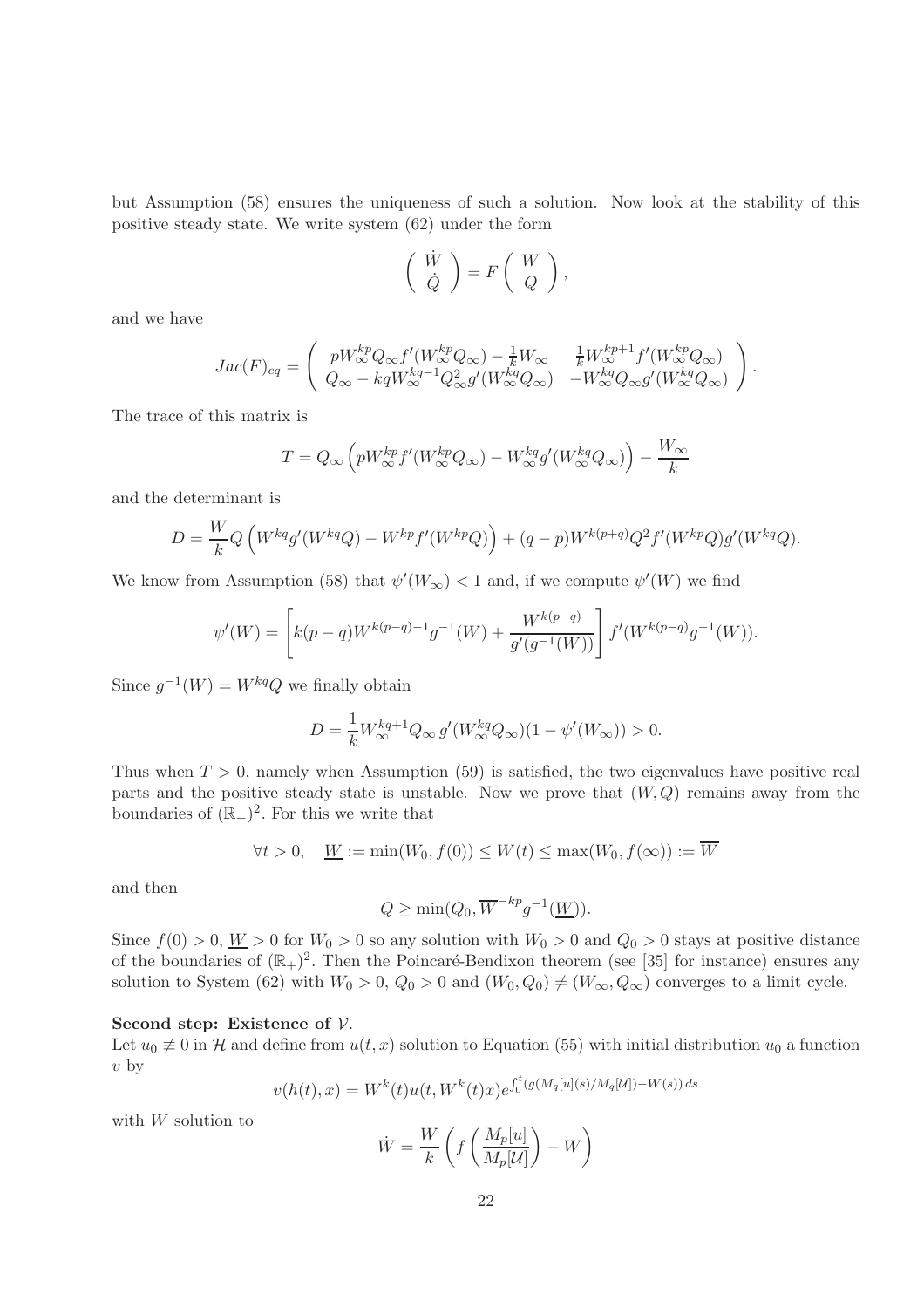and h solution to  $h = W$  with  $h(0) = 0$ . We have already seen in Section 2.3 that  $h : \mathbb{R}_+ \to \mathbb{R}_+$  is one to one since  $h(t) \geq k \ln(1 + \frac{t}{k})$ . We take  $W(0) = 1$  to have  $v(t = 0, \cdot) = u(t = 0, \cdot) = u_0$ . Thanks to Theorem 2.1 we know that  $v$  is solution to

$$
\partial_t v(t,x) + \partial_x (x v(t,x)) + v(t,x) = \mathcal{F}_{\gamma} v(t,x)
$$

and the GRE ensures the convergence

$$
v(t,x) \xrightarrow[t \to \infty]{} \left( \int \phi(x) u_0(x) \, dx \right) \mathcal{U}(x).
$$

As a consequence we have the equivalences, for any  $p \geq 0$ ,

$$
M_p[u](t) \underset{t \to \infty}{\sim} \varrho_0 M_p[\mathcal{U}] \, W^{kp} e^{\int_0^t (W(s) - g(M_q[u](s)/M_q[\mathcal{U}]) \, ds}
$$

so, if we define  $Q(t) := \varrho_0 e^{\int_0^t (W(s) - g(M_q[u](s)/M_q[u]) ds}$ , we find that the reduced system (62) is "asymptotically equivalent" to Equation (55). More precisely we define as in the proof of Theorem 3.1

$$
\varepsilon_p(t) = \frac{M_p[u](t)}{M_p[\mathcal{U}]\mathcal{W}^{kp}(t)Q(t)} - 1
$$

we have that  $\varepsilon_p \to 0$  and  $(W, Q)$  is solution to

$$
\begin{cases}\n\dot{W} = \frac{W}{k} \left( f \left( (1 + \varepsilon_p) W^{kp} Q \right) - W \right), \\
\dot{Q} = Q \left( W - g \left( (1 + \varepsilon_q) W^{kq} Q \right) \right).\n\end{cases} \tag{63}
$$

Now we prove that if  $W_0$  and  $Q_0$  are positive and  $(W_0, Q_0) \neq (W_\infty, Q_\infty)$ , then if  $||u_0 - Q_0 \mathcal{U}(W_0; \cdot)||_{\mathcal{H}}$ is small enough, the solution  $u$  to Equation (55) converges to a periodic solution. Denote by  $d$  the distance between  $(W_0, Q_0)$  and  $(W_\infty, Q_\infty)$ . Since  $(W_\infty, Q_\infty)$  is a source for System (62), there exists a ball with radius  $\rho < d$  such that the flux is outgoing, namely

$$
\forall (W, Q) \in \partial B((W_{\infty}, Q_{\infty}), \rho), \quad F(W, Q) \cdot \mathbf{n} > 0 \tag{64}
$$

where **n** is the outgoing normal of  $B((W_{\infty}, Q_{\infty}), \rho)$ . Then if we define by  $F(W, Q; \varepsilon_p, \varepsilon_q)$  the flux of Equation (63), we have by continuity of f and g that there exists  $\varepsilon_0$  such that (64) remains true for  $F(W,Q;\varepsilon_p,\varepsilon_q)$  provided that  $\varepsilon_p$  and  $\varepsilon_q$  stay less than  $\varepsilon_0$ . But we know from the proof of Theorem 3.1 that there exists a constant  $C_p > 0$  such that for all time  $t > 0$ ,  $\varepsilon_p \leq C_p ||u_0 - Q_0 \mathcal{U}(W_0; \cdot)||$ . So for  $||u_0 - Q_0 \mathcal{U}(W_0; \cdot)|| \leq \frac{\varepsilon_0}{C_p + C_q}$ , the solution to System (63) cannot converge to the positive steady state  $(W_{\infty}, Q_{\infty})$ . Thanks to the same arguments, if  $||u_0 - Q_0 \mathcal{U}(W_0; \cdot)||$  is small enough, then  $(W, Q)$  remains away from the boundaries of  $(\mathbb{R}_+)^2$ . We obtain thanks to Lemma 4.2 that for  $\|u_0 - Q_0 \mathcal{U}(W_0; \cdot)\|$  small enough,  $(W(t), O(t))$  converges to a limit cycle  $(\widetilde{W}(t), \widetilde{O}(t))$ . Then we write

$$
||u - \widetilde{Q}\mathcal{U}(\widetilde{W}; \cdot)|| \le ||u - Q\mathcal{U}(W; \cdot)|| + ||Q\mathcal{U}(W; \cdot) - \widetilde{Q}\mathcal{U}(\widetilde{W}; \cdot)||
$$

and we conclude as in the proof of Theorem 3.1 that the solution u to Equation 10 converges in  $H$  to  $\widetilde{Q}\mathcal{U}(\widetilde{W};\cdot)$ . Finally we have proved, for any  $(W_0,Q_0) \in (\mathbb{R}^*_+)^2 \setminus \{(W_\infty,Q_\infty)\}\,$  the existence of a ball centered in  $Q_0\mathcal{U}(W_0;\cdot)$  such that any solution to Equation (55) with an initial distribution in this ball converges to a periodic solution. Then Theorem 4.1 is proved for  $\mathcal V$  the reunion of all these balls.

 $\Box$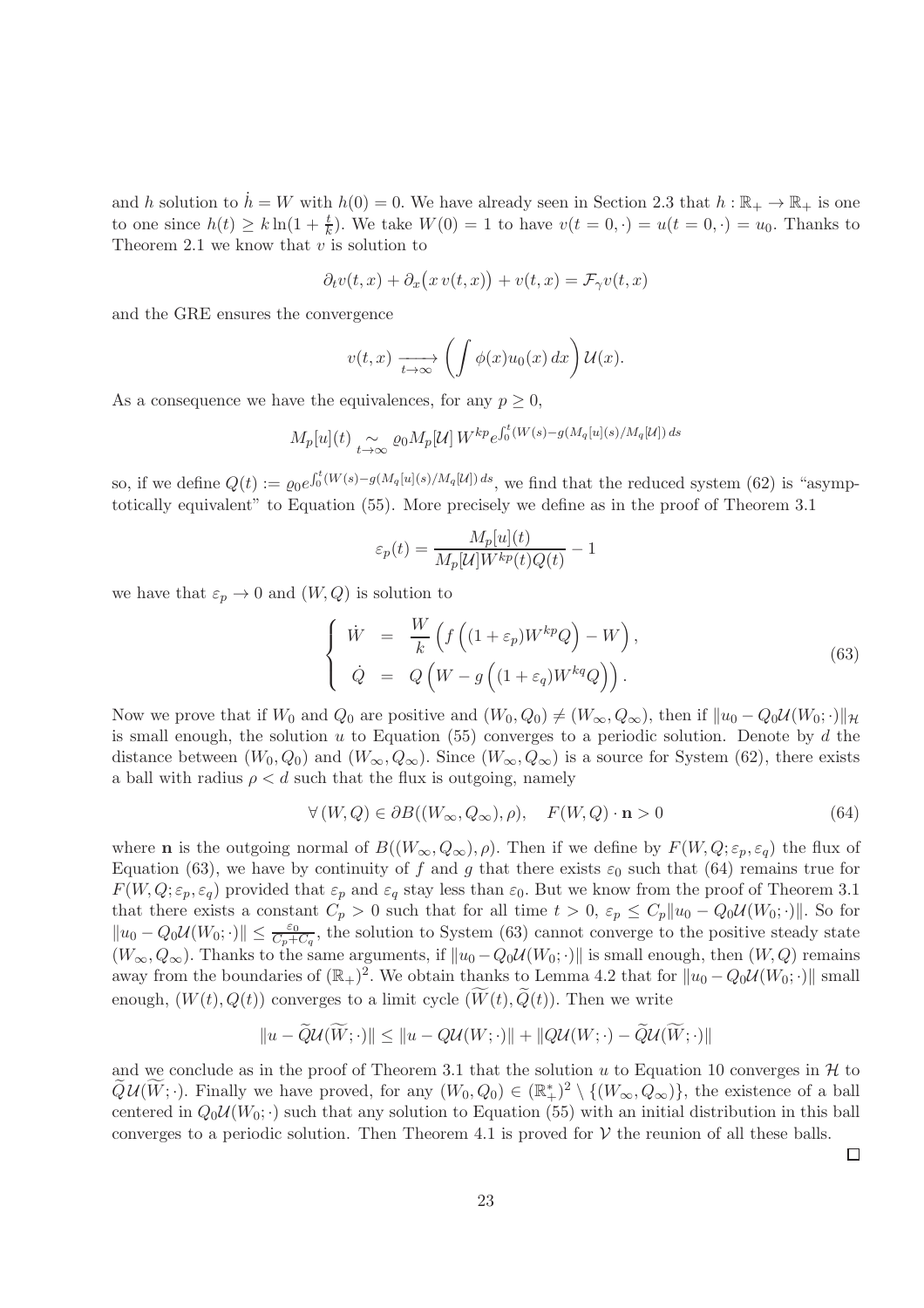To illustrate the convergence to a periodic solution for solutions to Equation (55), we plot in Figure 2 a solution to Equation (62) with an initial condition close to the steady state  $(W_{\infty}, Q_{\infty})$  and for coefficients which satisfy the assumptions of Theorem 4.1.



Figure 2: A solution to System  $(62)$  is plotted in the phase plan  $(W, Q)$  (left) and as a function of the time (right). The coefficients are  $\gamma = 1$ ,  $p = 2$ ,  $q = 5$ ,  $f(x) = 1 + e^{-1} - e^{-x^4}$  and  $g(x) = 0.9x$ .

## 5 The Prion Equation: Existence of Periodic Solutions

Prion diseases are believed to be due to self-replication of a pathogenic protein through a polymerization process not yet very well understood (see [40] for more details). To investigate the replication process of this protein, a mathematical PDE model was introduced by [32]. We recall this model here under a form slightly different from the original one (see [12, 20] for the motivations to consider this form)

$$
\begin{cases}\n\frac{dV(t)}{dt} = \lambda - V(t) \left[ \delta + \int_0^\infty \tau(x) u(t, x) \, dx \right], \\
\frac{\partial}{\partial t} u(t, x) = -V(t) \frac{\partial}{\partial x} (\tau(x) u(t, x)) - \mu(x) u(t, x) + \mathcal{F} u(t, x).\n\end{cases} \tag{65}
$$

In this equation,  $u(t, x)$  represents the quantity of polymers of pathogenic proteins of size x at time t, and  $V(t)$  the quantity of normal proteins (also called monomers). The polymers lengthen by attaching monomers with the rate  $\tau(x)$ , die with the rate  $\mu(x)$  and split into smaller polymers with respect to the fragmentation operator  $\mathcal F$ . The quantity of monomers is driven by an ODE with a death parameter δ and production rate λ. This ODE is quadratically coupled to the growth-fragmentation equation because of the polymerization mechanism which is assumed to follow the mass action law.

This system admits a trivial steady state, also called disease-free equilibrium since it corresponds to a situation where no pathogenic polymers are present:  $V = \frac{\lambda}{\delta}$  and  $u \equiv 0$ . The stability of this steady state has been investigated under general assumptions on the coefficients in [11, 12, 56, 59]. The results indicate that the disease-free equilibrium is stable when it is the only steady state, and becomes unstable when a nontrivial steady state appears (also called endmic equilibrium). It is proved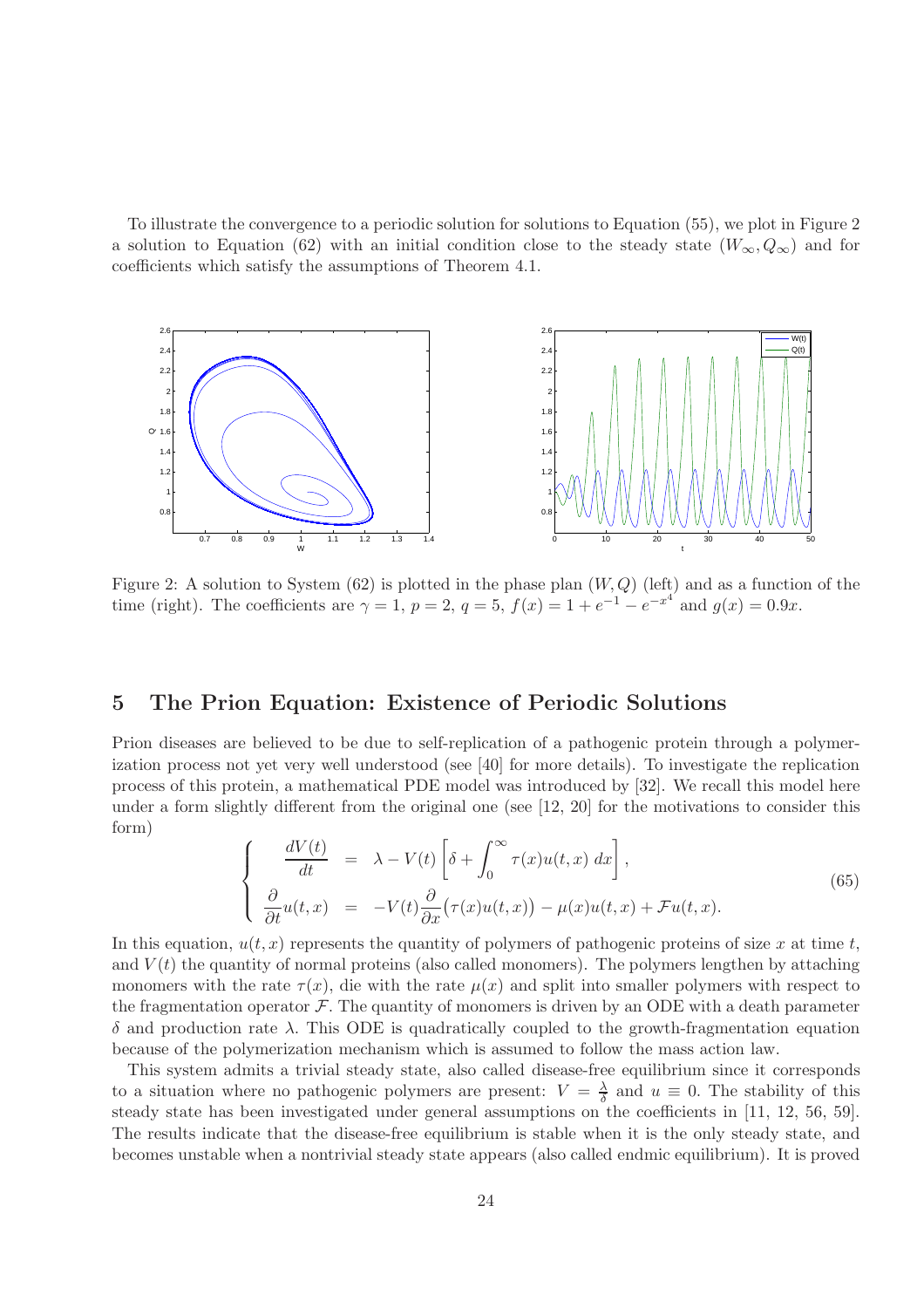in [9] that several such nontrivial steady states can exist. But the stability (even linear) of these steady states is a difficult and still open problem for general coefficients. The only existing results concern the "constant case" ( $\tau$  constant,  $\beta$  linear and  $\kappa$  constant) initially considered by [32], since then the model reduces to a closed system of ODEs. In this case, the problem has been entirely solved by [24, 32, 55]: the endemic equilibrium is unique and it is globally stable when it exists.

A new more general model has been introduced in [33] and takes into account the incidence of the *total mass* of polymers  $P(t) := \int xu(t, x) dx$  on the polymerization process. More precisely, they consider that the presence of many polymers reduces the attaching process of monomers to polymers by multiplying the polymerization rate by  $\frac{1}{1+\omega P(t)}$  with  $\omega$  a positive parameter. Then they prove similar results about the existence and stability of steady states, still in the case of constant parameters.

Here we look at a generalization of the influence of polymers on the polymerization rate by considering the system

$$
\begin{cases}\n\frac{dV(t)}{dt} = -V(t)f\left(\int x^p u\right) \int_0^\infty \tau(x)u(t,x) \, dx - \delta V(t) + \lambda, \\
\frac{\partial}{\partial t}u(t,x) = -V(t)f\left(\int x^p u\right) \frac{\partial}{\partial x}(\tau(x)u(t,x)) - \mu u(t,x) + \mathcal{F}u(t,x),\n\end{cases} \tag{66}
$$

where  $p \geq 0$  and  $f : \mathbb{R}^+ \to \mathbb{R}^+$  is a differentiable function. In this framework, the model of [33] corresponds to  $p = 1$  and  $f(P) = \frac{1}{1 + \omega P}$ , together with  $\tau$  constant,  $\beta$  linear and  $\kappa$  constant. Using the reduction method to ODEs, we prove that such a system can exhibit periodic solutions. For this we consider the foolowing system, where  $M_p = M_p[\mathcal{U}],$ 

$$
\begin{cases}\n\frac{dV(t)}{dt} = -V(t)f\left(\mu^{-kp}\frac{M_1}{M_p}\int x^p u\right)\int_0^\infty x\,u(t,x)\,dx - \delta V(t) + \lambda, \\
\frac{\partial}{\partial t}u(t,x) = -V(t)f\left(\mu^{-kp}\frac{M_1}{M_p}\int x^p u\right)\frac{\partial}{\partial x}(x\,u(t,x)) - \mu\,u(t,x) + \mathcal{F}_\gamma u(t,x),\n\end{cases} (67)
$$

which is a particular case of System  $(66)$  with coefficients satisfying the assumptions of Theorem 2.1 and up to a dilation of f. We prove that, under some conditions on the incidence function f, there exist values of p for which System  $(67)$  admits periodic solutions. The method is to consider p as a varying bifurcation parameter and prove that Hopf bifurcation occurs when  $p$  increases.

**Theorem 5.1.** Define on  $[0, \frac{\lambda}{\mu}]$  $\frac{\lambda}{\mu}$ ) the function

$$
g(x) := \frac{\delta \mu}{\lambda - \mu^{k+1} x}
$$

and consider a positive differentiable function f satisfying

$$
\exists! x_0 > 0 \quad s.t. \quad f(x_0) = g(x_0) \quad \text{and moreover} \quad 0 < f'(x_0) < g'(x_0). \tag{68}
$$

Assume that  $\mu \leq (k+\mu^{-1})\delta$ , then there exists  $p > 0$  for which Equation (67) admits a periodic solution. More precisely, there exist  $V, W$  and  $Q$  periodic such that

$$
(V(t), Q(t)U(W(t); x)) \text{ is solution to Equation (67).}
$$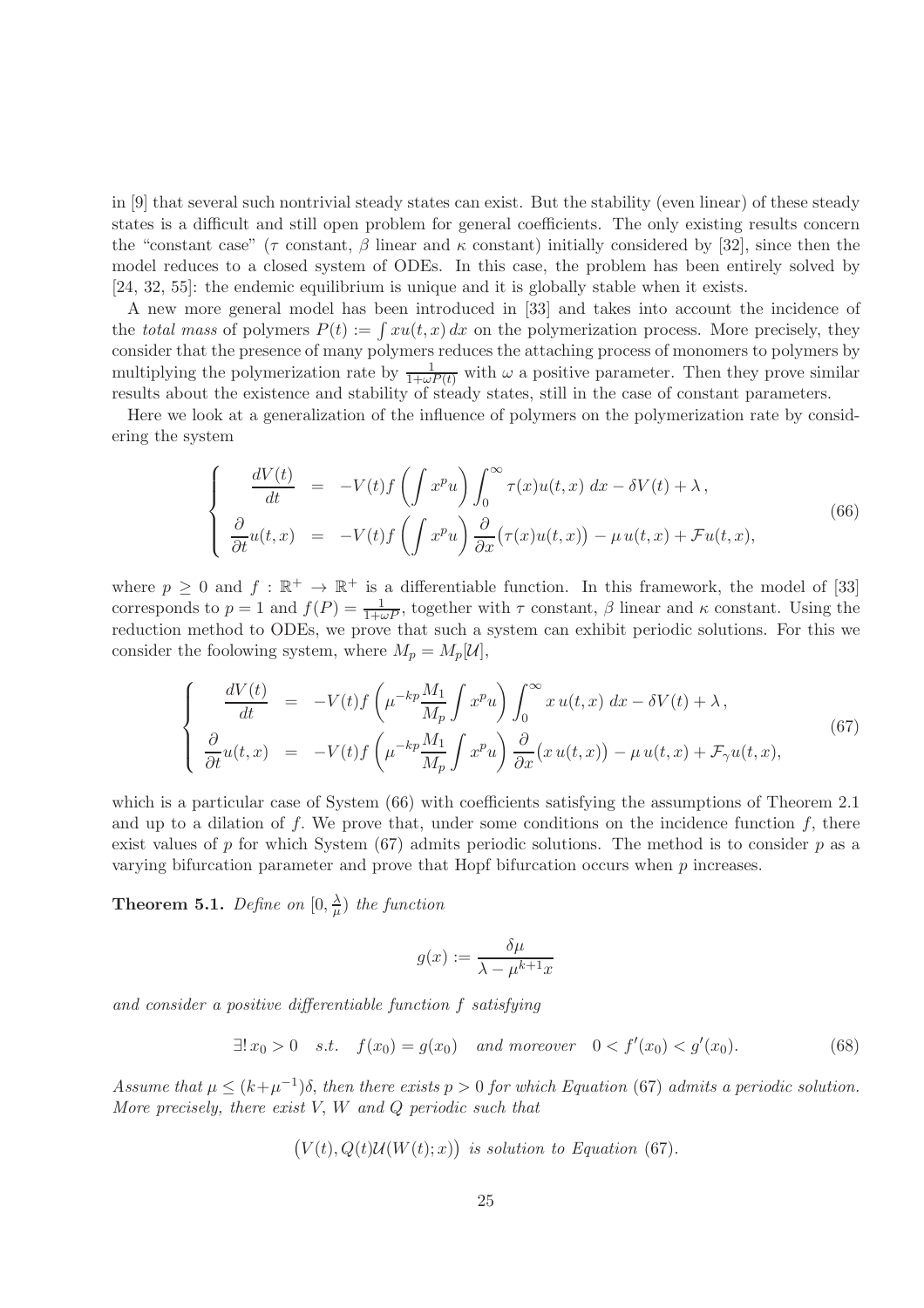#### *Proof.* First step: reduced dynamic in  $\mathcal E$

We look at the dynamic of System (67) on the invariant eigenmanifold  $\mathcal{E}$ . For any initial condition  $u_0$ in  $\mathcal{E}$ , there exist  $Q_0$  and  $W_0$  such that  $u_0$  writes

$$
u_0(x) = \frac{1}{M_1} Q_0 \mathcal{U}(W_0; x).
$$

Consider the solution to System  $(67)$  corresponding to this initial data and define W as the solution to

$$
\begin{cases}\n\dot{W} &= \frac{W}{k} \left( f \left( \mu^{-kp} \frac{M_1}{M_p} \int x^p u \right) V - W \right), \\
\dot{W}(0) &= W_0.\n\end{cases}
$$
\n(69)

Then we know from Theorem 2.1 that the solution satisfies

$$
u(t,x) = \frac{Q_0}{M_1} \mathcal{U}(W(t);x) e^{\int_0^t (W(s) - \mu) ds}
$$

and this allows to compute

$$
\int_0^{\infty} x^p u(t, x) dx = Q_0 \frac{M_p}{M_1} W^{kp} e^{\int_0^t (W(s) - \mu) ds}
$$

and

$$
\int_0^{\infty} x u(t, x) dx = Q_0 W^k e^{\int_0^t (W(s) - \mu) ds}.
$$

Thus, if define  $Q(t) := Q_0 e^{\int_0^t (W(s) - \mu) ds}$ , Equation (69) becomes

$$
\dot{W} = \frac{W}{k} \left( f \left( (\mu^{-1} W)^{kp} Q \right) V - W \right)
$$

and System (67) reduces to

$$
\begin{cases}\n\dot{V} = \lambda - V \left( \delta + f \left( (\mu^{-1} W)^{kp} Q \right) W^k Q \right), \\
\dot{W} = \frac{W}{k} \left( f \left( (\mu^{-1} W)^{kp} Q \right) V - W \right), \\
\dot{Q} = Q \left( W - \mu \right).\n\end{cases} (70)
$$

Now we prove that System (70) admits a unique nontrivial steady state which undergoes a supercritical Hopf bifurcation when  $p$  increases from 0.

### Second step: Hopf bifurcation for the reduced system

First we look for a positive steady state of System (70). Such a steady state is unique and given by

$$
W_{\infty} = \mu
$$

$$
V_{\infty} = \frac{1}{\delta} \left( \lambda - \mu^{k+1} Q_{\infty} \right)
$$

where  $Q_{\infty}$  satisfies

$$
f(Q_{\infty}) = \frac{\delta \mu}{\lambda - \mu^{k+1} Q_{\infty}} =: g(Q_{\infty}).
$$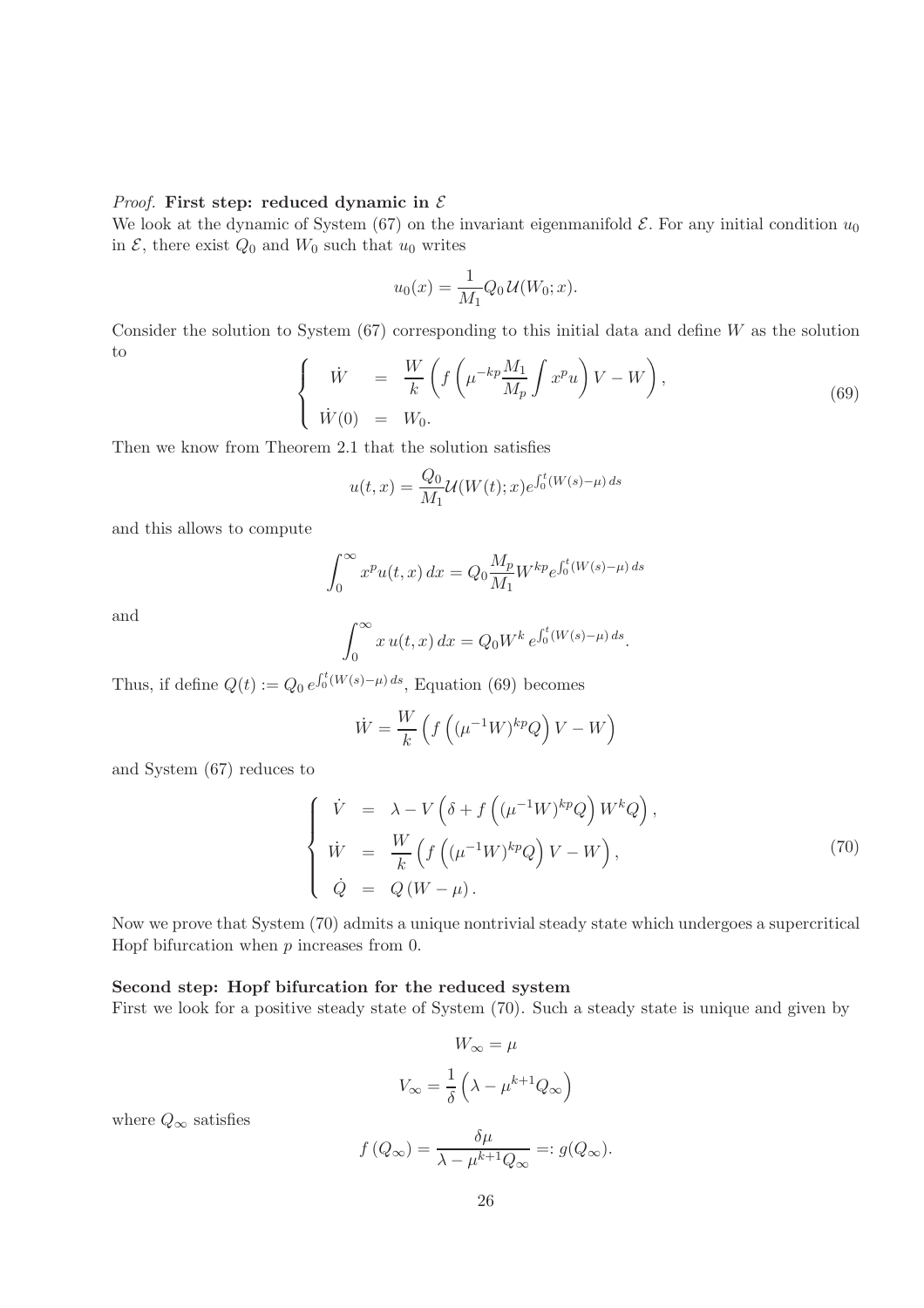Such a  $Q_{\infty}$  exists and is unique by Assumption (68), moreover it satisfies  $\lambda - \mu^{k+1}Q_{\infty} > 0$  and so  $V_{\infty}$ is positive. Finally there exists a unique positive steady state and we prove that a Hopf bifurcation occurs at this point. The linear stability of the steady state is given by the eigenvalues of the Jacobian matrix

$$
Jac_{eq} = \begin{pmatrix} -\delta - \mu^k Q f(Q) & -k\mu^k V Q(f(Q) + pQf'(Q)) & -\mu^k V(f(Q) + Qf'(Q)) \\ \frac{\mu}{k} f(Q) & p\mu V Q f'(Q) - \frac{\mu}{k} & \frac{\mu}{k} V f'(Q) \\ 0 & Q & 0 \end{pmatrix}
$$

where the  $\infty$  indices are suppressed for the sake of clarity. The trace of this matrix is

$$
T = -\delta - \mu^{k} Q f(Q) - \frac{\mu}{k} + p\mu V Q f'(Q)
$$

which is negative for  $p < p_1$  and positive for  $p > p_1$  with

$$
p_1 := \frac{\delta + \mu/k + \mu^k Qf(Q)}{\mu VQf'(Q)} > 0.
$$

The determinant is

$$
D = \frac{\mu}{k} VQ\left(\delta f'(Q) - \mu^k f^2(Q)\right).
$$

It is independent of p and negative since  $f'(x_0) < g'(x_0)$  and

$$
g'(x_0) = \frac{\delta \mu^{k+2}}{(\lambda - \mu^{k+1} x_0)^2} = \frac{\mu^k}{\delta} f^2(x_0).
$$

The sum of the three  $2 \times 2$  principal minors is

$$
M = -\delta p VQf'(Q) + \frac{\mu \delta}{k} + \mu^k(\mu + \frac{1}{k})Qf(Q) - \frac{\mu}{k}VQf'(Q).
$$

To use the Routh-Hurwitz criterion, let define  $\psi(p) := MT - D$  and look at its sign. For  $p = 0$  we have

$$
\psi(0) = -\frac{\mu}{k} \bigg[ \delta^2 + \delta Q f(Q) + \frac{\mu \delta}{k} + \left( \delta (k + \mu^{-1}) - \mu \right) \mu^k Q f(Q) + V Q \left( \mu^{k-1} (k + \mu^{-1}) f^2(Q) - f'(Q) \right) \left( \mu^k Q f(Q) + \frac{\mu}{k} \right) \bigg],
$$

and it is negative since  $\mu \leq (k + \mu^{-1})\delta$  and  $f'(Q) < g'(Q) = \frac{\mu^k}{\delta}$  $\int_{\delta}^{\mu} f^2(Q) \leq \mu^{k-1}(k+\mu^{-1})f^2(Q)$ . For  $p = p_1$ , it is positive because  $\psi(p_1) = -D > 0$ . Now we investigate the variations of  $\psi$  between 0 and  $p_1$ . The first derivative of T, D and M are given by

$$
T'(p) = \mu VQf'(Q), \quad M'(p) = -\delta VQf'(Q), \quad D'(p) = 0,
$$

and the second derivatives are all null

$$
T''(p) = M''(p) = D''(p) = 0.
$$

So we have

$$
\psi''(p) = 2M'(p)T'(p) < 0
$$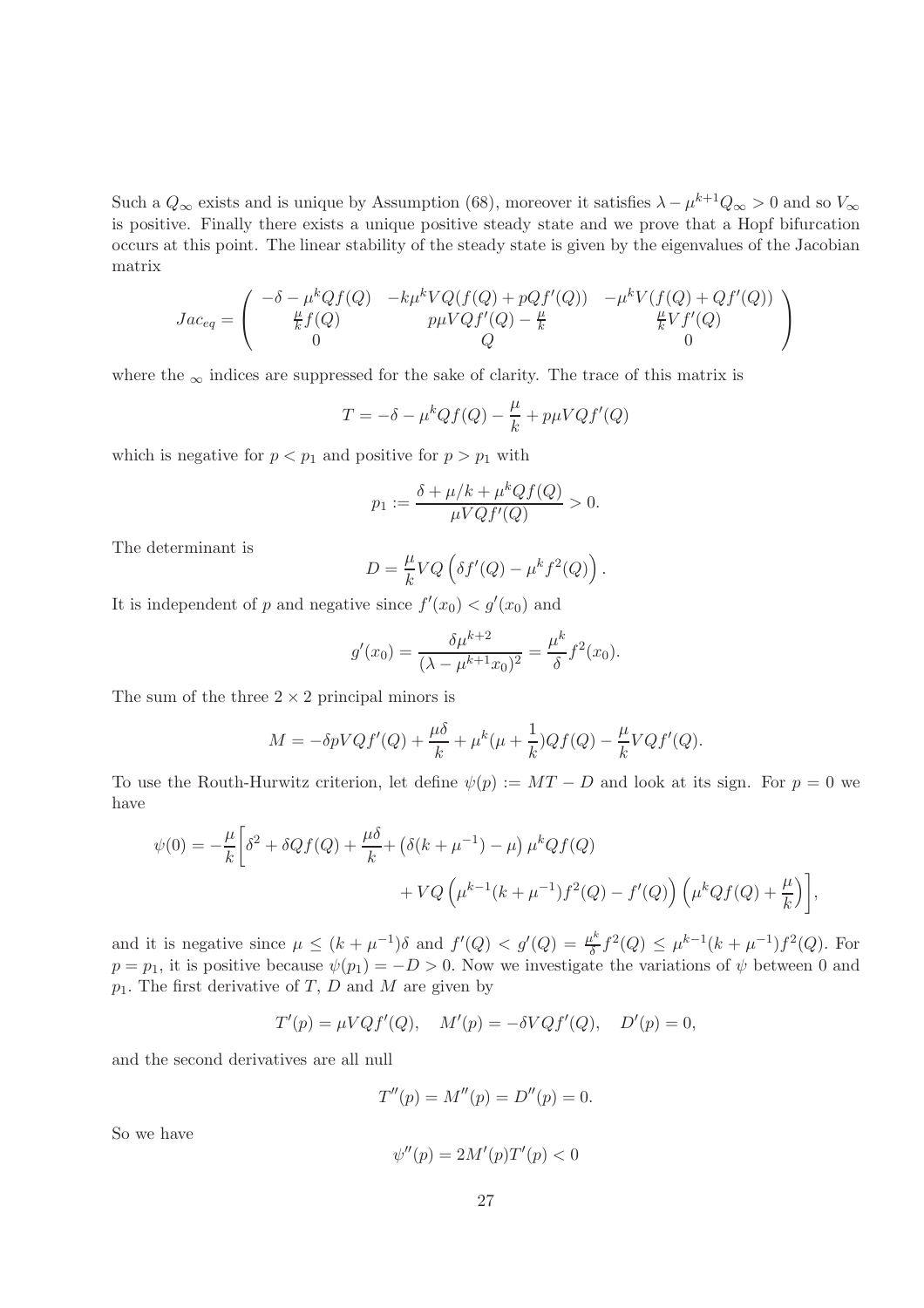and  $\psi$  is concave. Thus there exists a unique  $p_0 \in (0, p_1)$  such that  $\psi(p_0) = 0$ . Now we can use the Routh-Hurwitz criterion (see [35] for instance). For  $0 \le p < p_0$  we have  $T < 0$ ,  $D < 0$  and  $MT < D$ , so the steady state is linearly stable with one real negative eigenvalue and two complex conjugate eigenvalues with a negative real part. For  $p_0 < p < p_1$  we have  $T < 0$ ,  $D < 0$  and  $MT > D$ , so the steady state is linearly unstable with one real negative eigenvalue and two complex conjugate eigenvalues with a positive real part. The two conjugate eigenvalues cross the imaginary axis when  $p = p_0$  so there is a Hopf bifurcation at this point. To prove that a periodic solution appears with this bifurcation, it remains to check that the complex eigenvalues cross the imaginary axis with a positive speed (see [29] for instance). Denote by  $a \pm ib$  the two conjugate eigenvalues and  $c < 0$  the real one. We have to prove that the derivative  $a'(p_0) > 0$ . For this we express  $\psi(p)$  in terms of  $a(p)$ ,  $b(p)$  and  $c(p)$ , and we use the concavity of  $\psi$ . We have for any p

$$
T = 2a + c
$$
,  $D = c(a2 + b2)$ ,  $M = a2 + b2 + 2ac$ ,

so

$$
\psi(p) = 2a(a^2 + b^2) + 4a^2c + 2ac^2.
$$

Then, using that  $a(p_0) = 0$  by definition of  $p_0$ , we obtain

$$
\psi'(p_0) = 2(b^2 + c^2)a'.
$$

But  $\psi'(p_0) > 0$  because  $\psi$  is concave and increasing on a neighbourhood of  $p_0$ , so necessarily  $a'(p_0) > 0$ . This proves the existence of a periodic solution  $(V, W, Q)$  to System (70) for a paramter  $p \geq p_0$  close to  $p_0$ . Then the functions  $V(t)$  and  $Q(t)U(W(t), x)$  are periodic and solution to System (67). to  $p_0$ . Then the functions  $V(t)$  and  $Q(t)U(W(t), x)$  are periodic and solution to System (67).

The question to know if such a periodic solution is stable is difficult, even for the reduced dynamic (70). Nevertheless we give in Figure 3 evidences that it should be the case. This simulation is made with parameters and a function f satisfying Assumption (68), for a value of parameter  $p > p_0$ . It seems to indicate that the periodic solution persists for p away from  $p_0$ .



Figure 3: A solution to System (70) is plotted in the phase plan  $(W, Q)$  (left) and as a function of the time (right). The coefficients are  $\lambda = 0.9$ ,  $\delta = 0.2$ ,  $\mu = \gamma = 1$ ,  $f(x) = 6.3(1.1 - e^{\frac{-x^2}{20}})$  and  $p = 4$ .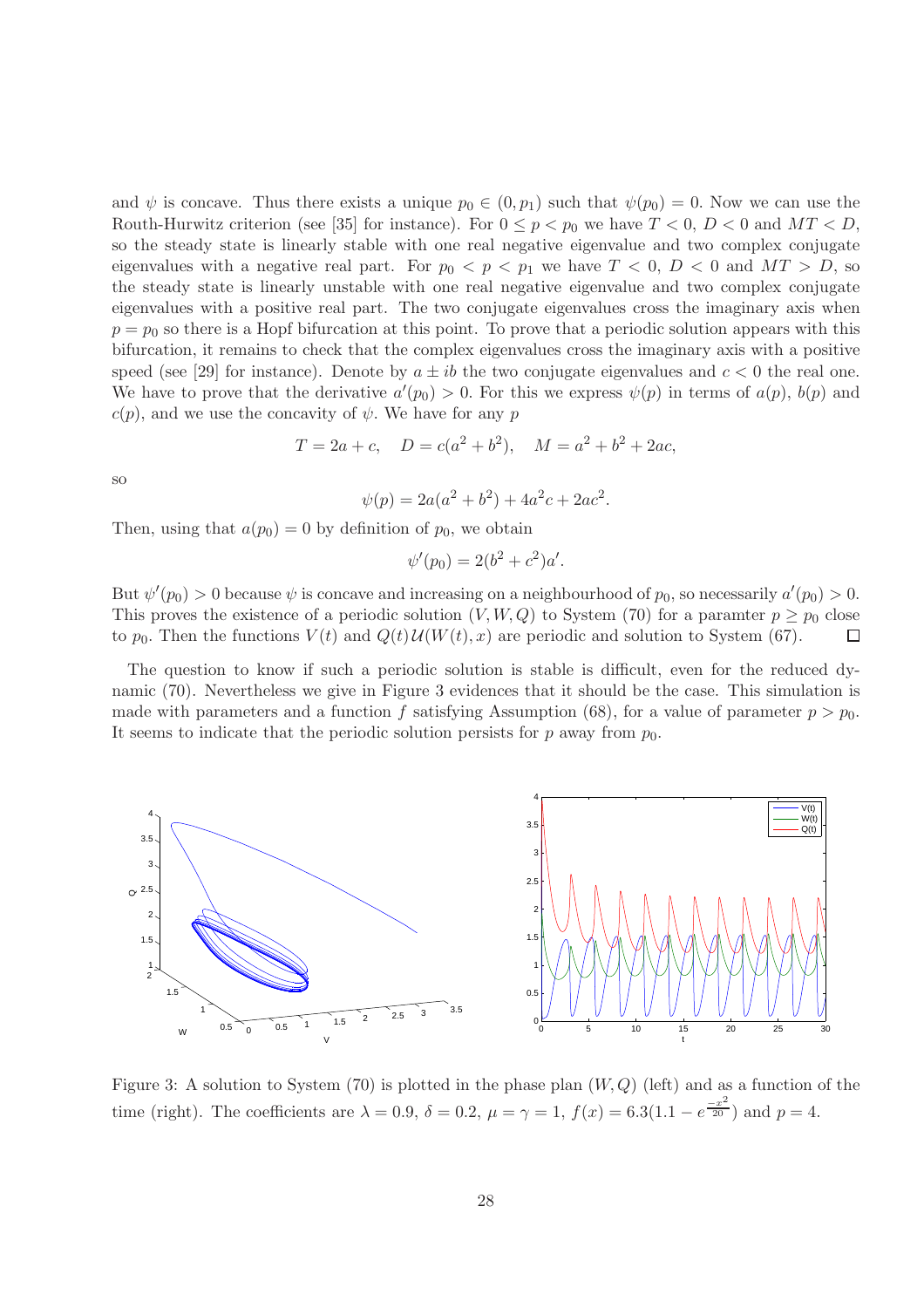## 6 Comparison between Perron and Floquet Eigenvalues

In this Section, we consider that the time-dependent terms  $V(t)$  and  $R(t)$  of the growth-fragmentation equation are T-periodic controls. Periodic controls are usually used in structured equations to model optimization problems. In the case of prion diseases (see Section 5), there exists an amplification protocole called PMCA (see [40] and references therein) which consists in periodically sonicating a sample of prion polymers in order the break them into smaller ones and thus increase their quantity. Between these phases of sonication, the sample is let in presence of a large quantity of monomers in order to allow a fast polymerization process. This protocole can be modeled by introducing in the growth-fragmentation equation a periodic control in front of the fragmentation operator [9, 10]. Then a problem is to find a periodic control which maximizes the proliferation rate of the polymers in the sample. Mathematically it can result into the problem to optimize the Floquet eigenvalue of the growth-fragmentation equation, namely the eigenvalue associated to periodic coefficients. Before solving this difficult question, a first step is to compare the Floquet eigenvalue to the Perron eigenvalue associated to constant coefficients, for instance the mean value on a period of the periodic ones, and to know if the Floquet one can be better than the Perron one. Such concerns are also investigated in the context of circadian rhythm for the optimization of chronotherapy (see [13, 14, 15]). The population is an age structured population of cells and the model is a system of renewal equations. The death and birth rates are assumed to be periodic, and the Floquet eigenvalue is compared to the Perron eigenvalue associated to geometrical or arithmetical time average of the periodic coefficients. Comparison results obtained show that the Floquet eigenvalue can be greater or less than the Perron one depending on parameters.

Here the controls are on the growth and death coefficients, and we give comparison results between Floquet and Perron eigenvalues in the case where  $\nu = 1$  or  $\nu = 0$  and  $\gamma = 1$ . The Floquet eigenelements  $(\Lambda_F, \mathcal{U}_F)$  associated to periodic controls are defined by two properties:  $\mathcal{U}_F(t, x)e^{\Lambda_F t}$  is a solution to Equation (12) and  $\mathcal{U}_F(t,x)$  is a T-periodic function of the time. For any T-periodic function  $f(t)$ , we use the notation

$$
\overline{f} := \frac{1}{T} \int_0^T f(t) dt.
$$

To ensure the uniqueness of Floquet eigenfunction, we imposes  $\overline{\mathcal{U}}_F = 1$ . Then we have the following comparison results.

**Proposition 6.1.** Assume that conditions (5)-(7) are satisfied with  $\nu = 1$ , and define, from  $V(t)$  the T-periodic control on growth,  $W(t)$  as the periodic solution to

$$
\dot{W} = \frac{\tau W}{k} (V - W). \tag{71}
$$

Then the identities hold

$$
\mathcal{U}_F(t,x) = \mathcal{U}(W(t);x) e^{\int_0^t (\Lambda(W(s),R(s)) - \Lambda_F) ds}
$$
\n(72)

and

$$
\Lambda_F = \Lambda(\overline{V}, \overline{R}) = \overline{\Lambda(V, R)}.
$$
\n(73)

Proof. Thanks to Corollary 2.3, we have that

$$
\mathcal{U}(W(t);x)e^{\int_0^t \Lambda(W(s),R(s))ds} = \mathcal{U}_F(t,x)e^{\Lambda_F t}
$$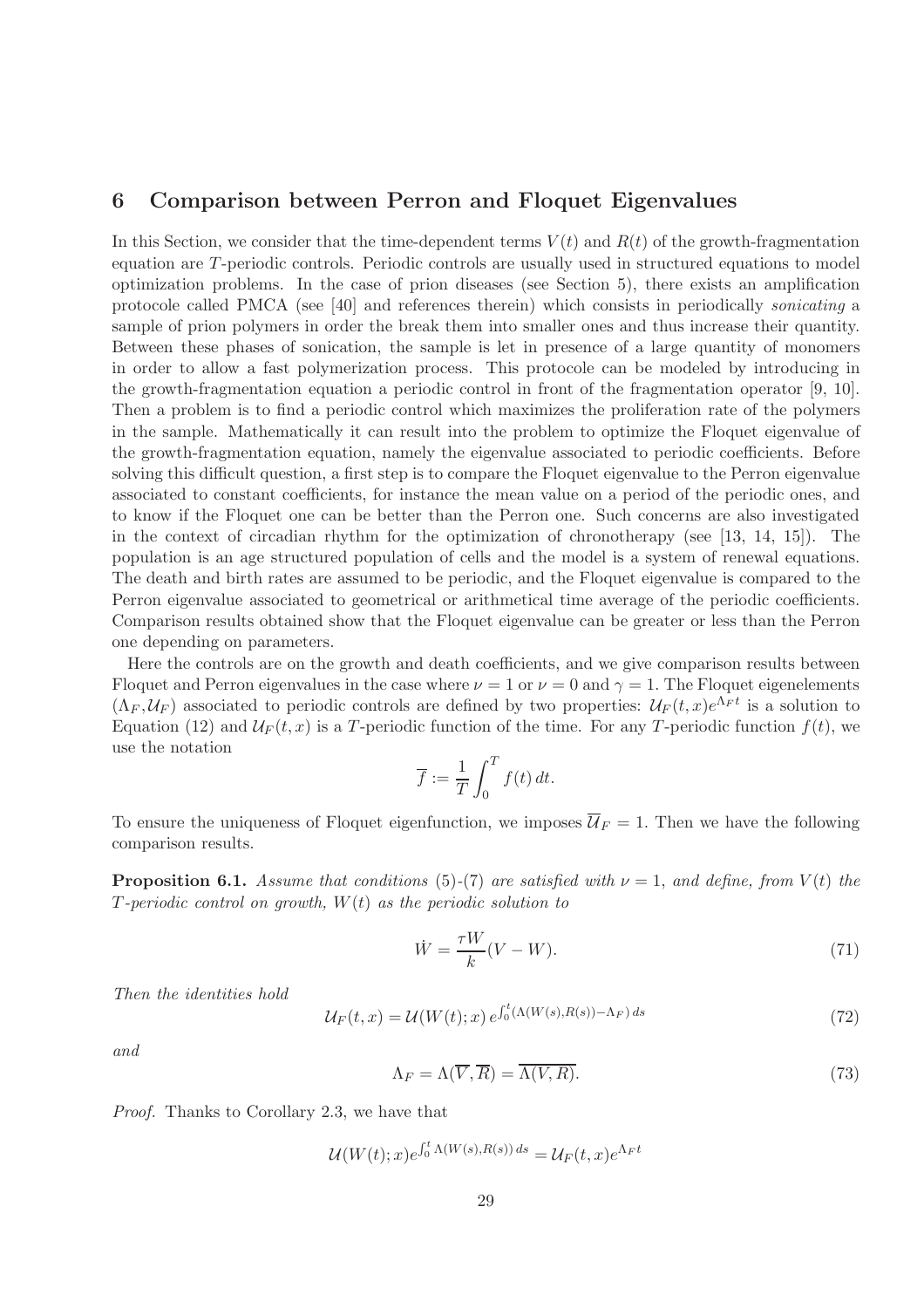and so, integrating in  $x$ , we find

$$
e^{\Lambda_F t - \int_0^t \Lambda(W(s), R(s)) ds} = \int_0^\infty \mathcal{U}_F(t, x) dx.
$$

Then, by periodicity, we have

$$
e^{\Lambda_F T - \int_0^T \Lambda(W(s), R(s)) ds} = 1
$$

which gives

$$
\Lambda_F = \frac{1}{T} \int_0^T \Lambda(W(s), R(s)) ds = \frac{1}{T} \int_0^T (\tau W(s) - \mu R(s)) ds.
$$

Thanks to ODE (71) we have

$$
\int_0^T V - W = 0
$$

and so

$$
\Lambda_F = \frac{1}{T} \int_0^T (\tau V(s) - \mu R(s)) ds = \frac{1}{T} \int_0^T \Lambda(V(s), R(s)) ds.
$$

| In the case $\nu = 0$ and $\gamma = 1$ , we cannot ensure the existence of Floquet eigenelements with our |  |  |  |
|-----------------------------------------------------------------------------------------------------------|--|--|--|
| method. Nevertheless, thanks to Corollary 2.5, we can compare the eigenvalues of the reduced sys-         |  |  |  |
| tem (26) which is satified by $M_0[u]$ and $M_1[u]$ .                                                     |  |  |  |

**Proposition 6.2.** Assume that  $\tau(x) = \tau$ ,  $\beta(x) = \beta x$ ,  $\mu(x) = \mu$  and  $\kappa$  is symmetric, then we have the comparison

$$
\overline{\Lambda(V,R)} \le \Lambda_F \le \Lambda(\overline{V},\overline{R}).\tag{74}
$$

 $\Box$ 

Proof. Define W as the periodic solution to

$$
\dot{W} = \frac{\Lambda(W,0)}{k}(V - W).
$$

We know thanks to Corollary 2.5 that

$$
\mathcal{M}_0[W](t) = M_0[\mathcal{U}]e^{\int_0^t \Lambda(W(s), R(s)) ds}
$$

and

$$
\mathcal{M}_1[W](t) = M_1[\mathcal{U}]W^k(t)e^{\int_0^t \Lambda(W(s),R(s)) ds}
$$

are solution to System (26). As a consequence

$$
\Lambda_F = \frac{1}{T} \int_0^T \Lambda(W(s), R(s)) ds = \frac{1}{T} \int_0^T (\sqrt{\beta \tau W(s)} - \mu R(s)) ds.
$$

Using the ODE satisfied by  $W$ , we have

$$
0 = \int_0^T \frac{\dot{W}}{W} = \frac{\sqrt{\beta \tau}}{k} \int_0^T \frac{V - W}{\sqrt{W}}
$$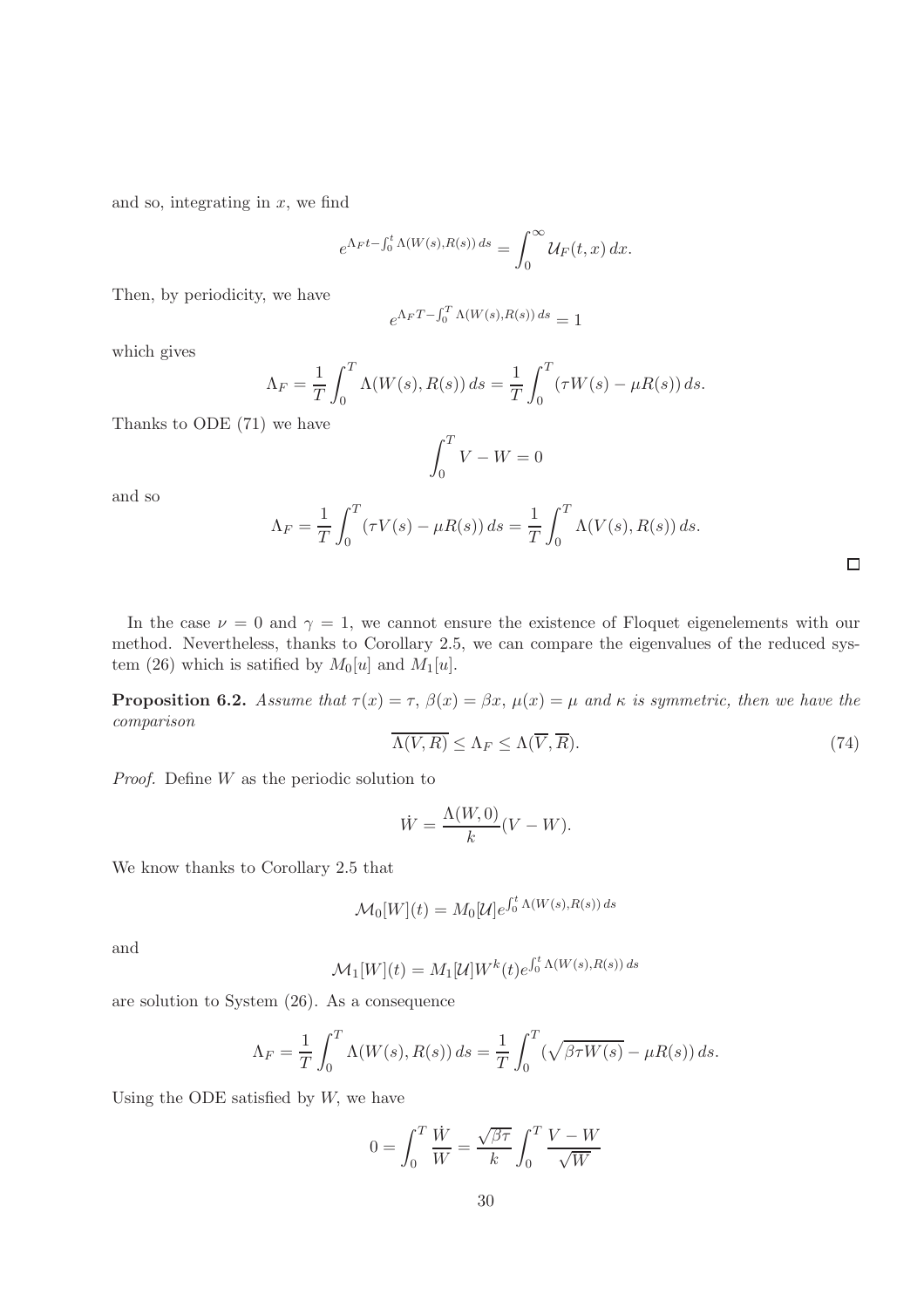and we obtain that

$$
\int_0^T \sqrt{W} = \int_0^T \frac{V}{\sqrt{W}}.
$$

Then the Caucy-Schwartz inequality gives

$$
\int_0^T \sqrt{V} = \int_0^T \frac{\sqrt{V}}{W^{\frac{1}{4}}} W^{\frac{1}{4}} \le \sqrt{\int_0^T \frac{V}{\sqrt{W}}} \sqrt{\int_0^T \sqrt{W}} = \int_0^T \sqrt{W}
$$

and so

$$
\frac{1}{T} \int_0^T \Lambda(V, R) = \frac{1}{T} \int_0^T \sqrt{\beta \tau V} - \mu R \le \frac{1}{T} \int_0^T \sqrt{\beta \tau W} - \mu R = \frac{1}{T} \int_0^T \Lambda(W, R) = \Lambda_F.
$$

To obtain the second inequality in  $(74)$ , we write using the ODE satisfied by W

$$
0 = \int_0^T \frac{\dot{W}}{\sqrt{W}} = \frac{\sqrt{\beta \tau}}{k} \int_0^T V - W
$$

$$
\int_0^T V = \int_0^T W.
$$

and so

Thus we have, using the Jensen inequality,

$$
\frac{1}{T} \int_0^T \sqrt{W(s)} ds \le \sqrt{\frac{1}{T} \int_0^T W(s) ds} = \sqrt{\frac{1}{T} \int_0^T V(s) ds}
$$

and finally

$$
\Lambda_F = \frac{1}{T} \int_0^T (\sqrt{\beta \tau W(s)} - \mu R(s)) ds \le \sqrt{\frac{1}{T} \int_0^T \beta \tau V(s) ds} - \frac{1}{T} \int_0^T \mu R(s) ds = \Lambda(\overline{V}, \overline{R}).
$$

 $\Box$ 

|  |  | <b>Conclusion and Perspectives</b> |
|--|--|------------------------------------|
|--|--|------------------------------------|

We have introduced a new reduction method to investigate the long-time asymptotic behavior for growth-fragmentation equations with a nonlinear growth term. It allows to prove convergence and stability results but also to prove the existence of periodic solutions by using ODE methods. The technique is based on self-similar dependencies which require powerlaw coefficients, and the main theorem requires moreover a linear size-dependency of the growth coefficient. Nevertheless, we have given some results about the case when the growth rate is only assumed to be a powerlaw. A step further would be to adapt the ideas in this paper to build nonlinear entropy techniques adapted to general powerlaw growth coefficients.

### Aknowledgment

The author would like to thank Jean-Pierre Françoise for helpful discussions about limit cycles.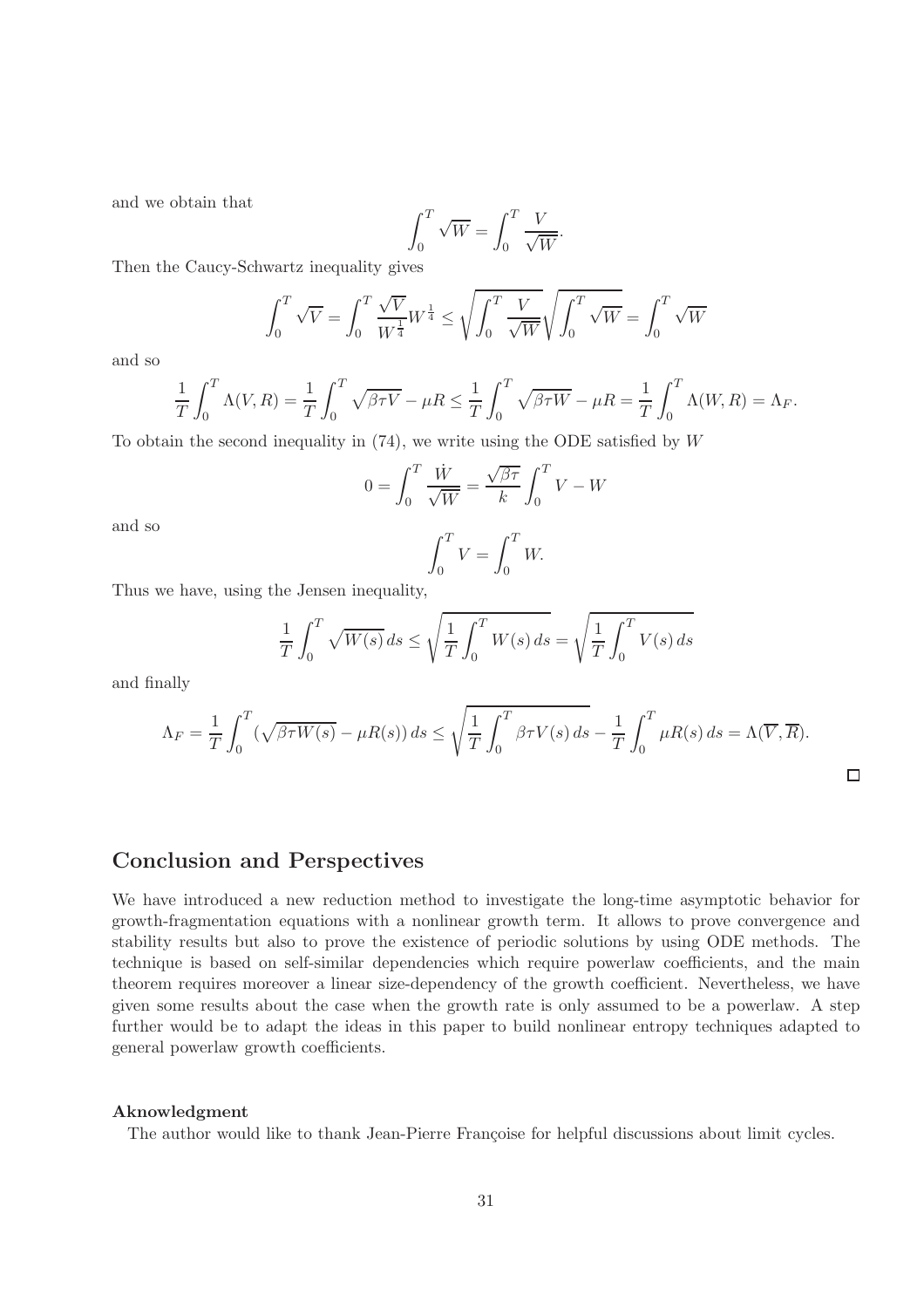## References

- [1] M. Adimy, F. Crauste, M. L. Hbid, and R. Qesmi. Stability and hopf bifurcation for a cell population model with state-dependent delay. SIAM Journal on Applied Mathematics, 70(5):1611–1633, 2010.
- [2] H. Banks, F. Charles, M. Doumic, K. Sutton, and W. Thompson. Label structured cell proliferation models. App. Math. Letters, 23(12):1412–1415, 2010.
- [3] V. Bansaye and V. C. Tran. Branching feller diffusion for cell division with parasite infection. ALEA, to appear.
- [4] F. Bekkal Brikci, J. Clairambault, and B. Perthame. Analysis of a molecular structured population model with possible polynomial growth for the cell division cycle. *Math. Comput. Modelling*, 47(7-8):699–713, 2008.
- [5] F. Bekkal Brikci, J. Clairambault, B. Ribba, and B. Perthame. An age-and-cyclin-structured cell population model for healthy and tumoral tissues. J. Math. Biol., 57(1):91–110, 2008.
- [6] S. Bertoni. Periodic solutions for non-linear equations of structured populations. J. Math. Anal. Appl., 220(1):250–267, 1998.
- [7] T. Biben, J.-C. Geminard, and F. Melo. Dynamics of Bio-Polymeric Brushes Growing from a Cellular Membrane: Tentative Modelling of the Actin Turnover within an Adhesion Unit; the Podosome. J. Biol. Phys., 31:87–120, 2005.
- [8] M. J. Cáceres, J. A. Cañizo, and S. Mischler. Rate of convergence to an asymptotic profile for the self-similar fragmentation and growth-fragmentation equations. To appear in J. Math. Pures Appl., 2011.
- [9] V. Calvez, M. Doumic Jauffret, and P. Gabriel. Self-similarity in a general aggregationfragmentation problem ; application to fitness analysis. preprint, arXiv:1011.5468, November 2010.
- [10] V. Calvez and P. Gabriel. Optimal control for a discrete aggregation-fragmentation model. in preparation.
- [11] V. Calvez, N. Lenuzza, M. Doumic, J.-P. Deslys, F. Mouthon, and B. Perthame. Prion dynamic with size dependency - strain phenomena. J. of Biol. Dyn.,  $4(1):28-42$ , 2010.
- [12] V. Calvez, N. Lenuzza, D. Oelz, J.-P. Deslys, P. Laurent, F. Mouthon, and B. Perthame. Size distribution dependence of prion aggregates infectivity. Math. Biosci., 1:88–99, 2009.
- [13] J. Clairambault, S. Gaubert, and T. Lepoutre. Comparison of Perron and Floquet eigenvalues in age structured cell division cycle models. Math. Model. Nat. Phenom., 4(3):183–209, 2009.
- [14] J. Clairambault, S. Gaubert, and T. Lepoutre. Circadian rhythm and cell population growth. Math. Comput. Modelling, doi:10.1016/j.mcm.2010.05.034, In Press, 2010.
- [15] J. Clairambault, S. Gaubert, and B. Perthame. An inequality for the Perron and Floquet eigenvalues of monotone differential systems and age structured equations. C. R. Math. Acad. Sci. Paris, 345(10):549–554, 2007.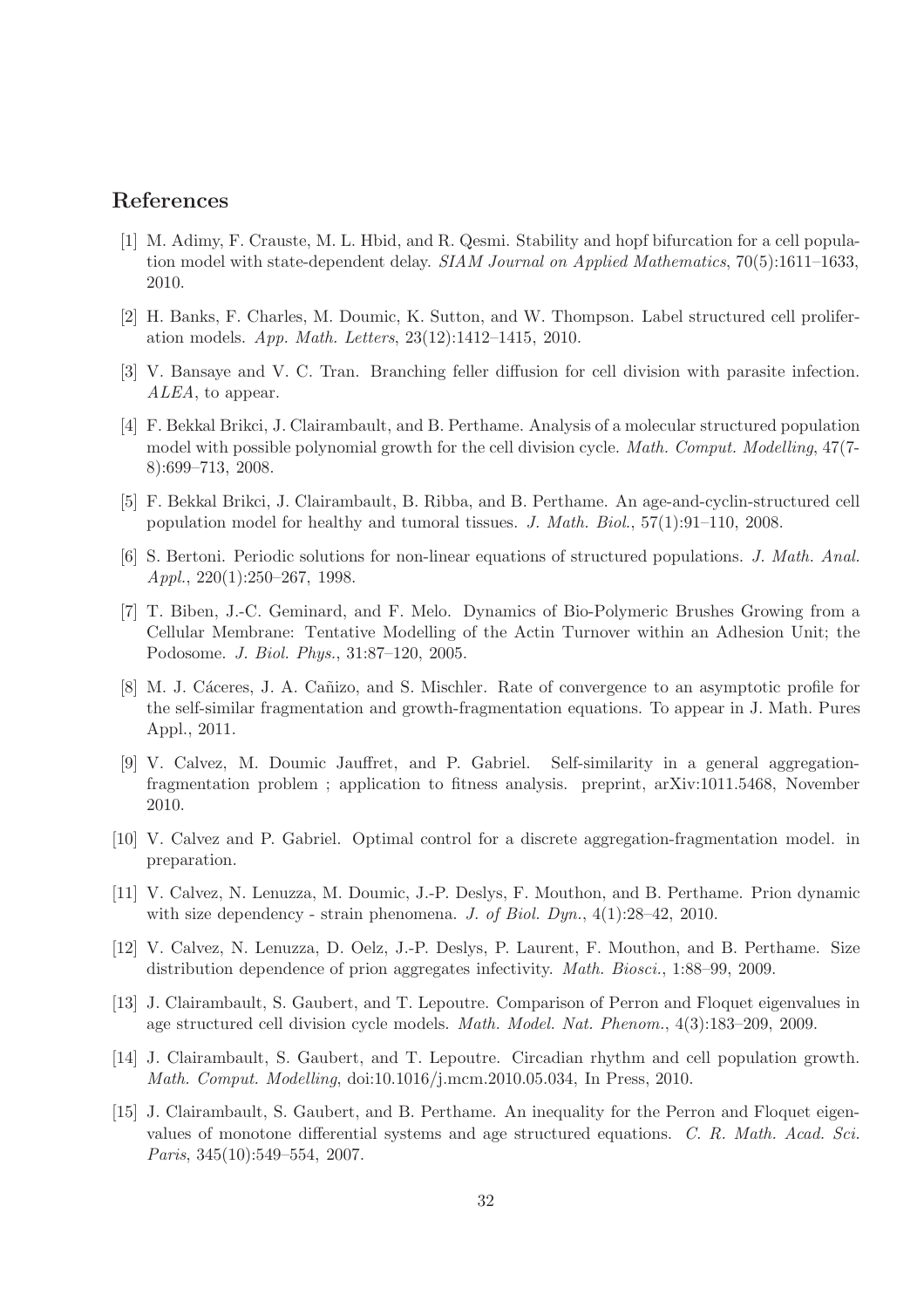- [16] J. M. Cushing. Bifurcation of time periodic solutions of the McKendrick equations with applications to population dynamics. Comput. Math. Appl., 9(3):459–478, 1983. Hyperbolic partial differential equations.
- [17] O. Destaing, F. Saltel, J.-C. Geminard, P. Jurdic, and F. Bard. Podosomes Display Actin Turnover and Dynamic Self- Organization in Osteoclasts Expressing Actin-Green Fluorescent Protein. Mol. Biol. of the Cell, 14:407–416, 2003.
- [18] O. Diekmann, M. Gyllenberg, and J. A. J. Metz. Steady-state analysis of structured population models. Theoretical Population Biology, 63:309–338, 2003.
- [19] M. Doumic. Analysis of a population model structured by the cells molecular content. Math. Model. Nat. Phenom., 2(3):121–152, 2007.
- [20] M. Doumic, T. Goudon, and T. Lepoutre. Scaling limit of a discrete prion dynamics model. Comm. Math. Sci., 7(4):839–865, 2009.
- [21] M. Doumic, P. Maia, and J. Zubelli. On the calibration of a size-structured population model from experimental data. Acta Biotheoretica, 2010.
- [22] M. Doumic, B. Perthame, and J. Zubelli. Numerical solution of an inverse problem in sizestructured population dynamics. Inverse Problems, 25(electronic version):045008, 2009.
- [23] M. Doumic Jauffret and P. Gabriel. Eigenelements of a general aggregation-fragmentation model. Math. Models Methods Appl. Sci., 20(5):757–783, 2010.
- [24] H. Engler, J. Prüss, and G. Webb. Analysis of a model for the dynamics of prions ii. J. Math. Anal. Appl., 324(1):98–117, 2006.
- [25] M. Escobedo, S. Mischler, and M. Rodriguez Ricard. On self-similarity and stationary problem for fragmentation and coagulation models. Ann. Inst. H. Poincaré Anal. Non Linéaire,  $22(1):99-125$ , 2005.
- [26] J. Z. Farkas. Stability conditions for a nonlinear size-structured model. Nonlin. Anal. Real World Appl., 6:962–969, 2005.
- [27] J. Z. Farkas and T. Hagen. Stability and regularity results for a size-structured population model. J. Math. Anal. Appl., 328(1):119 – 136, 2007.
- [28] J. Z. Farkas and T. Hagen. Asymptotic analysis of a size-structured cannibalism model with infinite dimensional environmental feedback. Comm. Pure Appl. Anal., 8:1825–1839, 2009.
- [29] J.-P. Françoise. Oscillations en biologie, volume 46 of Mathématiques & Applications (Berlin) *Mathematics & Applications*. Springer-Verlag, Berlin, 2005. Analyse qualitative et modèles. [Qualitative analysis and models].
- [30] P. Gabriel. The shape of the polymerization rate in the prion equation. *Math. Comput. Modelling*, doi:10.1016/j.mcm.2010.03.032, In Press, 2010.
- [31] P. Gabriel and L. M. Tine. High-order WENO scheme for polymerization-type equations. *ESAIM* Proc., 30:54–70, 2010.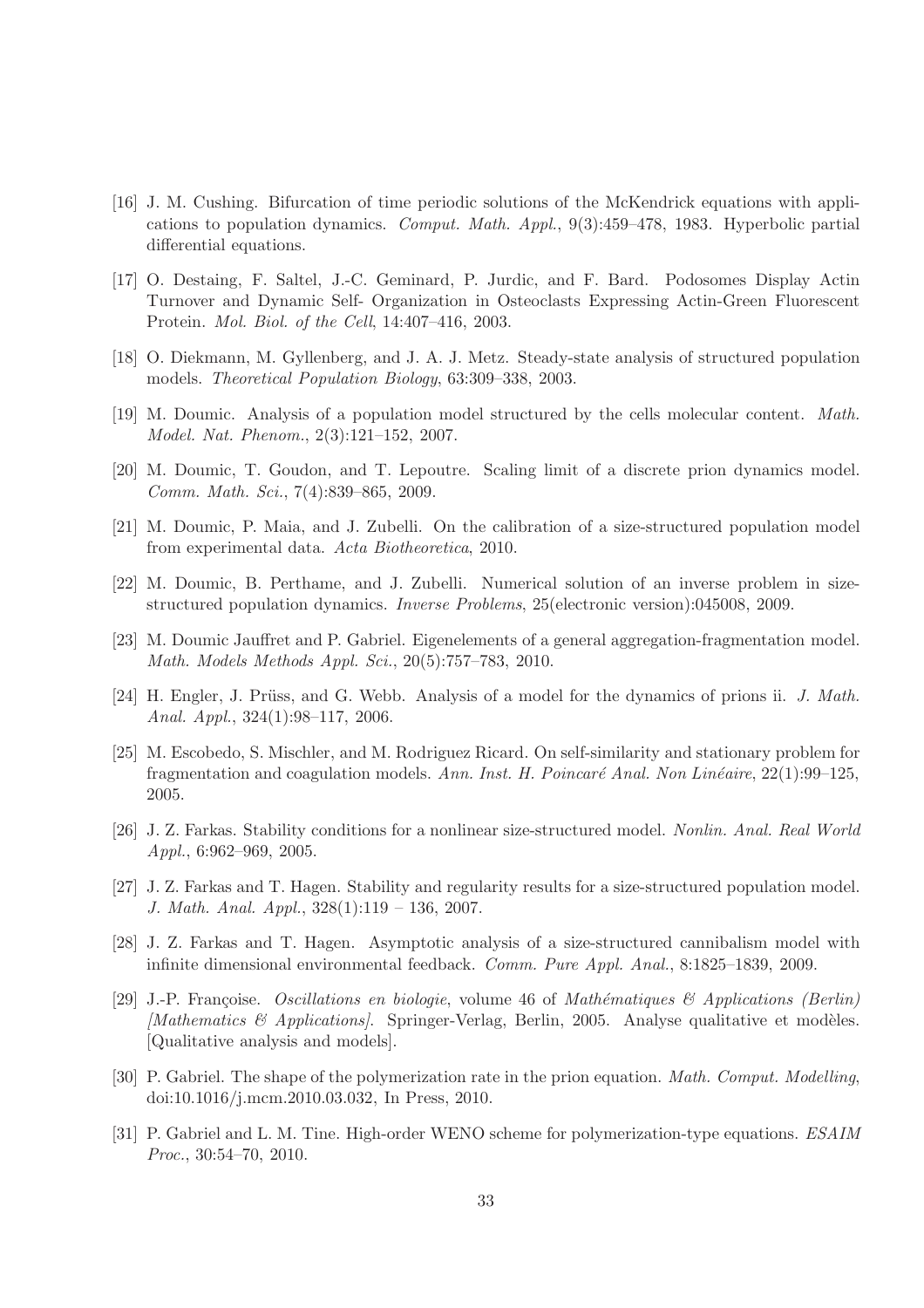- [32] M. L. Greer, L. Pujo-Menjouet, and G. F. Webb. A mathematical analysis of the dynamics of prion proliferation. J. Theoret. Biol., 242(3):598–606, 2006.
- [33] M. L. Greer, P. van den Driessche, L. Wang, and G. F. Webb. Effects of general incidence and polymer joining on nucleated polymerization in a model of prion proliferation. SIAM Journal on Applied Mathematics, 68(1):154–170, 2007.
- [34] M. Gyllenberg and G. F. Webb. A Nonlinear Structured Population Model of Tumor Growth With Quiescence. J. Math. Biol, 28:671–694, 1990.
- [35] J. Hofbauer and K. Sigmund. The theory of evolution and dynamical systems, volume 7 of London Mathematical Society Student Texts. Cambridge University Press, Cambridge, 1988. Mathematical aspects of selection, Translated from the German.
- [36] F. Hoppensteadt. Mathematical theories of populations: demographics, genetics and epidemics. Society for Industrial and Applied Mathematics, Philadelphia, Pa., 1975. Regional Conference Series in Applied Mathematics.
- [37] M. Iannelli. Mathematical theory of age-structured population dynamics, volume 7 of Applied mathematics monographs C.N.R. Giardini editori e stampatori, Pisa, 1995.
- [38] T. Kostova and J. Li. Oscillations and stability due to juvenile competitive effects on adult fertility. Computers & Mathematics with Applications,  $32(11):57 - 70$ , 1996. BIOMATH-95.
- [39] P. Laurençot and B. Perthame. Exponential decay for the growth-fragmentation/cell-division equation. Commun. Math. Sci., 7(2):503–510, 2009.
- [40] N. Lenuzza. Modélisation de la réplication des Prions: implication de la dépendance en taille des agrégats de PrP et de l'hétérogénéité des populations cellulaires. PhD thesis, Paris, 2009.
- [41] Z. Liu, P. Magal, and S. Ruan. Hopf bifurcation for non-densely defined Cauchy problems. Zeitschrift fur Angewandte Mathematik und Physik, doi:10.1007/s00033-010-0088-x, 2010.
- [42] P. Magal, P. Hinow, F. Le Foll, and G. F. Webb. Analysis of a model for transfer phenomena in biological populations. SIAM Journal on Applied Mathematics, 70:4062, 2009.
- [43] P. Magal and S. Ruan. Center manifolds for semilinear equations with non-dense domain and applications to Hopf bifurcation in age structured models. *Mem. Amer. Math. Soc.*,  $202(951):vi+71$ , 2009.
- [44] P. Magal and S. Ruan. Sustained oscillations in an evolutionary epidemiological model of influenza A drift. Proc. R. Soc. Lond. Ser. A Math. Phys. Eng. Sci., 466(2116):965–992, 2010.
- [45] J. A. J. Metz and O. Diekmann, editors. The dynamics of physiologically structured populations, volume 68 of Lecture Notes in Biomathematics. Springer-Verlag, Berlin, 1986. Papers from the colloquium held in Amsterdam, 1983.
- [46] P. Michel. Existence of a solution to the cell division eigenproblem. Math. Models Methods Appl. Sci.,  $16(7, \text{suppl.})$ :1125–1153, 2006.